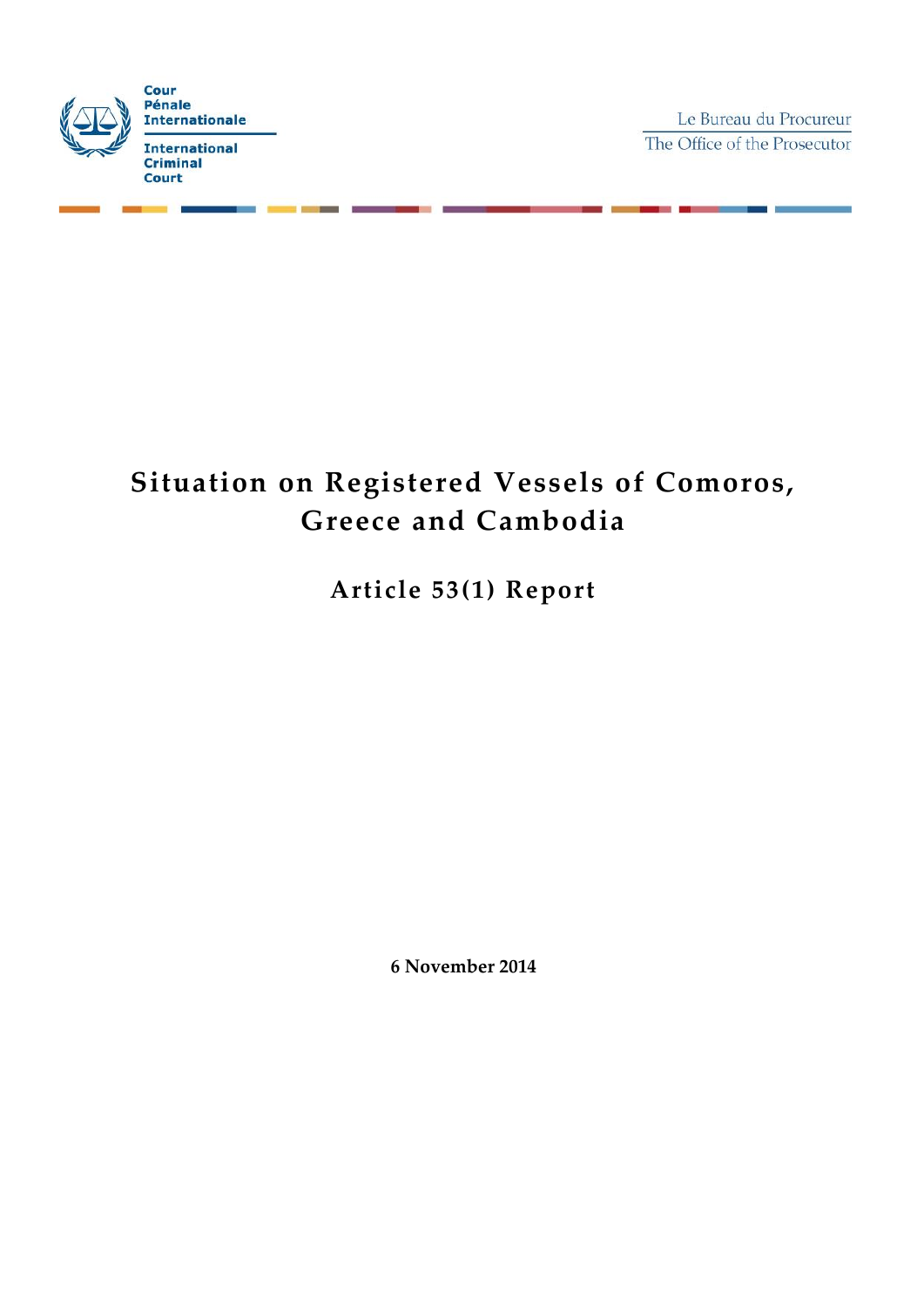# **Table of Contents**

| I.             |                                                   |  |
|----------------|---------------------------------------------------|--|
| II.            |                                                   |  |
| III.           |                                                   |  |
| IV.            |                                                   |  |
| V.             | LEGAL ANALYSIS - JURISDICTION RATIONE MATERIAE 14 |  |
| A.             |                                                   |  |
| 1.             |                                                   |  |
| 2.             |                                                   |  |
| 3.             |                                                   |  |
| <b>B.</b>      |                                                   |  |
| $\mathsf{C}$ . |                                                   |  |
| VI.            |                                                   |  |
| VII.           |                                                   |  |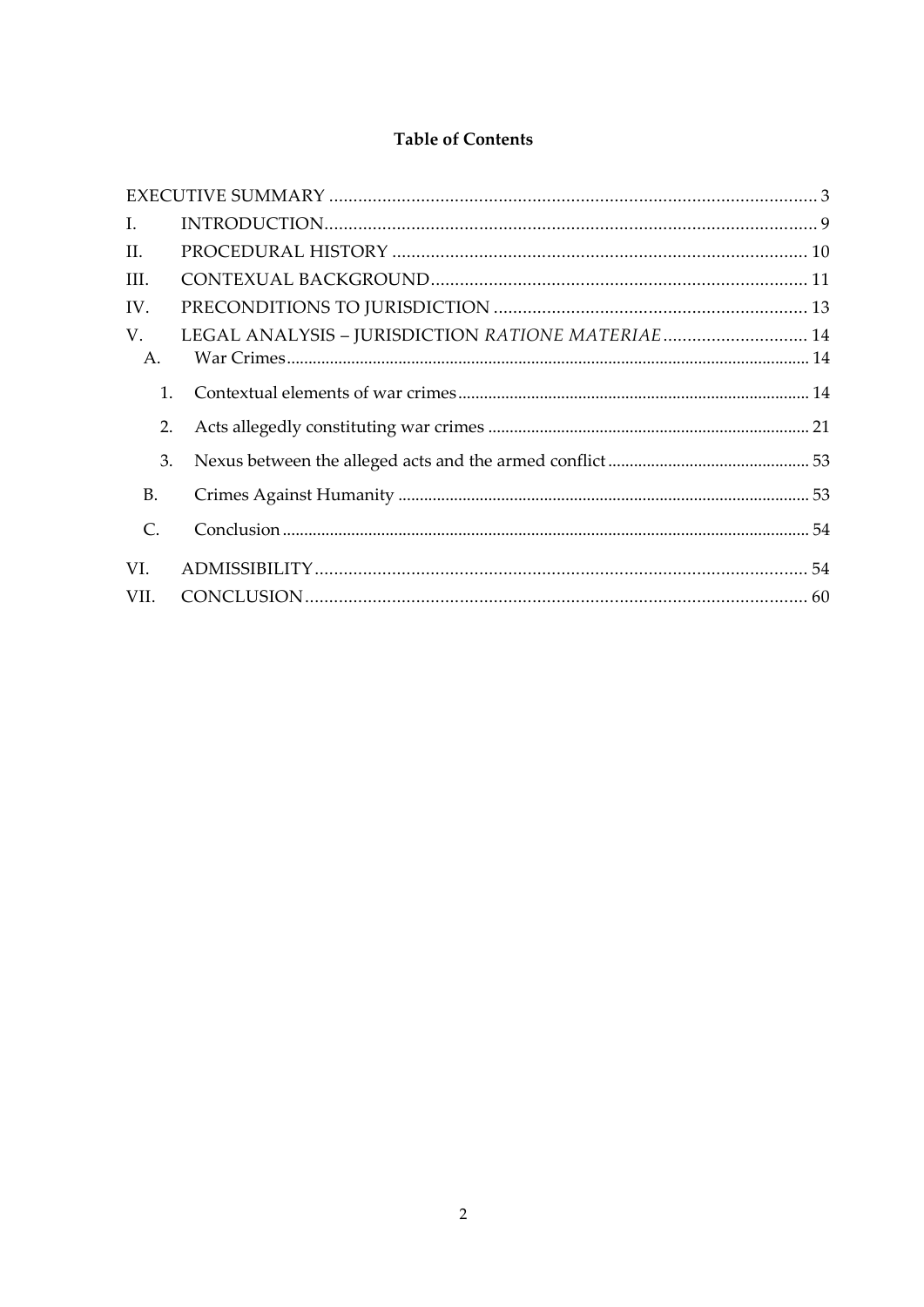#### **EXECUTIVE SUMMARY**

- 1. The Office of the Prosecutor ("Office" or "OTP") of the International Criminal Court ("Court" or "ICC") is responsible for determining whether a situation meets the legal criteria established by the Rome Statute ("Statute") to warrant investigation by the Court. For this purpose, the Office conducts a preliminary examination of all situations that come to its attention based on statutory criteria and the information available. Once a situation is thus identified, article  $53(1)(a)-(c)$  of the Statute establishes the legal framework for a preliminary examination. It provides that, in order to determine whether there is a reasonable basis to proceed with an investigation into the situation, the Prosecutor shall consider: jurisdiction (temporal, territorial or personal, and material); admissibility (complementarity and gravity); and the interests of justice.
- 2. On 14 May 2013, the OTP received a referral on behalf of the authorities of the Union of the Comoros with respect to the 31 May 2010 Israeli interception of a humanitarian aid flotilla bound for the Gaza Strip. On the same day, the Prosecutor announced that her Office had opened a preliminary examination on the basis of the referral. This report presents the findings of the Office on jurisdictional and admissibility issues resulting from its preliminary examination.
- 3. The Prosecutor has concluded that the information available provides a reasonable basis to believe that war crimes were committed on board the Comorian-registered vessel (the *Mavi Marmara*) during the interception of the flotilla on 31 May 2010. However, the information available does not provide a reasonable basis to proceed with an investigation of the situation on the registered vessels of Comoros, Greece, and Cambodia that arose in relation to the 31 May 2010 incident. This conclusion is based on a thorough legal and factual analysis of the information available and pursuant to the requirement in article  $17(1)(d)$  of the Statute that cases shall be of sufficient gravity to justify further action by the Court.
- 4. The available information which forms the basis of this report is based on open and other reliable sources, which the Office has subjected to a fully independent, impartial and thorough analysis. It should be recalled that the Office does not enjoy investigative powers at the preliminary examination stage. Not having collected evidence itself, the Office's analysis in this report must not be considered to be the result of an investigation. The Office's conclusions may be reconsidered in the light of new facts or evidence.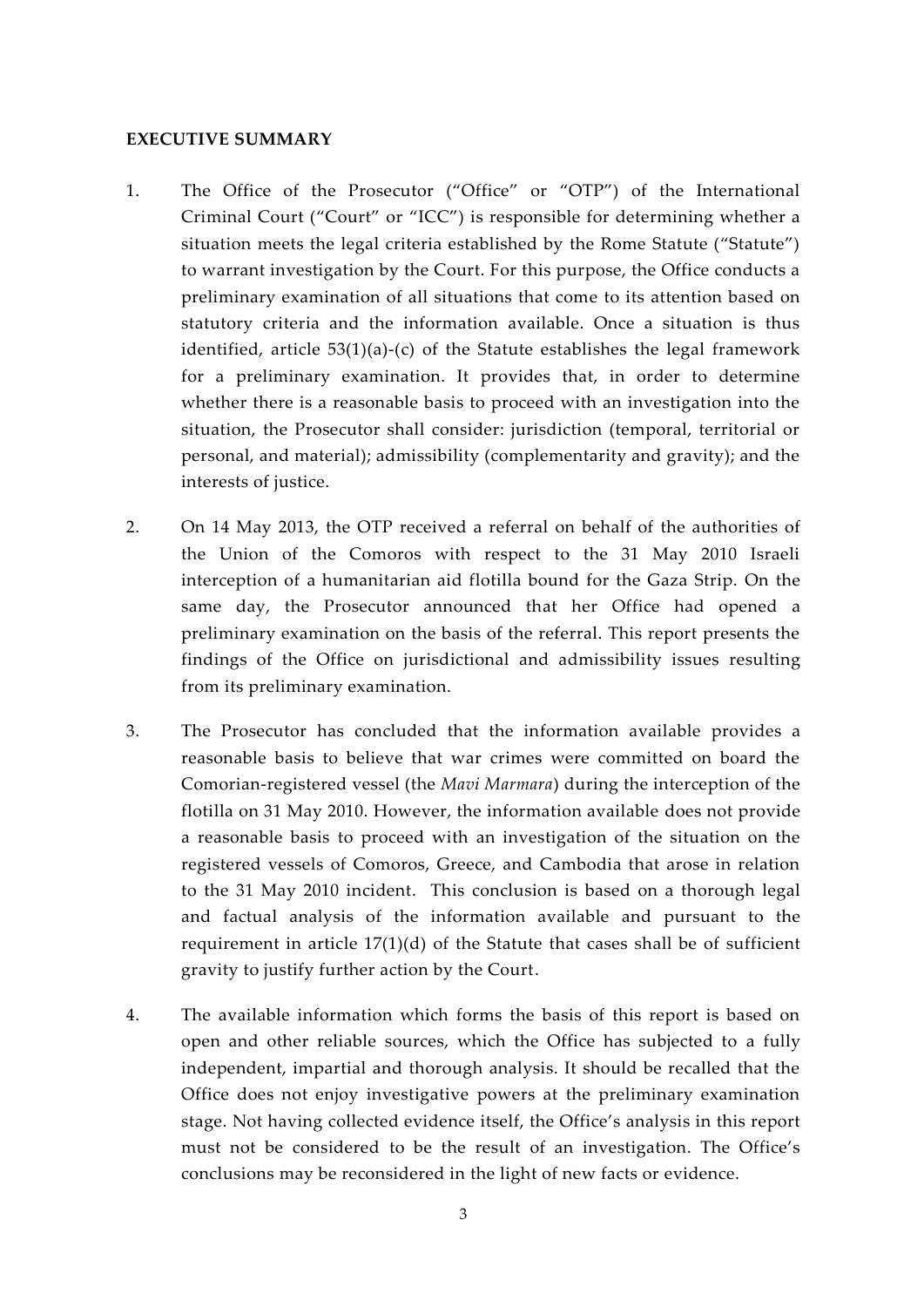## *Procedural History*

- 5. On 14 May 2013, the Office received a referral from Elmadağ Law Firm, acting on behalf of the authorities of the Union of the Comoros, with respect to the 31 May 2010 Israeli interception of a humanitarian aid flotilla bound for the Gaza Strip.
- 6. In response to a request by the Office, the attorneys representing the Comoros have clarified that the territorial scope of the referral is not limited to the Comorian-registered vessel (the *Mavi Marmara*), but also extends to other flotilla vessels registered in State Parties. The attorneys also clarified that temporally the referral relates to events that began on 31 May 2010 and encompasses all alleged crimes flowing from the initial incident, including the interception of the seventh ship on 5 June 2010.
- 7. On 14 May 2013, the Prosecutor announced the opening of a preliminary examination on the basis of the referral. On 5 July 2013, the Presidency of the ICC assigned the situation to Pre-Trial Chamber I.
- 8. On 19 May 2014, the legal representatives for the Comoros provided additional information to the Office.
- 9. The Office also offered Turkey and Israel the opportunity to provide additional information but did not receive any in return.

## *Contextual Background*

- 10. On 3 January 2009, Israel imposed a naval blockade off the coastline of the Gaza Strip up to a distance of 20 nautical miles from the coast. The naval blockade was part of a broader effort to impose restrictions on travel and the flow of goods in and out of the Gaza strip, following the electoral victory of Hamas in 2006 and their extension of control in 2007.
- 11. The Free Gaza Movement was formed to challenge the blockade. It organised the "Gaza Freedom Flotilla," an eight-boat flotilla with over 700 passengers from approximately 40 countries, with the stated intentions to deliver aid to Gaza, break the Israeli blockade, and draw international attention to the situation in Gaza and the effects of the blockade.
- 12. The Israeli Defence Forces ("IDF") intercepted the flotilla on 31 May 2010 at a distance of 64 nautical miles from the blockade zone. By that point, one of the vessels in the flotilla had withdrawn due to mechanical difficulties, and another (the *Rachel Corrie*) had been delayed in its departure and thus was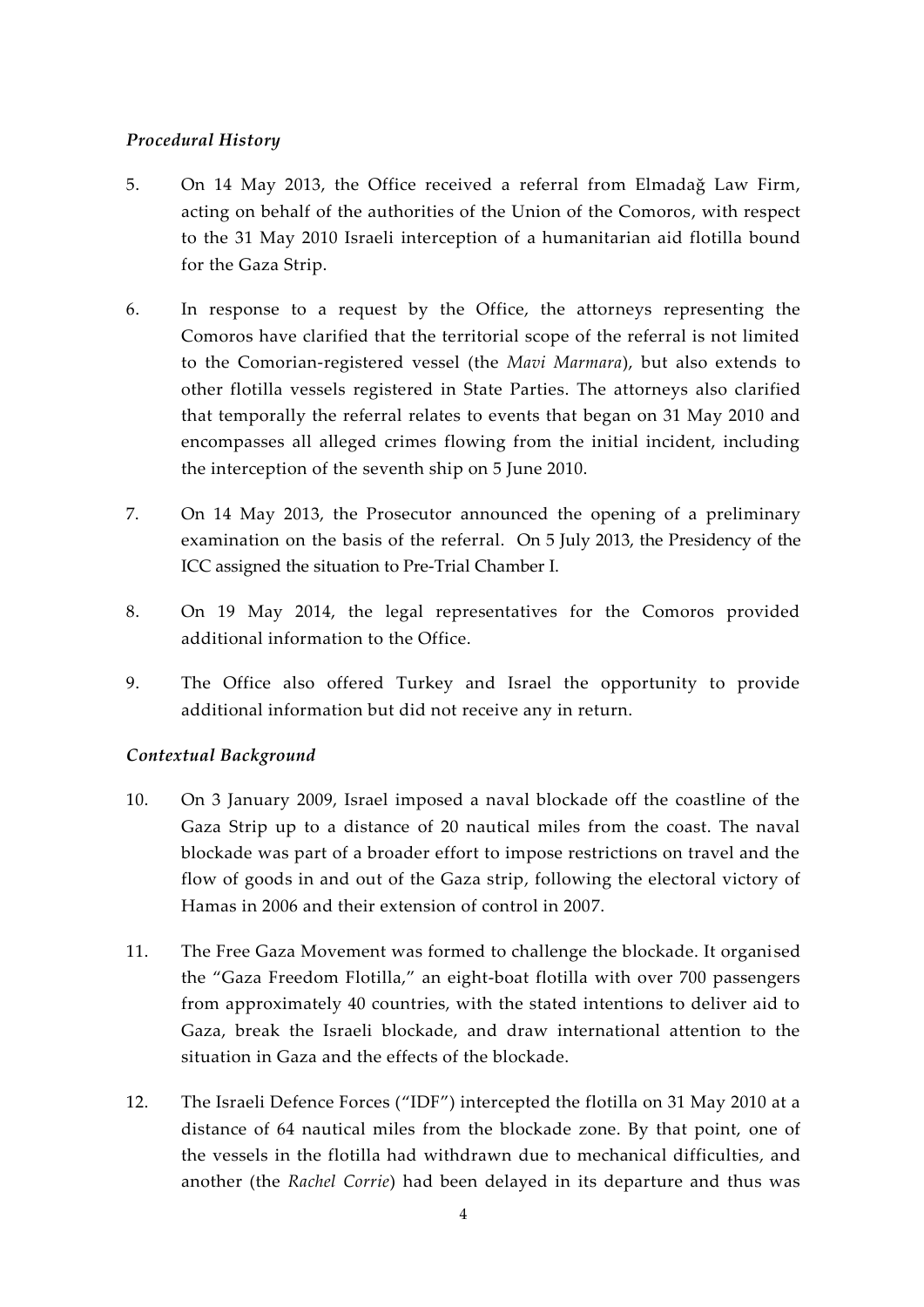not able to join the rest of the flotilla and only continued towards Gaza separately at a later date. The six remaining vessels were boarded and taken over by the IDF. The interception operation resulted in the deaths of ten passengers of the *Mavi Marmara*, nine of whom were Turkish nationals, and one with Turkish and American dual nationality.

13. The situation has been the subject of a United Nations Human Rights Council Fact-Finding Mission, which delivered its report in September 2010, and a separate Panel of Inquiry appointed by the United Nations Secretary- General, which published its report in September 2011. The Governments of Turkey and Israel have also conducted national inquiries.

## *Jurisdiction*

- 14. *Jurisdiction ratione loci/jurisdiction ratione personae*: The flotilla was comprised of a total of eight vessels; however, only three of these vessels were registered in States Parties. The Court has jurisdiction *ratione loci* under article 12(2)(a) ("State of registration of that vessel") over conduct committed on board the vessels registered respectively in Comoros (the *Mavi Marmara*), Cambodia (the *Rachel Corrie*) and Greece (the *Eleftheri Mesogios/Sofia*). Although Israel is not a State Party, according to article 12(2)(a) of the Statute, the ICC can exercise its jurisdiction in relation to the conduct of non-Party State nationals alleged to have committed Rome Statute crimes on the territory of, or on vessels and aircraft registered in, an ICC State Party.
- 15. *Jurisdiction ratione temporis*: The Court has jurisdiction over Rome Statute crimes committed on the territory of, or on vessels and aircraft registered in, the Comoros or by its nationals as of 1 November 2006. The Court also has jurisdiction over Rome Statute crimes committed on the territory of, or on vessels and aircraft registered in, Cambodia or by its nationals as of 1 July 2002, and those committed on the territory of, or on vessels and aircraft registered in, Greece or by its nationals as of 1 August 2002. The situation forming the subject of the referral began on 31 May 2010 and encompasses all alleged crimes flowing from the interception of the flotilla by the Israeli forces, including the other related interception on 5 June 2010. These events forming the subject of the referral are collectively referred to as the "flotilla incident" for the purposes of this report.
- 16. *Jurisdiction ratione materiae:* The hostilities between Israel and Hamas at the relevant time do not meet the basic definition of an international armed conflict as a conflict between two or more states. However, as acknowledged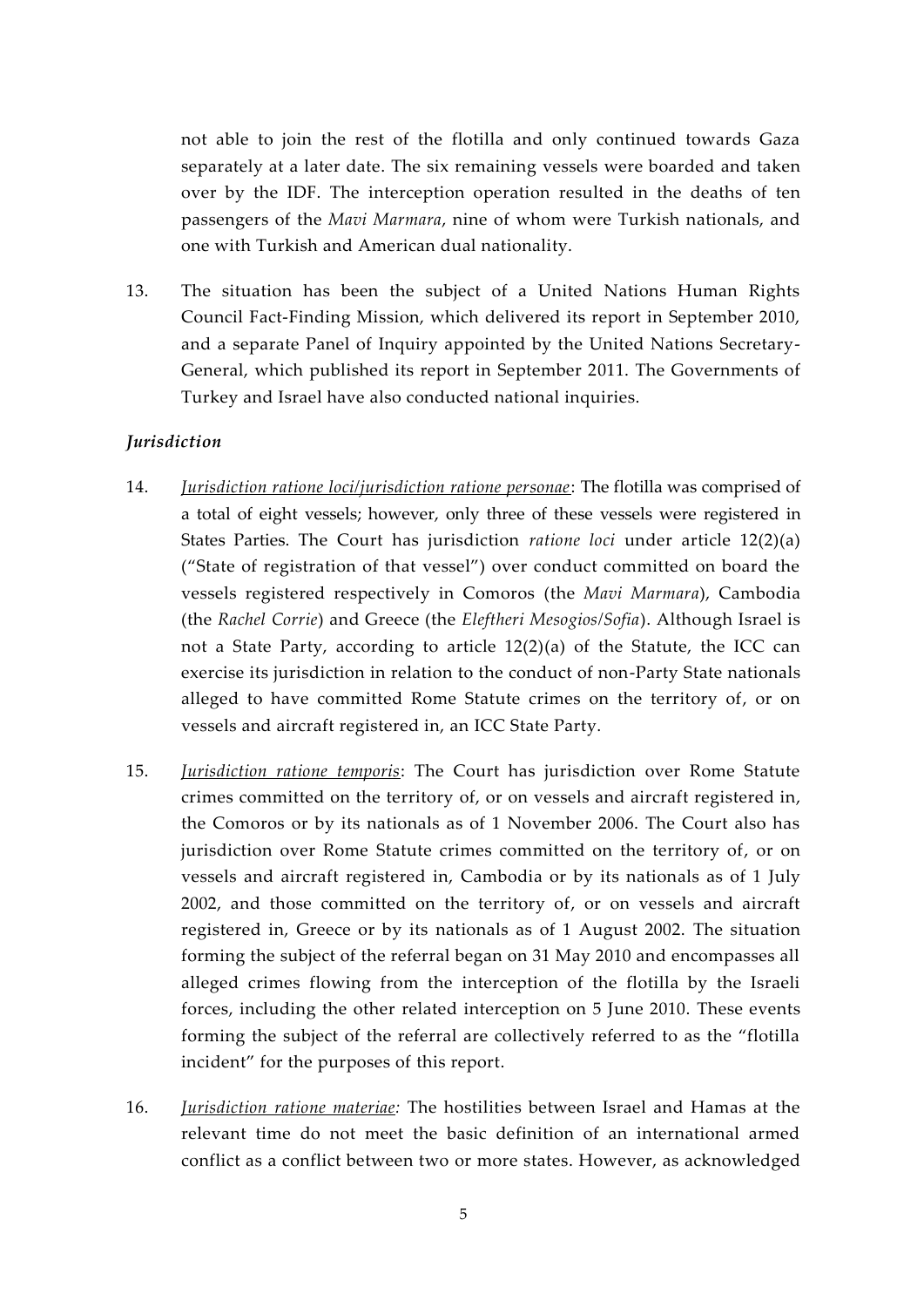by the case law of the Court, the ICC Elements of Crimes clarifies that the applicability of the law of international armed conflict also extends to situations of military occupation. While Israel maintains that it is no longer occupying Gaza, the prevalent view within the international community is that Israel remains an occupying power under international law, based on the scope and degree of control that it has retained over the territory of Gaza following the 2005 disengagement. In accordance with the reasoning underlying this perspective, the Office has proceeded on the basis that the situation in Gaza can be considered within the framework of an international armed conflict in view of the continuing military occupation by Israel.

- 17. The analysis conducted and the conclusions reached would generally not be affected and still be applicable, if the Office was of the view, alternatively, that the law applicable in the present context and in light of the Israel-Hamas conflict is the law of non-international armed conflict. Given the crimes of possible relevance to the present situation, which are substantially similar in the context of both international and non-international armed conflicts, it is not necessary at this stage to reach a conclusive view on the classification of the conflict. Additionally, as the protection accorded by the rules on international armed conflicts is broader than those relating to internal conflicts, it seems appropriate, for the limited purpose of a preliminary examination, in cases of doubt, to apply those governing international armed conflicts.
- 18. The flotilla incident occurred in the context of, and was directly related to, Israel's imposition of a naval blockade against the Gaza Strip. The legality of the blockade has been the subject of controversy. For the purposes of this report, however, it is unnecessary to reach a conclusion on this issue, which only has an impact on the assessment of the alleged war crime of intentionally directing an attack against civilian objects under article  $8(2)(b)(ii)$  of the Statute. While not taking a position on the legality of the blockade, the Office has conducted its analysis to take into account both possibilities of a lawful and unlawful blockade.
- 19. Ultimately, in the Office's assessment, the information available indicates that there is a reasonable basis to believe that war crimes were committed on board the *Mavi Marmara* during the interception of the flotilla on 31 May 2010 in the context of an international armed conflict, namely: (1) wilful killing pursuant to article  $8(2)(a)(i)$ ; (2) wilfully causing serious injury to body and health pursuant to article  $8(2)(a)(iii)$ ; and (3) committing outrages upon personal dignity pursuant to article 8(2)(b)(xxi) of the Statute. In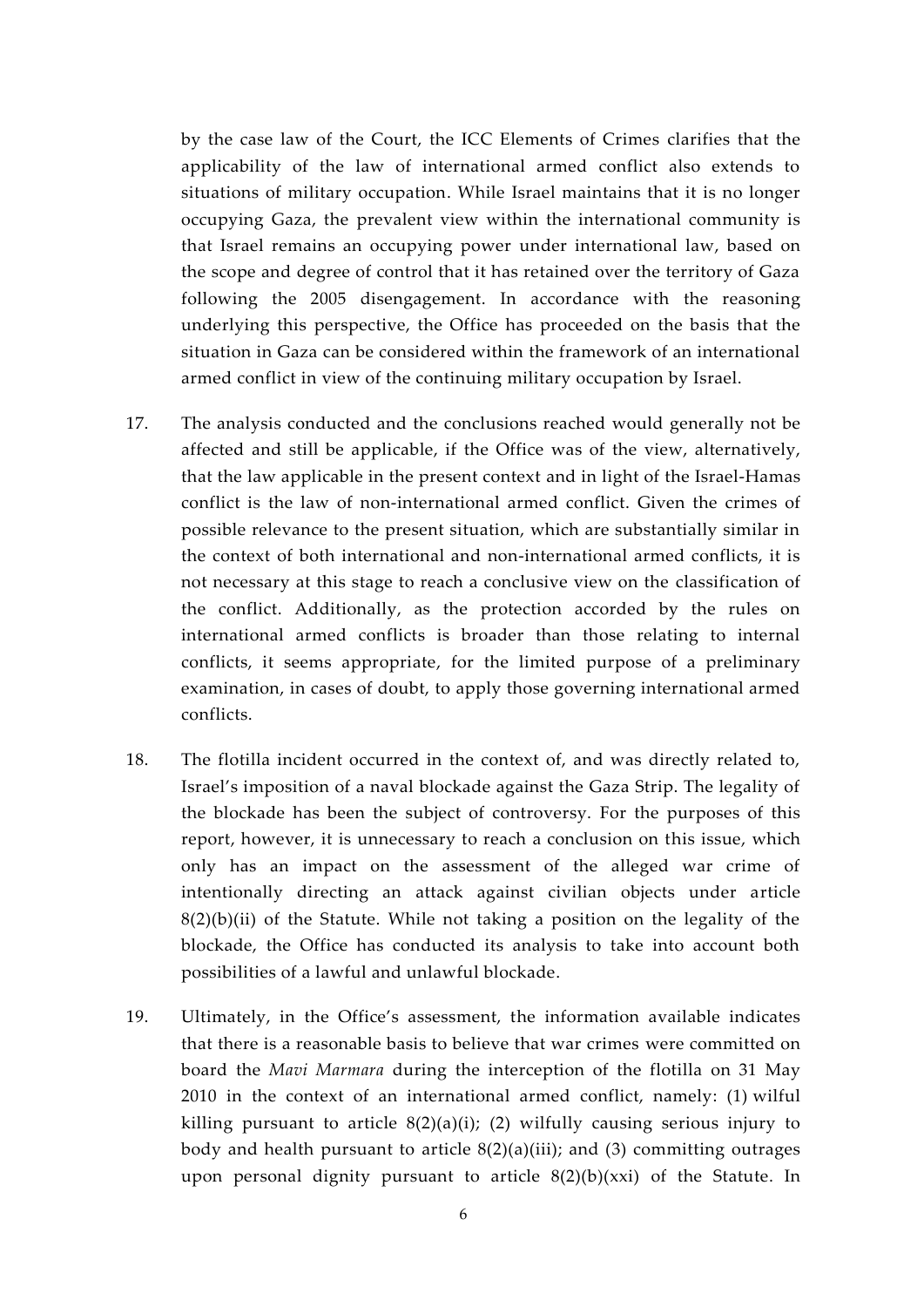addition, if Israel's naval blockade against Gaza was unlawful, there is consequently also a reasonable basis to believe that the IDF committed the crime of intentionally directing an attack against two civilian objects pursuant to article 8(2)(b)(ii) in relation of the forcible boarding of the *Mavi Marmara* and the *Eleftheri Mesogios/Sofia*.

- 20. As a general observation, it is noted that protected civilian status does not preclude, in certain circumstances, the possibility for the lawful use of force in individual self-defence against civilians who have resorted to violence. Under the Rome Statute, however, self-defence is recognised as a ground for excluding criminal responsibility. Accordingly, the hypothetical issue of whether a perpetrator committed a crime in self-defence, and therefore may be absolved from criminal responsibility, is to be properly addressed at the investigation and trial stages, and not the preliminary examination stage.
- 21. Lastly, on the basis of the information available, it does not appear that the conduct of the IDF during the flotilla incident was committed as part of widespread or systematic attack, or constituted in itself a widespread or systematic attack, directed against a civilian population. Accordingly, there is no reasonable basis to believe that crimes against humanity under article 7 were committed within the referred situation.

#### *Admissibility*

- 22. *Gravity*: The Office's assessment of gravity includes both quantitative and qualitative considerations. As stipulated in regulation 29(2) of the Regulations of the Office of the Prosecutor, the factors that guide the Office's assessment include the scale, nature, manner of commission of the crimes, and their impact. This assessment is conducted bearing in mind the potential cases that would be likely to arise from an investigation of the situation.
- 23. It is further noted that article 8(1) of the Statute provides that "the Court shall have jurisdiction in respect of war crimes in particular when committed as part of a plan or policy or as part of a large-scale commission of such crimes". Although this threshold is not a prerequisite for jurisdiction, it does, however, provide statutory guidance indicating that the Court should focus on cases meeting these requirements.
- 24. Having carefully assessed the relevant considerations, the Office has concluded that the potential case(s) that would likely arise from an investigation of the flotilla incident would not be of sufficient gravity to justify further action by the Court, in light of the criteria for admissibility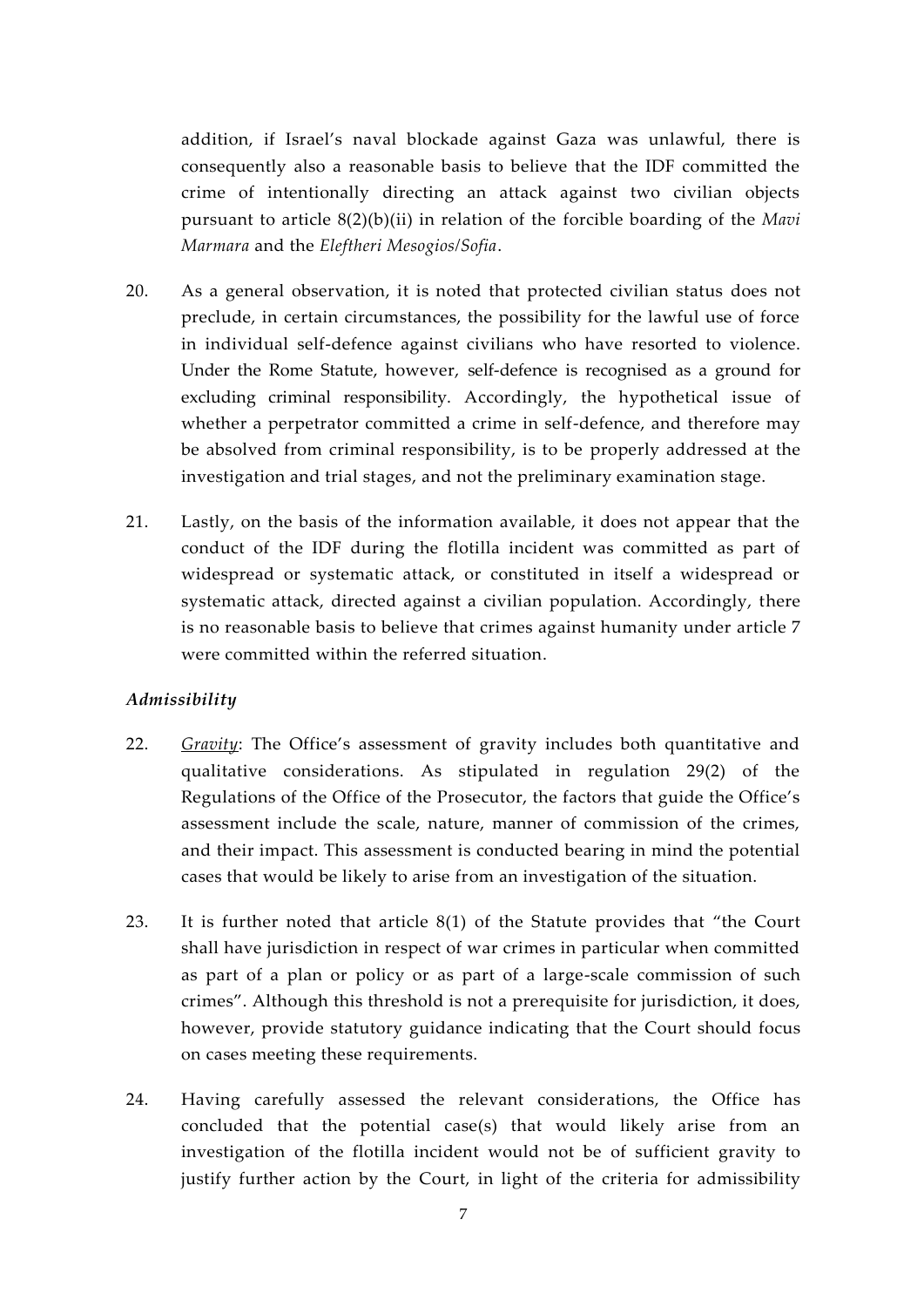provided in article 17(1)(d) and the guidance outlined in article 8(1) of the Statute.

- 25. The parameters of the Office's assessment are determined by the limited scope of the situation referred, namely a confined series of events primarily on 31 May 2010. By virtue of article 12(2)(a) of the Statute, the Court's territorial jurisdiction is further limited to events occurring on three vessels in the flotilla and does not extend to any events that occurred after passengers were taken off those vessels. As such, the potential case(s) that could be pursued is inherently limited to an event encompassing a small number of victims of the alleged ICC crimes, with limited countervailing qualitative considerations.
- 26. Although the interception of the flotilla took place in the context of the Israel-Hamas conflict, the Court does not have jurisdiction over other alleged crimes committed in this context, nor in the broader context of any conflict between Israel and Palestine. While the situation with regard to the civilian population in Gaza is a matter of international concern, this issue must be distinguished from the present assessment, which is limited to evaluating the gravity of the crimes allegedly committed by Israeli forces on board the vessels over which the Court has jurisdiction during the interception of the flotilla.
- 27. In light of the conclusion reached in respect of the gravity assessment, it is unnecessary to consider or reach a conclusion on the issue of complementarity.

#### *Conclusion*

28. The Prosecutor has concluded that the information available does not provide a reasonable basis to proceed with an investigation of the referred situation. The referring State, the Comoros, may however request the Pre- Trial Chamber to review the Prosecutor's decision not to proceed, pursuant to article 53(3)(a) of the Statute.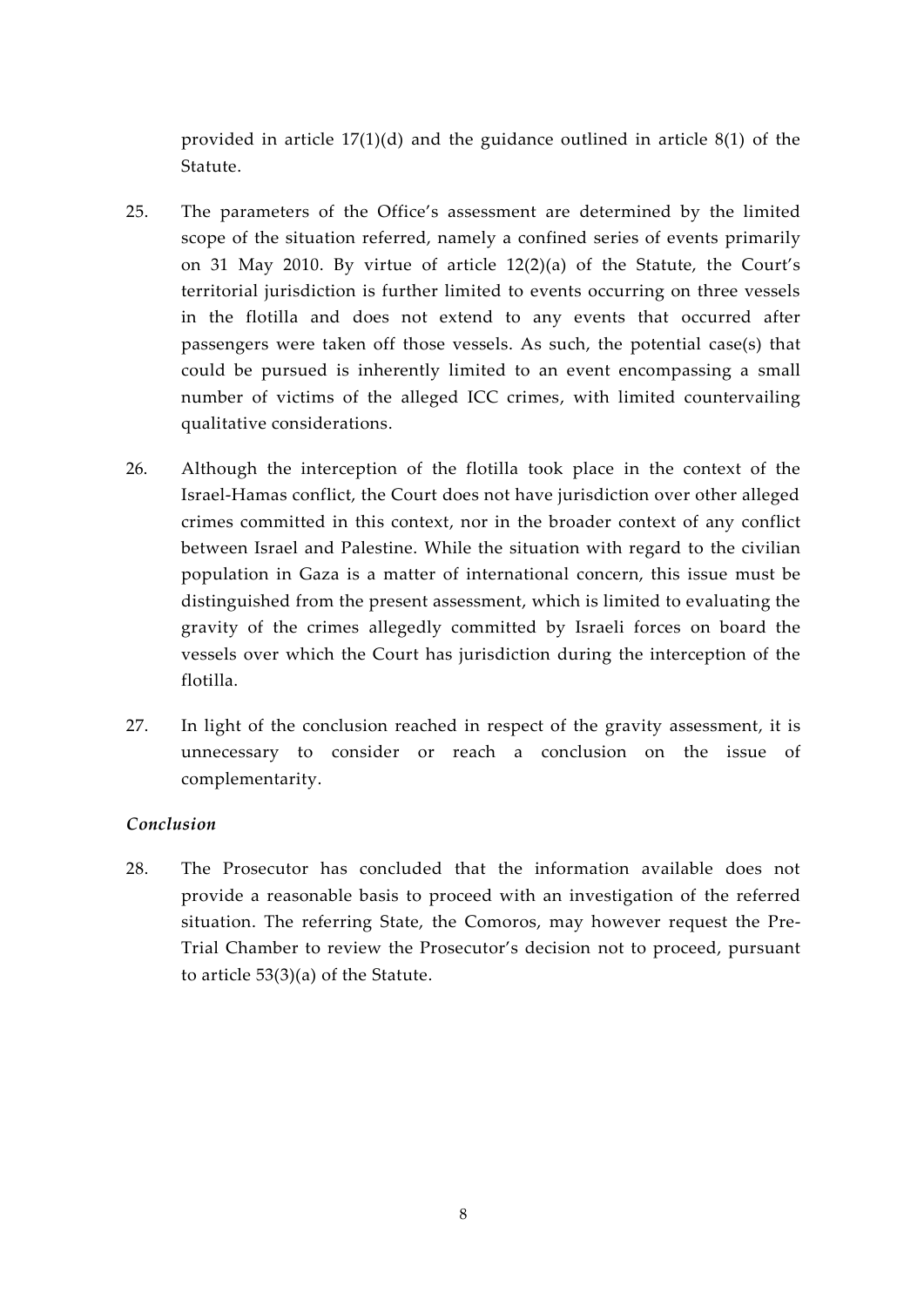#### **I. INTRODUCTION**

- 1. The Office of the Prosecutor ("Office" or "OTP") of the International Criminal Court ("Court" or "ICC") is responsible for determining whether a situation meets the legal criteria established by the Rome Statute ("Statute") to warrant investigation by the Court. For this purpose, the Office conducts a preliminary examination of all situations that come to its attention based on statutory criteria and the information available. Once a situation is thus identified, article  $53(1)(a)-(c)$  of the Statute establishes the legal framework for a preliminary examination. It provides that, in order to determine whether there is a reasonable basis to proceed with an investigation into the situation, the Prosecutor shall consider: jurisdiction (temporal, territorial or personal, and material); admissibility (complementarity and gravity); and the interests of justice. This report presents the Office's assessment pursuant to article 53(1) of the Statute.
- 2. The Union of the Comoros ("Comoros") is a State Party to the ICC. On 14 May 2013, the OTP received a referral on behalf of the authorities of the Comoros with respect to the 31 May 2010 Israeli interception of a humanitarian aid flotilla bound for the Gaza Strip.
- 3. The available information which forms the basis of this report is based on open and other reliable sources, which the Office has subjected to independent, impartial and thorough analysis. The Office has analysed the supporting materials and documentation accompanying the referral along with, *inter alia*, the reports published by the four commissions<sup>1</sup> that have previously examined the 31 May 2010 incident.<sup>2</sup>
- 4. It should be recalled that the Office does not enjoy investigative powers at the preliminary examination stage. Its findings are therefore preliminary in

 $1$  These four commissions include: the fact-finding mission established by the UN Human Rights Council; the four-member panel of inquiry appointed by the UN Secretary-General, chaired by Geoffrey Palmer and vice-chaired by Alvaro Uribe; the national commission of inquiry established by the Turkish Government; and the investigative commission established by the Israeli Government, headed by Israeli Supreme Court Justice Jacob Turkel.

<sup>&</sup>lt;sup>2</sup> See Report of the International Fact-Finding mission to investigate violations of international law, including international humanitarian and human rights law, resulting from the Israeli attacks on the flotilla of ships carrying humanitarian assistance, U.N. Doc. A/HRC/15/21, 27 September 2010 ("HRC Report"); Report of the Secretary-General's Panel of Inquiry on the 31 May 2010 Flotilla Incident, September 2011 ("Palmer-Uribe Report"); Turkish National Commission of Inquiry, Report on the Israeli Attack on the Humanitarian Aid Convoy to Gaza on 31 May 2010, February 2011 ("Turkish Report"); Turkel Commission, The Public Commission to Examine the Maritime Incident of 31 May 2010 - Part I, 2011 ("Turkel Report"); Turkel Commission, The Public Commission to Examine the Maritime Incident of 31 May 2010 - Part 2, 2013 ("Second Turkel Report").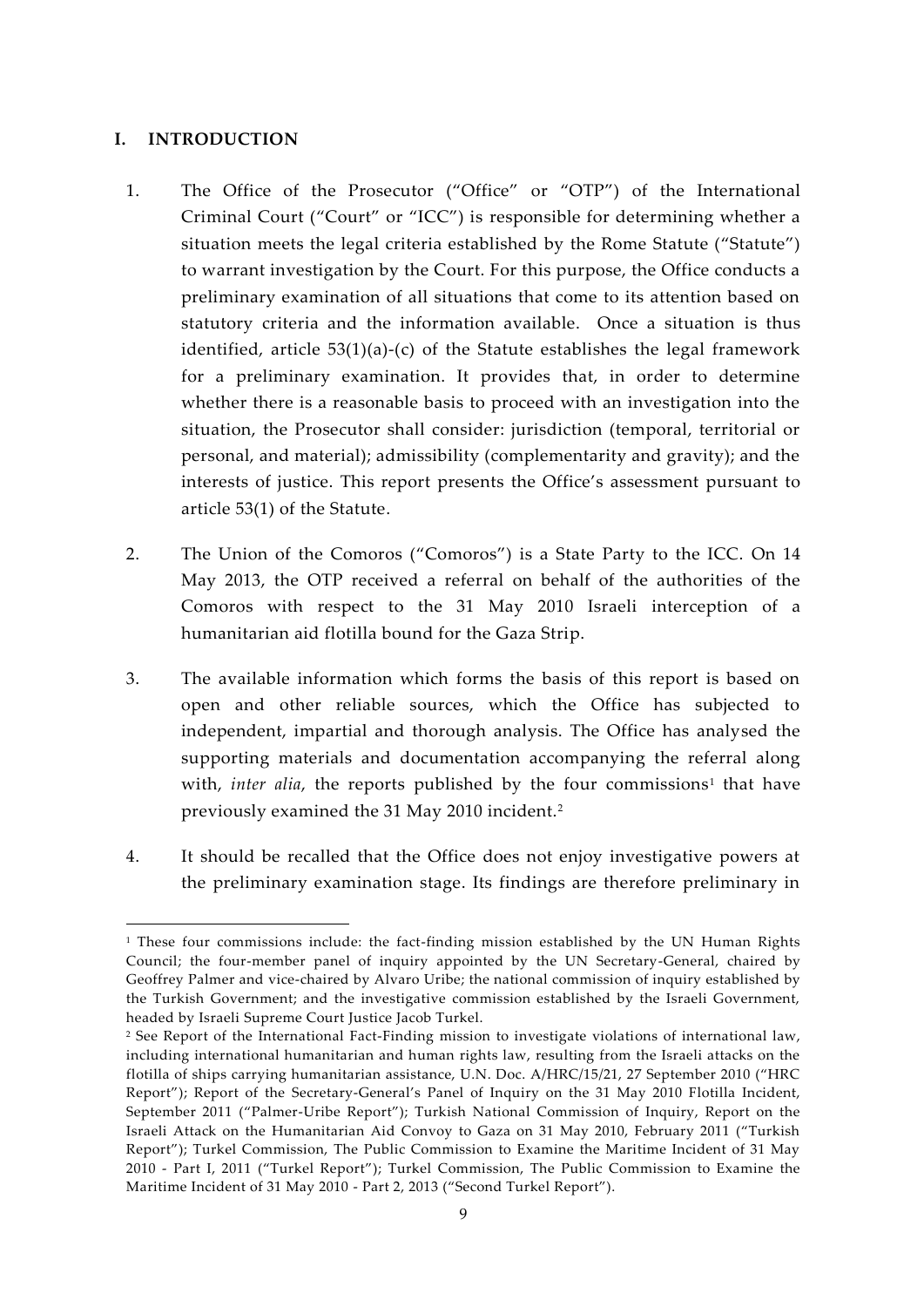nature and may be reconsidered in the light of new facts or evidence. The preliminary examination process is conducted on the basis of the facts and information available. The goal of this process is to reach a fully informed determination of whether there is a reasonable basis to proceed with an investigation. The 'reasonable basis' standard has been interpreted by Pre- Trial Chamber II ("PTC II") to require that "there exists a sensible or reasonable justification for a belief that a crime falling within the jurisdiction of the Court 'has been or is being committed'".<sup>3</sup> In this context, PTC II has indicated that all of the information need not necessarily "point towards only one conclusion".<sup>4</sup> This reflects the fact that the reasonable basis standard under article 53(1)(a) "has a different object, a more limited scope, and serves a different purpose" than other, higher evidentiary standards provided for in the Statute.<sup>5</sup> In particular, at the preliminary examination stage, "the Prosecutor has limited powers which are not comparable to those provided for in article 54 of the Statute at the investigative stage" and the information available at such an early stage is "neither expected to be 'comprehensive' nor 'conclusive'".<sup>6</sup>

#### **II. PROCEDURAL HISTORY**

5. On 14 May 2013, the Turkish law firm, Elmadağ, submitted a referral on behalf of the Government of the Comoros.<sup>7</sup> The Comoros Mission to the United Nations in New York and the Justice Ministry of the Comoros confirmed the mandate granted by the Comoros Government to Elmadağ law firm for the purpose of submitting the referral. The Legal Director of the Justice Ministry specified in this respect that the Comoros Government had decided to mandate the law firm for this purpose, in collaboration with the Government of Turkey.

<sup>&</sup>lt;sup>3</sup> Situation in the Republic of Kenya, "Decision Pursuant to Article 15 of the Rome Statute on the Authorization of an Investigation into the Situation in the Republic of Kenya", ICC-01/09-19-Corr, 31 March 2010, para. 35 ("Kenya Article 15 Decision").

<sup>4</sup> Kenya Article 15 Decision, para. 34. In this respect, it is further noted that even the higher "reasonable grounds" standard for arrest warrant applications under article 58 does not require that the conclusion reached on the facts be the only possible or reasonable one. Nor does it require that the Prosecutor disprove any other reasonable conclusions. Rather, it is sufficient to prove that there is a reasonable conclusion alongside others (not necessarily supporting the same finding), which can be supported on the basis of the evidence and information available. Situation in Darfur, Sudan, Judgment on the appeal of the Prosecutor against the 'Decision on the Prosecution's Application for a Warrant of Arrest against Omar Hassan Ahmad Al Bashir', ICC-02/05-01/09-OA, 3 February 2010, para. 33.

<sup>5</sup> Kenya Article 15 Decision, para. 32.

<sup>6</sup> Kenya Article 15 Decision, para. 27.

<sup>7</sup> Referral under Articles 14 and 12(2)(a) of the Rome Statute arising from the 31 May 2010, Gaza Freedom Flotilla situation 14 May 2013 from Comoros ("Referral").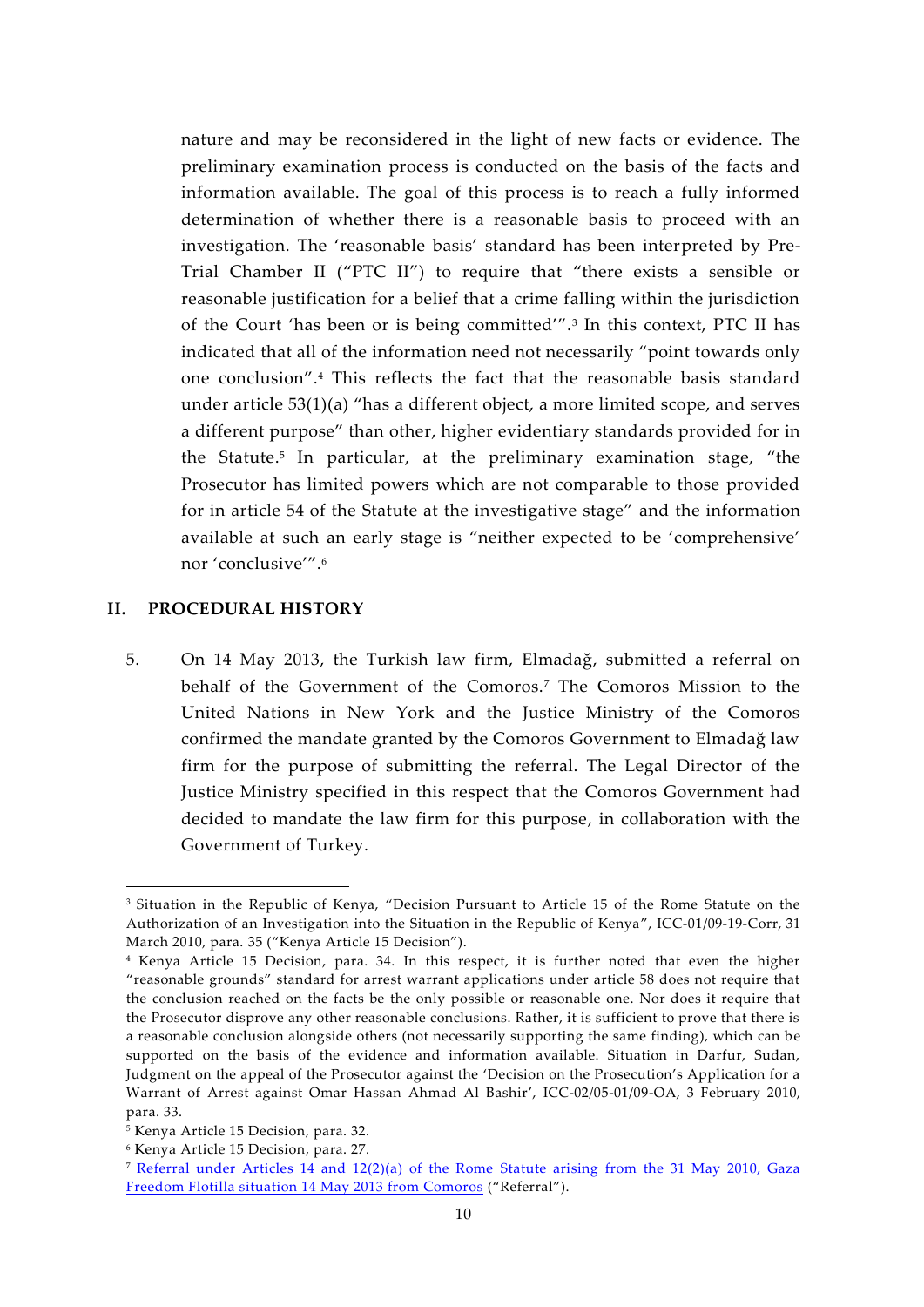- 6. On 14 May 2013, the Prosecutor announced the opening of a preliminary examination on the basis of the referral, and the Presidency was notified accordingly.<sup>8</sup> On 5 July 2013, the Presidency assigned the situation to Pre- Trial Chamber I ("PTC I").<sup>9</sup>
- 7. The Office sought and received clarification on the territorial and temporal scope of the referral from the Comoros. In particular, on 21 June 2013, the legal representatives of the Comoros clarified that the territorial scope of the referral is not limited to the Comorian-flagged vessel, the *Mavi Marmara*, but also extends to other vessels in the flotilla, registered in a State Party. Temporally, the situation forming the subject of the referral began on 31 May 2010 and encompasses all other alleged crimes flowing from the interception of the flotilla by Israeli forces, including the other related interception on 5 June 2010.<sup>10</sup>
- 8. On 19 May 2014, the legal representatives for the Comoros provided additional information to the Office. On 19 August 2014, the Office received information from the Turkish Foundation for Human Rights and Freedoms and Humanitarian Relief, which was one of the primary organisers of the 2010 flotilla campaign and owned the *Mavi Marmara*.
- 9. The Office also offered Turkey and Israel the opportunity to provide additional information but did not receive any in return.
- 10. On 8 October 2014, the Office was informed that KC Law, a London law firm, had been mandated by the Government of the Comoros to act on its behalf in relation to its referral of the situation to the Court.

## **III. CONTEXUAL BACKGROUND**

11. On 3 January 2009, Israel imposed a naval blockade of the coastline of the Gaza Strip up to a distance of 20 nautical miles from the coast.<sup>11</sup> Israel stated

<sup>8</sup> See ICC Prosecutor receives referral by the authorities of the Union of the Comoros in relation to the events of May 2010 on the vessel 'MAVI MARMARA', 14 May 2013.

<sup>9</sup> See Situation on Registered Vessels of the Comoros, the Hellenic Republic and the Kingdom of Cambodia, *Decision Assigning the Situation on Registered Vessels of the Union of the Comoros to Pre-Trial Chamber I*, ICC-01/13-1, 5 July 2013.

 $10$  The referral and subsequent clarification indicate the date of this later interception as 6 June 2010. However, in fact, this interception (of the *MV Rachel Corrie*) occurred instead on 5 June 2010. See Turkel Report, fn. 400; HRC Report, para. 157; Ethan Bronner (New York Times), "Israeli Military Boards Gaza Aid Ship", 5 June 2010; Ron Ben-Yishai (Ynet News), "Takeover ended in five minutes", 5 June 2010.

<sup>&</sup>lt;sup>11</sup> Turkel Report, para. 26. The waters are generally subject to the provisions of the Oslo Accords, under which responsibility for external security of the Gaza Strip was retained by Israel until the final status agreement. HRC Report, para. 27.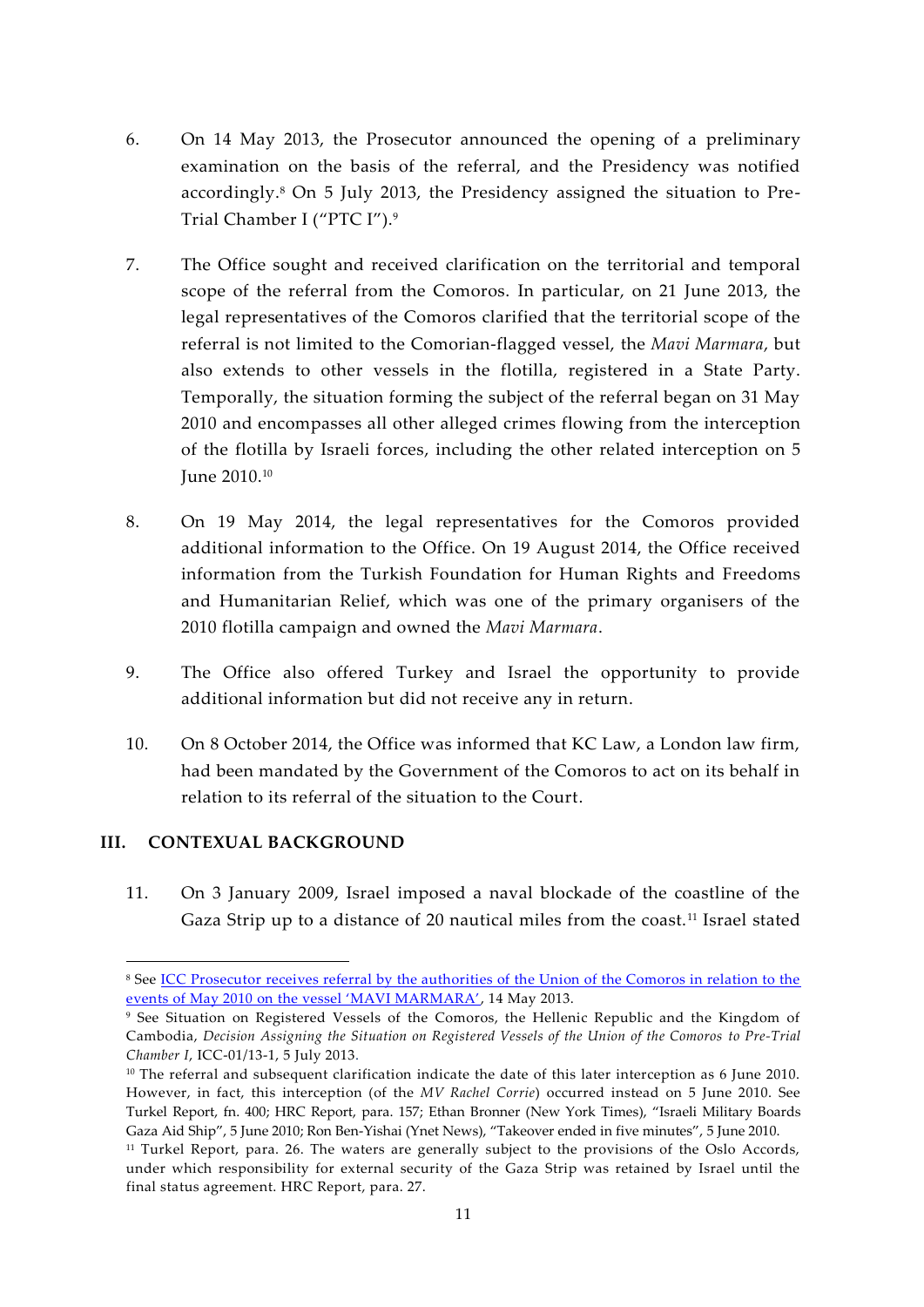that the primary purpose of the blockade was military-security. This followed earlier attempts to prevent foreign ships from traveling through the zone, which was still under Israeli control. The naval blockade was part of a broader effort to impose restrictions on travel and the flow of goods in and out of the Gaza Strip following the electoral victory of Hamas in 2006 and their extension of control in 2007.<sup>12</sup>

- 12. The Free Gaza Movement was formed to challenge the blockade. It organised the "Gaza Freedom Flotilla", an eight-vessel flotilla with over 700 passengers from approximately 40 countries, with the stated intentions to: (i) deliver aid to Gaza; (ii) break the Israeli blockade; and (iii) "raise international awareness about the prison-like closure of the Gaza Strip and pressure the international community to review its sanctions policy and to end its support for continued Israeli occupation".<sup>13</sup>
- 13. The IDF intercepted the flotilla on 31 May 2010 in international waters, at a distance of 64 nautical miles from the blockade zone.<sup>14</sup> By that point, one of the eight vessels in the flotilla had withdrawn due to mechanical difficulties, and another (the *Rachel Corrie*) had been delayed in its departure and thus was not able to join the rest of the flotilla and only continued towards Gaza separately at a later date.<sup>15</sup> The six remaining vessels were boarded and taken over by the IDF. The interception operation resulted in the deaths of ten passengers of the *Mavi Marmara* and serious injuries to at least twenty others. Nine of the deceased were Turkish nationals, and one with Turkish and American dual nationality.
- 14. The incident triggered concern and outrage from the international community.<sup>16</sup> For example, the United Nations Security Council issued a presidential statement condemning the acts which resulted in the loss of civilian life and calling for a prompt, impartial, credible and transparent investigation into the incident.<sup>17</sup> The incident was the subject of a United Nations Human Rights Council fact-finding mission ("UN HRC Fact-Finding Mission"), which delivered its report in September 2010, and a separate panel of inquiry appointed by the United Nations Secretary-General

<sup>12</sup> HRC Report, para. 30.

<sup>13</sup> HRC Report, para. 79.

<sup>14</sup> Palmer-Uribe Report, para. 110.

<sup>15</sup> Palmer-Uribe Report, para. 83; HRC Report, paras. 82, 154-157.

<sup>16</sup> See for example Carol Migdalovitz, "Israel's Blockade of Gaza, the *Mavi Marmara* Incident and its Aftermath", 23 June 2010, Congressional Research Service, pp. 6-7.

<sup>17</sup> UNSC Presidential Statement 9, UN Doc S/PRST/2010/9, 1 June 2010.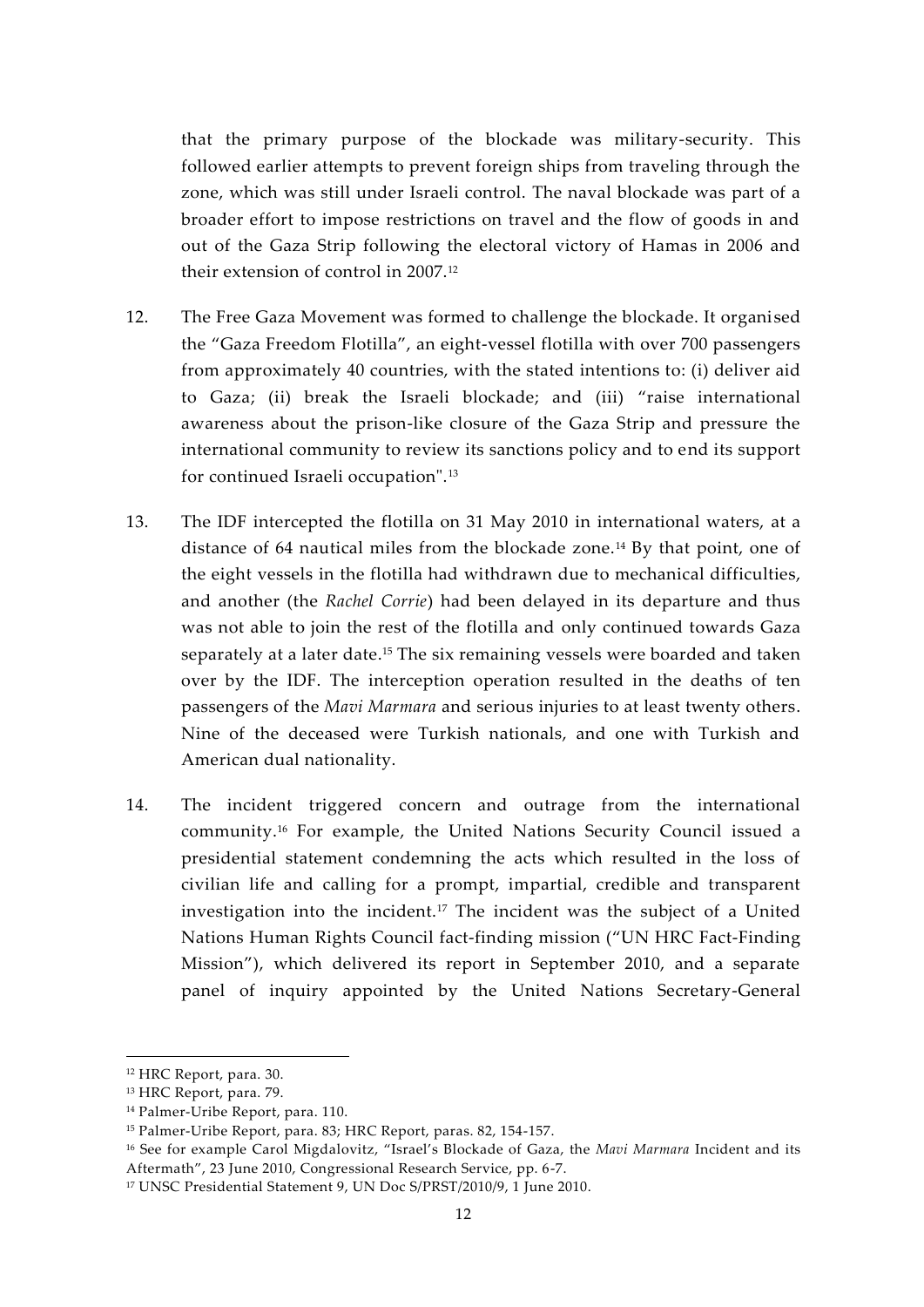("Palmer-Uribe Panel"), which published its report in September 2011.<sup>18</sup> The Governments of Turkey and Israel also established national commissions of inquiry ("Turkish Commission" and "Turkel Commission", respectively) which published reports on the incident.<sup>19</sup>

## **IV. PRECONDITIONS TO JURISDICTION**

- 15. Temporally, the situation forming the subject of the referral began on 31 May 2010, when the IDF intercepted the *Mavi Marmara* vessel and five other vessels in the Gaza Freedom Flotilla, and encompasses all other alleged crimes flowing from these events, including crimes allegedly committed on 5 June 2010, when the IDF intercepted a seventh vessel (the *Rachel Corrie*). These events forming the subject of the referral are collectively referred to as the "flotilla incident" for the purposes of this report.
- 16. Israel is not a party to the Rome Statute. However, according to article 12(2)(a) of the Statute, the ICC can exercise its jurisdiction in relation to the conduct of non-Party State nationals alleged to have committed Rome Statute crimes on the territory of, or on vessels and aircraft registered in, an ICC State Party.
- 17. The events under examination primarily occurred on board the *Mavi Marmara*, a vessel registered in the Comoros at the time of the incident.<sup>20</sup> Comoros is a State Party to the Rome Statute since 18 August 2006. The Court may therefore exercise jurisdiction over Rome Statute crimes committed on the territory of, or on vessels and aircraft registered in, the Comoros on or after 1 November 2006. The Court thus has jurisdiction *ratione loci* under article 12(2)(a) ("State of registration of that vessel") over conduct or crimes committed on board the *Mavi Marmara*.<sup>21</sup>
- 18. The flotilla comprised a total of eight ships, of which one had to turn back due to mechanical difficulties prior to the incident in question and another was delayed and only continued towards Gaza at a later date. In addition to the *Mavi Marmara*, registered in the Comoros, the remaining ships were

<sup>18</sup> See HRC Report and Palmer-Uribe Report.

<sup>19</sup> See Turkel Report and Turkish Report.

<sup>20</sup> Referral – Appendix VII (Registration Certificate of Mavi Marmara).

<sup>&</sup>lt;sup>21</sup> This restriction on the scope of jurisdiction is adopted in light of a plain reading of the relevant provision of article 12(2)(a) of the Statute. Nothing in the Statute, commentary, or relevant jurisprudence supports the proposition that the Court's jurisdiction would also extend to any events that, while related to the events on board the vessels in the flotilla, occurred after individuals were taken off the vessels.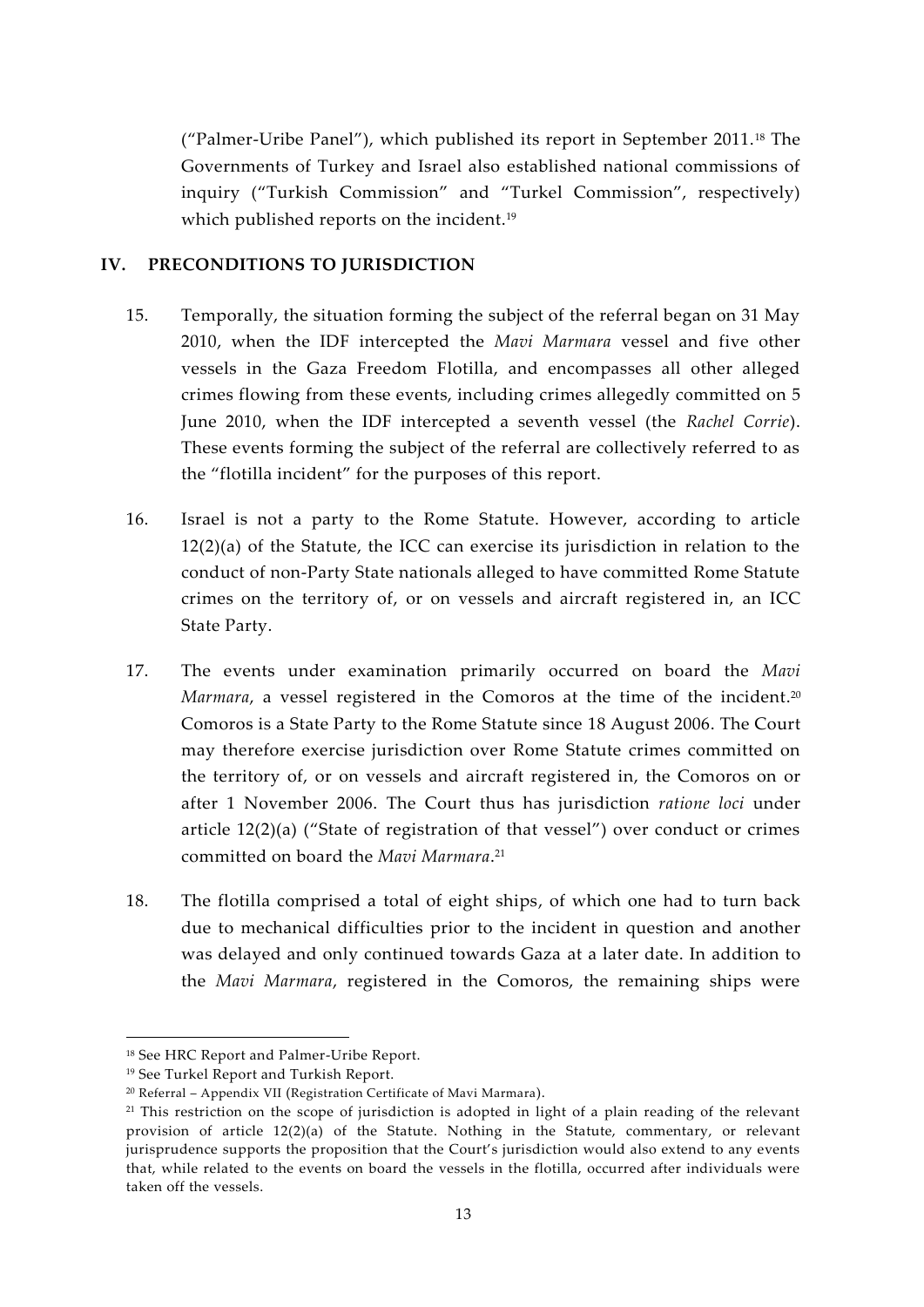registered in the following countries: Greece, Turkey, Kiribati, Cambodia, and the United States.<sup>22</sup> Of these States of registration, only Cambodia and Greece are States Parties since 11 April 2002 and 15 May 2002, respectively. The Court thus has jurisdiction over Rome Statute crimes committed on the territory of, or on vessels and aircraft registered in, Cambodia or by its nationals as of 1 July 2002, and those committed on the territory of, or on vessels and aircraft registered in, Greece or by its nationals as of 1 August 2002. The Court thus also has jurisdiction *ratione loci* under article 12(2)(a) ("State of registration of that vessel") over conduct or crimes committed on board the *Rachel Corrie* (Cambodia) and the *Eleftheri Mesogios/Sofia* (Greece).

#### **V. LEGAL ANALYSIS –JURISDICTION** *RATIONE MATERIAE*

#### **A. War Crimes**

#### **1. Contextual elements of war crimes**

#### *(a) Existence and characterisation of the armed conflict*

- 19. The application of article 8 of the Statute requires the existence of an armed conflict.<sup>23</sup> Trial Chamber I ("TC I") in the *Lubanga* case recalled with approval the following definition of armed conflict provided by the Appeals Chamber of the UN International Criminal Tribunal for the Former Yugoslavia ("ICTY"): "[a]n armed conflict exists whenever there is a resort to armed force between States or protracted armed violence between governmental authorities and organized armed groups or between such groups within a State."<sup>24</sup>
- 20. PTC II has further stated that "an international armed conflict exists in case of armed hostilities between States through their respective armed forces or other actors acting on behalf of the State."<sup>25</sup> As TC I has confirmed, "if the

<sup>22</sup> See HRC Report, para. 81, Annex III.

<sup>&</sup>lt;sup>23</sup> See Elements of Crimes, second to last element of each crime under article 8.

<sup>24</sup> Situation in the Democratic Republic of Congo, *The Prosecutor v. Thomas Lubanga Dyilo*, Judgment pursuant to Article 74 of the Statute, ICC-01/04-01/06-2842, 14 March 2012, para. 533 ("Lubanga Judgment pursuant to Article 74") (quoting ICTY, *Prosecutor v. Tadić*, Case No. IT-94-1-AR72, "Decision on the Defence Motion for Interlocutory Appeal on Jurisdiction", 2 October 1995, para. 70).

<sup>25</sup> Situation in the Central African Republic, *The Prosecutor v. Jean-Pierre Bemba Gombo*, "Decision Pursuant to Article 61(7)(a) and (b) of the Rome Statute on the Charges of the Prosecutor Against Jean-Pierre Bemba Gombo", ICC-01/05-01/08-424, 15 June 2009, para. 223 ("Bemba Confirmation of Charges Decision"), recalled by Trial Chamber I in Lubanga Judgment pursuant to Article 74, at para. 541.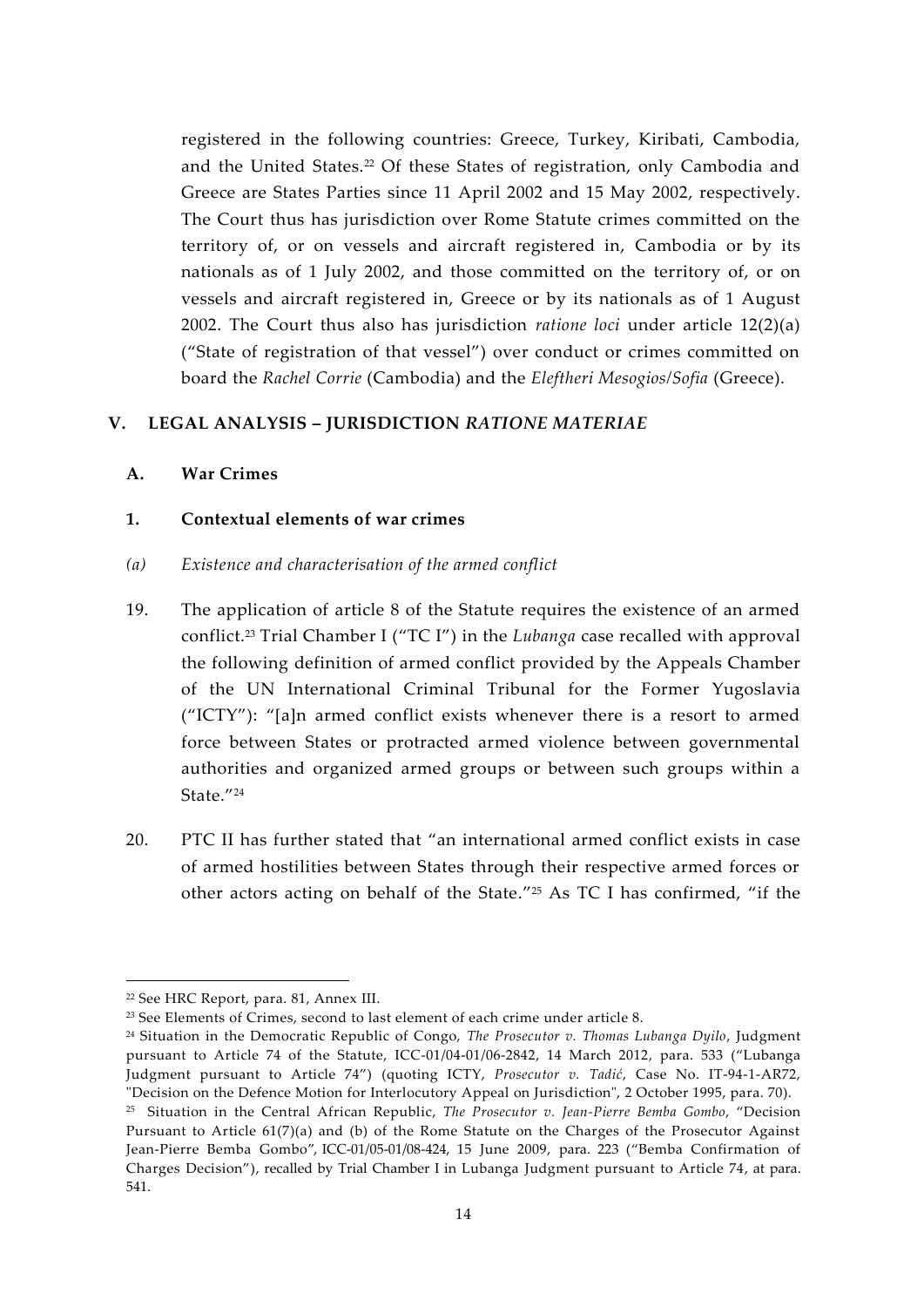armed group is not acting on behalf of a government, in the absence of two States opposing each other, there is no international armed conflict".<sup>26</sup>

- 21. The hostilities between Israel and Hamas at the relevant time do not appear to meet the threshold of an international armed conflict in terms of a conflict taking place "between two or more States", either directly or by proxy.<sup>27</sup>
- 22. However, as recalled by Trial Chamber II ("TC II") in the *Katanga* case, footnote 34 of the ICC Elements of Crimes clarifies that the applicability of the law of international armed conflict also extends to situations of military occupation.<sup>28</sup>
- 23. In the light of footnote 34 of the Elements of Crimes, with respect to military occupation, TCI relied upon Article 42 of the Hague Regulations, holding that territory is considered to be occupied when it is actually placed under the authority of the hostile army, and the occupation extends only to the territory where such authority has been established and can be exercised.<sup>29</sup>
- 24. Under international law, the general test for occupation<sup>30</sup> is that of "effective" control", whereby a state will be regarded as an occupying power of territory over which it is capable of exercising effective control.<sup>31</sup>

<sup>26</sup> Lubanga Judgment pursuant to Article 74, para. 541. In this context, Trial Chamber I endorsed the "overall control" test for determining the necessary degree of control of another State over an armed group acting on its behalf. *Ibid*.

<sup>&</sup>lt;sup>27</sup> See Bemba Confirmation of Charges Decision, para. 223. See also Situation in the Democratic Republic of Congo, *The Prosecutor v. Thomas Lubanga Dyilo*, Prosecution's Closing Brief – Public Redacted Version, ICC-01/04-01/06-2748-Red, 21 July 2011, para. 32 ("Prosecution's Closing Brief in Lubanga").

<sup>28</sup> Situation in the Democratic Republic of Congo, *The Prosecutor v. Gemain Katanga*, Jugement rendu en application de l'article 74 du Statut, ICC-01/04-01/07-3436, 7 March 2014, para. 1179 ("Katanga Jugement rendu en application de l'article 74") ("*En outre, en ce qui concerne l'applicabilité du droit relatif aux conflits armés internationaux dans le cadre de l'exercice de la compétence de la Cour, les Éléments des crimes précisent que celle-ci s'étend également aux situations d'occupation militaire*"). See also Lubanga Judgment pursuant to Article 74, para. 542; Elements of Crimes, article 8(2)(a), fn. 34 ("The term 'international armed conflict' includes military occupation" and "applies to the corresponding element in each crime under article 8(2)(a)"). See also generally article 6 of Geneva Convention IV; ICTY, *Prosecutor v. Naletilić and Martinović*, Judgement, Case No. IT-98-34-T, 31 March 2003, paras. 214-217. If Israel is found to be an occupying power in Gaza, the activities of its armed forces in the incident at issue would be regulated by the law of international armed conflict.

<sup>&</sup>lt;sup>29</sup> Katanga Jugement rendu en application de l'article 74, para. 1179, citing article 42 of the Regulations concerning the Laws and Customs of War on Land (Hague Convention II), The Hague, 29 July 1899, and recalling the same position adopted by the Pre-Trial Chamber; Situation in the Democratic Republic of Congo, *The Prosecutor v. Thomas Lubanga Dyilo*, "Decision on the confirmation of charges," ICC-01/04- 01/06-803tEN, 14 May 2007 (English translation), para. 212 ("Lubanga Confirmation of Charges Decision").

<sup>&</sup>lt;sup>30</sup> The term "occupation" referred to in this context is military or belligerent occupation within the meaning of international humanitarian law – that is one which is coercive and in the absence of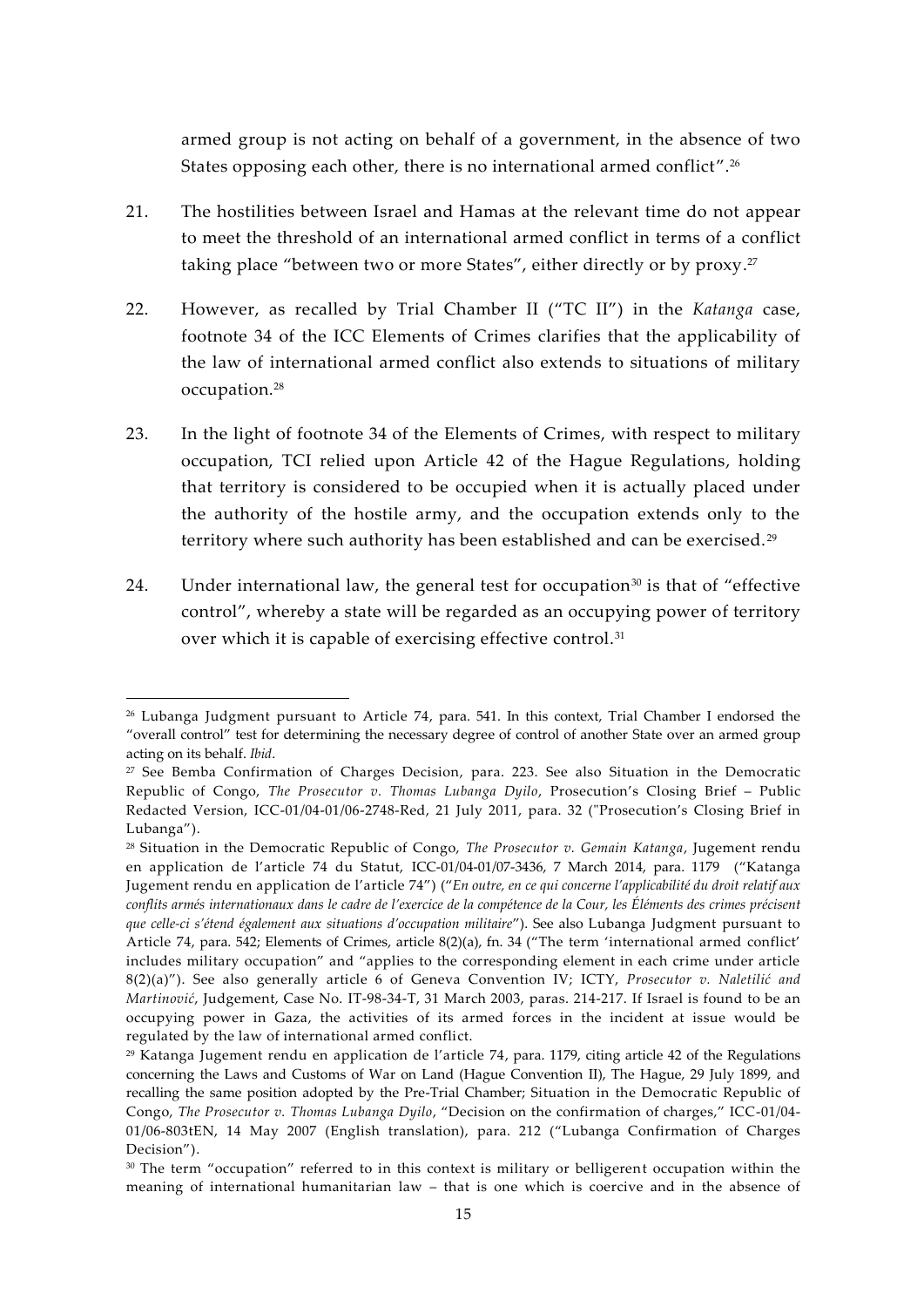- 25. In its advisory opinion in 2004, the International Court of Justice ("ICJ") concluded that Israel continued to have the status of an occupying power in Gaza.<sup>32</sup> Thereafter in September 2005, Israel completed its unilateral withdrawal from Gaza, including dismantling its settlements and withdrawing its forces. However, Israel reserved its right to re-enter the Gaza Strip on the basis of military necessity and maintained control over the air and maritime space as well as borders of the Gaza Strip.<sup>33</sup>
- 26. Israel maintains that following the 2005 disengagement, it is no longer an occupying power in Gaza as it does not exercise effective control over the area.<sup>34</sup>
- 27. However, the prevalent view within the international community is that Israel remains an occupying power in Gaza despite the 2005 disengagement.<sup>35</sup> In general, this view is based on the scope and degree of control that Israel has retained over the territory of Gaza following the 2005 disengagement – including, *inter alia*, Israel's exercise of control over border

consent (from the occupied state) – as opposed to 'pacific occupation' to which the sovereign government of the occupied state consents. See for example Tristan Ferraro, "Determining the beginning and end of an occupation under international humanitarian law", International Review of the Red Cross, vol. 94, no. 885, Spring 2012, pp. 152-155 ("Ferraro").

<sup>31</sup> See ICJ, *Armed activities on the territory of the Congo (Democratic Republic of the Congo v. Uganda)*, I.C.J. Reports 2005, 19 December 2005, paras. 172, 175-176; European Court of Human Rights, *Cyprus v. Turkey,* Application no. 25781/94, 10 May 2001, paras. 76-77; ICTY, *Prosecutor v. Duško Tadić*, Case No. IT-94-1-T, 7 May 1997, para. 580; Ferraro, pp. 139-140; Yoram Dinstein, THE INTERNATIONAL LAW OF BELLIGERENT OCCUPATION (2009), pp. 40-45 ("Dinstein").

<sup>32</sup> ICJ, *Legal Consequences of the Construction of a Wall in the Occupied Palestinian Territory, Advisory Opinion*, I.C.J. Reports 2004 , 9 July 2004, paras. 78 *et seq*., 101. Prior to this decision, Israel's status as occupying power was recognized by, *inter alia*, the Oslo Accords, the Israeli Supreme Court, the UNSC, the UNGA, and the U.S. State Department.

<sup>33</sup> Israel Ministry of Foreign Affairs, "The Cabinet Resolution Regarding the Revised Disengagement Plan", 6 June 2004 (stating, *inter alia*, "Israel will guard and monitor the external land perimeter of the Gaza Strip, will continue to maintain exclusive authority in Gaza airspace, and will continue to exercise security activity in the sea off the coast of the Gaza Strip.").

<sup>34</sup> See, *e.g*., Israeli Supreme Court, HCJ 9132/07, *Jaber Al-Bassiouni v. Prime Minister*, Judgment of 30 January 2008, para. 12 ("*Bassiouni* Judgement"); Israel Ministry of Foreign Affairs, "The Operation in Gaza: Factual and Legal Aspects", July 2009, para. 30.

<sup>&</sup>lt;sup>35</sup> Notably on 10 December 2009, UNGA Resolution 64/92 (adopted by 168 votes to 6, with 4 abstentions) affirmed the applicability of the Fourth Geneva Convention to the "Occupied Palestinian Territory", while also on the same day explicitly referred to Gaza as part of the "Occupied Palestinian Territory" in a separate resolution, UNGA Resolution 64/94 (adopted by 162 votes to 9, with 5 abstentions). UNGA Res. 64/92 (10 December 2009) UN Doc A/Res/64/92; UNGA Res. 64/94 (10 December 2009) UN Doc A/Res/64/94; UN Doc A/64.PV/62 (for voting record). The ICRC also considers that Israel remains an occupying power in the Gaza Strip, taking the view that "[w]hile the shape and degree of this military occupation have varied, Israel has continuously maintained effective control" over the territory. Peter Maurer (as President of the ICRC), "Challenges to international humanitarian law: Israel's occupation policy", International Review of the Red Cross, vol. 94, Winter 2012, pp. 1504-1505, 1506.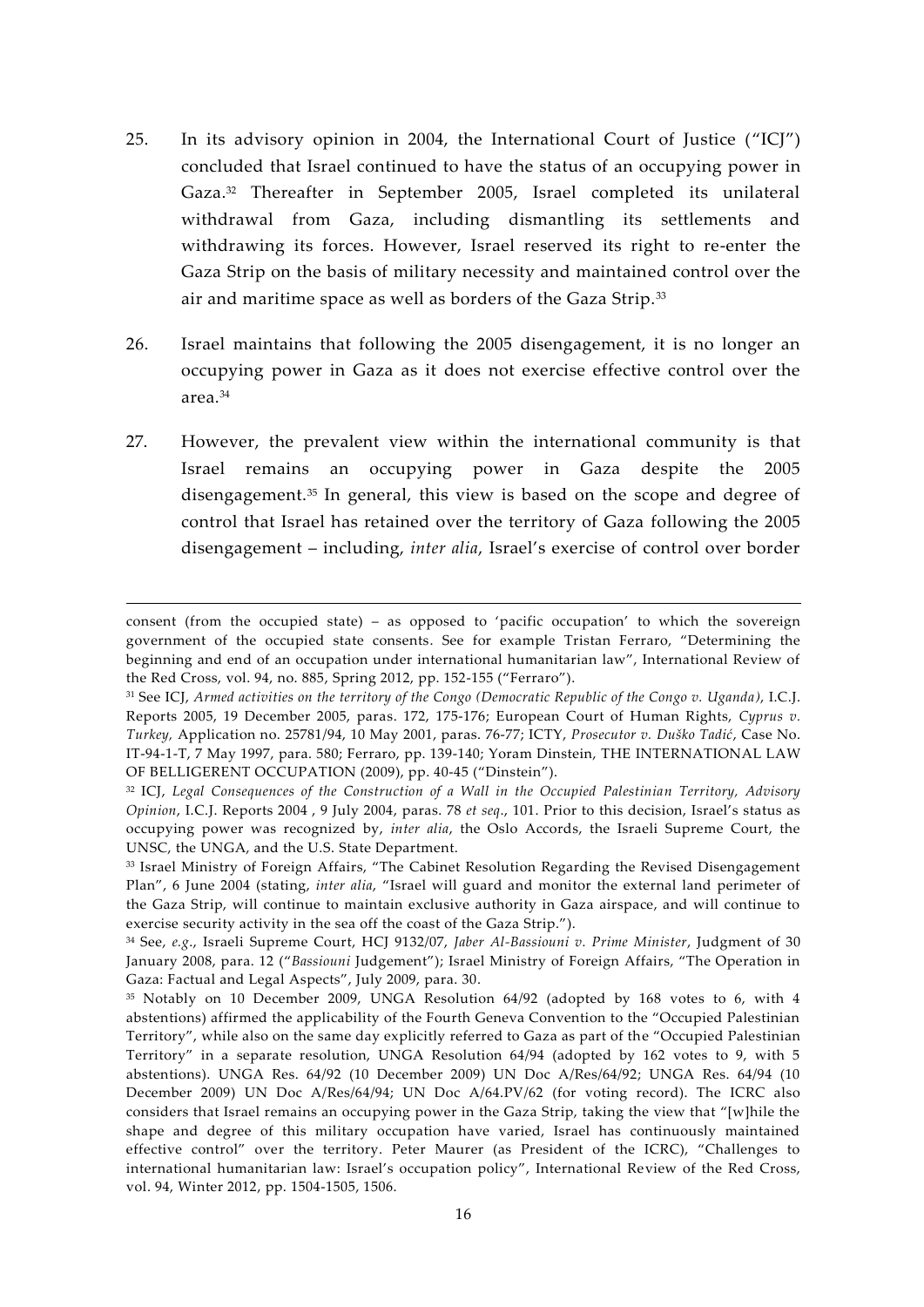crossings, the territorial sea adjacent to the Gaza Strip, and the airspace of Gaza; its periodic military incursions within Gaza; its enforcement of no-go areas within Gaza near the border where Israeli settlements used to be; and its regulation of the local monetary market based on the Israeli currency and control of taxes and customs duties.<sup>36</sup> The retention of such competences by Israel over the territory of Gaza even after the 2005 disengagement overall supports the conclusion that the authority retained by Israel amounts to effective control.<sup>37</sup>

- 28. Although it no longer maintains a military presence in Gaza, Israel has not only shown the ability to conduct incursions into Gaza at will, but also expressly reserved the right to do so as required by military necessity. <sup>38</sup> This consideration is potentially significant considering that there is support in international case law for the conclusion that it is not a prerequisite that a State maintain continuous presence in a territory in order to qualify as an occupying power. In particular, the ICTY has held that the law of occupation would also apply to areas where a state possesses "the capacity to send troops within a reasonable time to make the authority of the occupying power felt."<sup>39</sup> In this respect, it is also noted that the geographic proximity of the Gaza Strip to Israel potentially facilitates the ability of Israel to exercise effective control over the territory, despite the lack of a continuous military presence.<sup>40</sup>
- 29. Overall, there is a reasonable basis upon which to conclude that Israel continues to be an occupying power in Gaza despite the 2005 disengagement. The Office has therefore proceeded on the basis that the situation in Gaza can

<sup>36</sup> See, *e.g*., UN HRC, "Human Rights in Palestine and other Occupied Arab Territories: Report of the United Nations Fact Finding Mission on the Gaza Conflict", 15 September 2009, A/HRC/12/48, para. 278. Notably, in the *Bassiouni* case, the Israeli Supreme Court held that although there is no longer an occupation in Gaza, Israel has certain ongoing responsibilities toward Gaza (including in relation to the supply of fuel and electricity) due to "the degree of control exercised by the State of Israel over the border crossings between it and the Gaza Strip" as well as the historical relationship of dependency by Gaza on Israel for electricity. *Bassiouni* Judgement, para. 12.

<sup>&</sup>lt;sup>37</sup> Regarding the potential significance of retention of certain competences following unilateral withdrawal of foreign troops from occupied territory with respect to the assessment of effective control, see generally Ferraro, pp. 152-155.

<sup>38</sup> See Douglas Guilfoyle, "The *Mavi Marmara* Incident and Blockade in Armed Conflict, 81 BRITISH YEARBOOK OF INTERNATIONAL LAW 171, 182 (2011) ("Guilfoyle"); Dinstein, p. 40-45.

<sup>39</sup> ICTY, *Prosecutor v. Naletilić and Martinović*, Judgement, Case No. IT-98-34-T, 31 March 2003, para. 217 (footnotes omitted). See also *U.S. v. Wilhelm List et al.*, Nuremberg Military Tribunal, 8 LAW REPORTS OF MAJOR WAR CRIMINAL 38 (1949), pp. 55-56.

<sup>40</sup> See, *e.g*., Ferraro, p. 157.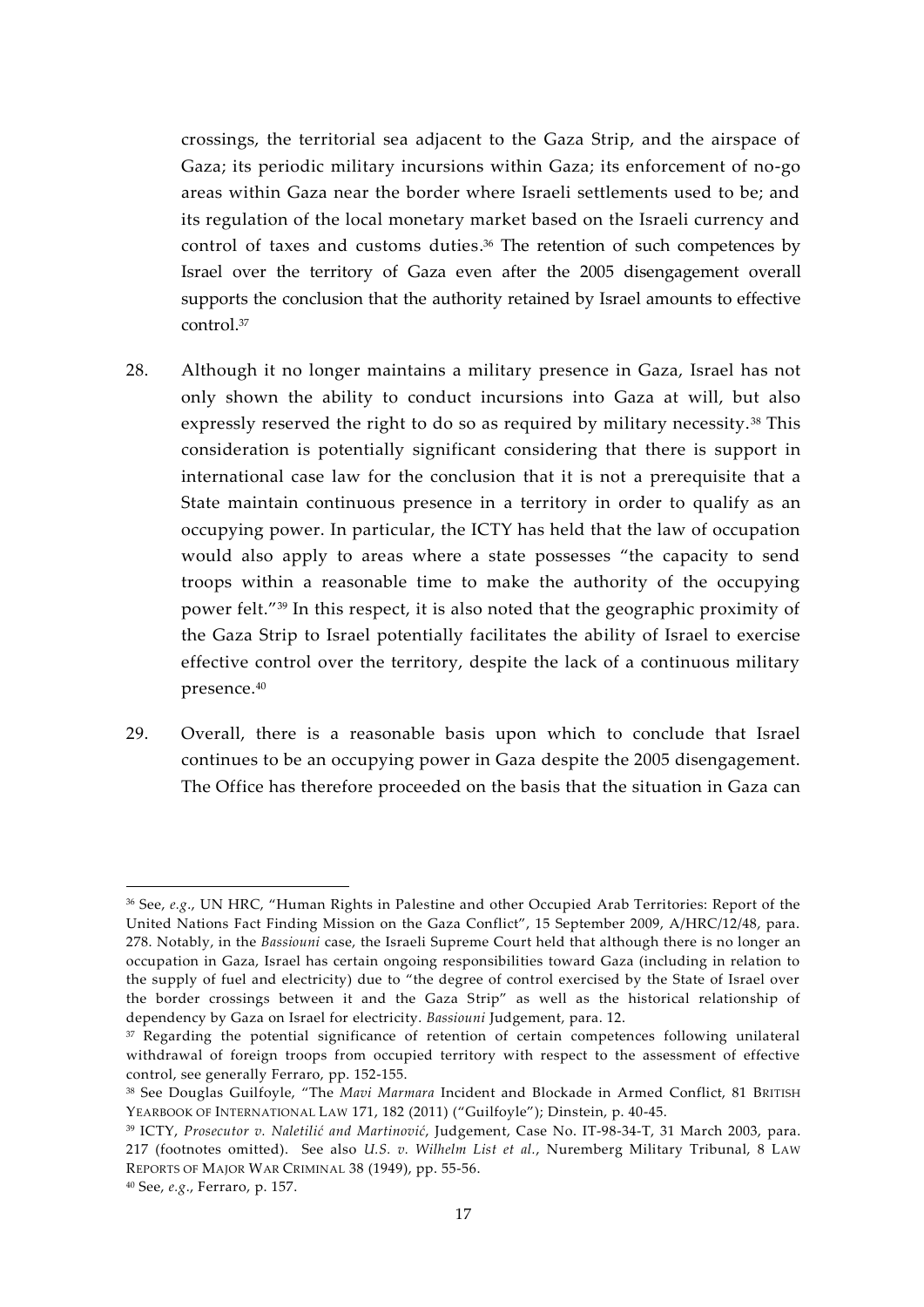be considered within the framework of an international armed conflict<sup>41</sup> in view of the continuing military occupation by Israel.

#### *(b) Blockade and related legal issues*

- 30. The flotilla incident occurred in the context of, and was directly related to, Israel's imposition of a naval blockade against the Gaza Strip. The legality of the blockade has been the subject of controversy.<sup>42</sup> The issue is relevant, to a certain extent, to the Office's assessment of the interception of the flotilla and the alleged commission of crimes within the Court's jurisdiction. Accordingly, the issue is briefly addressed below.
- 31. The 1994 San Remo Manual on International Law Applicable to Armed Conflicts at Sea ("SRM") provides the most useful guidance on the applicable law of naval blockades. The SRM represents an attempt to codify customary international law, carried out by a panel of naval law experts of diverse nationalities with both military and academic backgrounds.<sup>43</sup> The SRM thus provides a useful expression of the crystallisation of maritime law of armed conflict in the context of an international armed conflict.<sup>44</sup> The SRM is referred to and relied upon by the Turkel Commission, the Turkish Commission, the UN HRC Fact-Finding Mission, and the Palmer-Uribe Panel in their respective discussion and analysis of Israel's blockade against Gaza. The introduction to article 8 in the Elements of Crimes provides that "[t]he

<sup>&</sup>lt;sup>41</sup> It is noted that although Israel does not consider itself to be an occupying power, it nevertheless considers that it is engaged in an armed conflict with Hamas and associated organised armed groups in Gaza, and the Israeli Supreme Court has specifically held that that such a conflict is international in character. See, for example, Israeli Supreme Court, HCJ 769/02, *Pub. Comm. Against Torture in Israel v. Israel*, Judgment of 13 December 2006), para. 21 ("*Targeted Killings* Judgment"); Israel Ministry of Foreign Affairs, "Hamas's illegal attacks on civilians and other unlawful methods of war", 2009. The Palmer-Uribe Panel also took the position that conflict between Israel and Hamas "should be treated as an international one for the purposes of the law of blockade." Palmer-Uribe Report, para. 73.

 $42$  For example, the Turkel Commission and Palmer-Uribe Panel concluded that the naval blockade was lawful, while the Turkish Commission and UN HRC Fact-Finding Mission both reached the opposite conclusion. See Turkel Report, paras. 58-60; Palmer-Uribe Report, paras. 75-78; Turkish Report, pp. 62-63, 74-78; HRC Report, para. 58.

<sup>43</sup> Louise Doswald-Beck (ed.), SAN REMO MANUAL ON INTERNATIONAL LAW APPLICABLE TO ARMED CONFLICTS AT SEA (Explanation) (1995), p. 67.

<sup>44</sup> For example, many academic commentators and governments (as reflected in military manuals) have indicated that the SRM can generally be considered a reliable restatement of the law of naval warfare, including the provisions related to blockades. See, *e.g*., Martin David Fink, "Contemporary Views on the Lawfulness of Naval Blockades", 1 AEGEAN REVIEW OF THE LAW OF THE SEA AND MARITIME LAW 191, 203 (2011) (but indicating that the customary status of paras. 102-104 is more contested); Andrew Sanger, "The Contemporary Law of Blockade and the Gaza Freedom Flotilla", pp. 409-410, in YEARBOOK OF INTERNATIONAL HUMANITARIAN LAW VOLUME 13 (M.N. Schmitt et al., 2010); Russell Buchan, "The Palmer Report and the Legality of Israel's Nval Blockade of Gaza", 61 INTERNATIONAL AND COMPARATIVE LAW QUARTERLY 264, 266 (2012).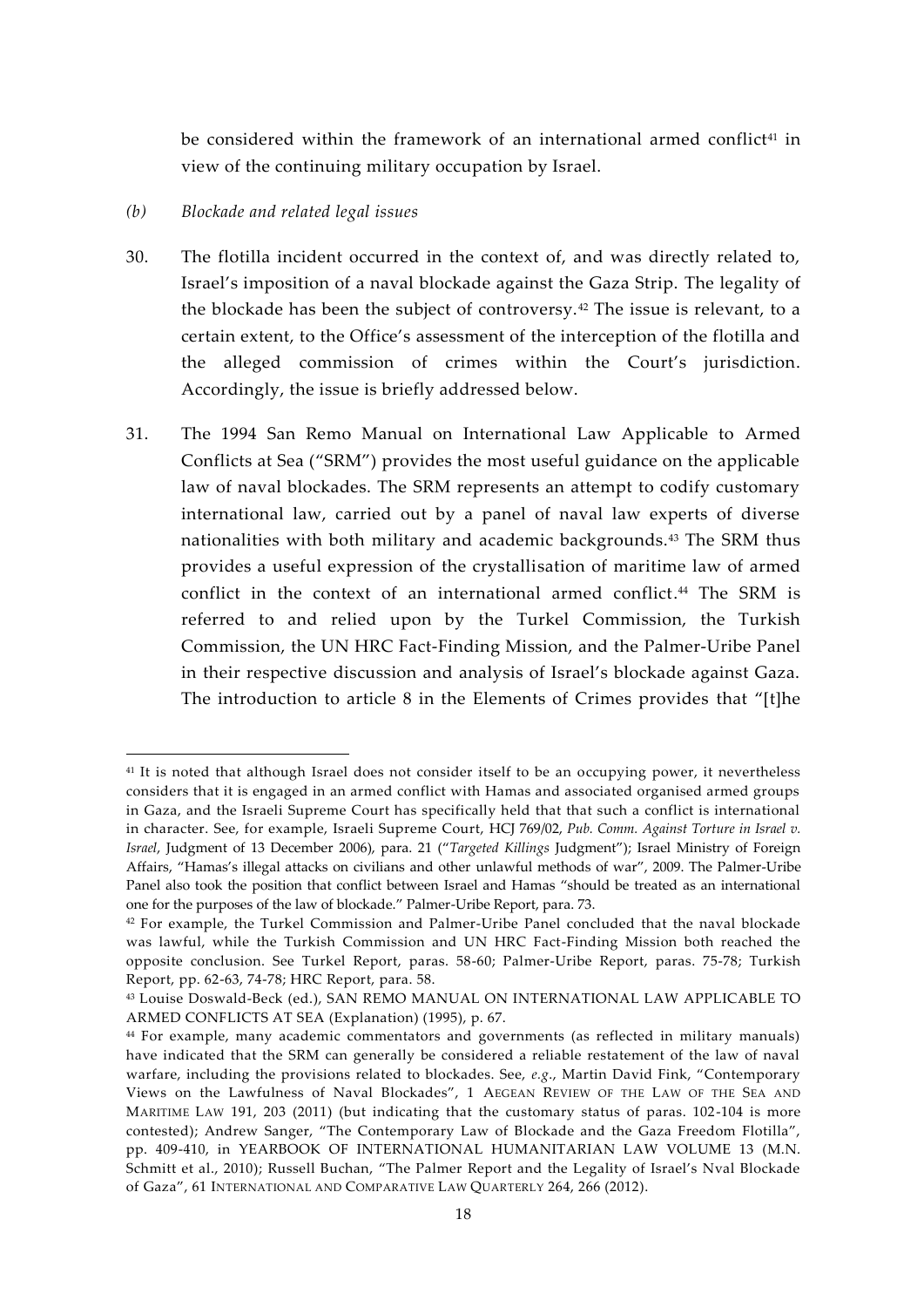elements for war crimes under article 8, paragraph 2, of the Statute shall be interpreted within the established framework of the international law of armed conflict including, as appropriate, the international law of armed conflict applicable to armed conflict at sea". Accordingly, the Office has derived guidance from the SRM as part of its analysis and considered the SRM provisions in the context of the relevant provisions of the Statute.<sup>45</sup>

- 32. If the blockade is lawful, then Israel would have been entitled (and in a sense obligated)<sup>46</sup> to take certain actions against vessels, such as the flotilla, in order to enforce it. Namely, the blockading power may intercept and capture neutral vessels believed on reasonable grounds to be breaching the blockade.<sup>47</sup> Additionally, such vessels may be lawfully subject to attack if "after prior warning they intentionally and clearly refuse to stop, or intentionally and clearly resist visit, search or capture".<sup>48</sup> This follows from the consideration that such clear resistance to interception or capture renders the vessels legitimate military objectives.<sup>49</sup> Any such attack nevertheless would have to comply with the principles of distinction, precaution, and proportionality.<sup>50</sup> In the alternative, if the blockade was unlawful, then Israel would not have been legally entitled to take measures to enforce the blockade, including those of capture and attack as outlined above.
- 33. The issue of the legality of the blockade therefore only has an impact on the assessment of the alleged war crime of intentionally directing an attack against civilian objects (under article  $8(2)(b)(ii)$ ). The considerations noted above are addressed in detail below later (see paras. 90-96).
- 34. Finally, whether or not the blockade is lawful has no impact on the assessment of the following other war crimes alleged to be relevant to the

<sup>45</sup> See also Rome Statute, article 21(1)(b).

<sup>46</sup> For Israel to maintain the blockade it had to be effective, and thus enforced. In this respect, it is recalled that effectiveness is an essential element of a lawful blockade.

<sup>47</sup> See SRM, paras. 98, 146(f). See also, for example, Wolff Heintschel von Heinegg, "Blockade", para. 42, in MAX PLANCK ENCYCLOPEDIA OF PUBLIC INTERNATIONAL LAW ("von Heinegg, MPEPIL"). It is reiterated that the applicable provisions of the SRM are referred to in this context not as the law but rather as a useful expression of the crystallization of maritime law of armed conflict in the context of an international armed conflict.

<sup>48</sup> SRM, paras. 67(a), 98. Under international humanitarian law, "attack" means an act of violence, whether in offence or in defence. Additional Protocol I, article 49(1); SRM, para. 13(b).

<sup>49</sup> See San Remo, paras. 40-41, 47-48, 52, 67(a). See also Additional Protocol I, article 52(2); von Heinegg, MPEPIL, para. 47 (explaining that such "[a]n act of clear resistance […] is to be considered an effective contribution to enemy military action by purpose or use. Hence, such vessels […] lose their civilian status and become legitimate military objectives whose destruction [or capture or neutralisation] offers a definite military advantage because, thus, the effectiveness of the blockade is preserved.").

<sup>50</sup> See SRM, paras. 39, 46.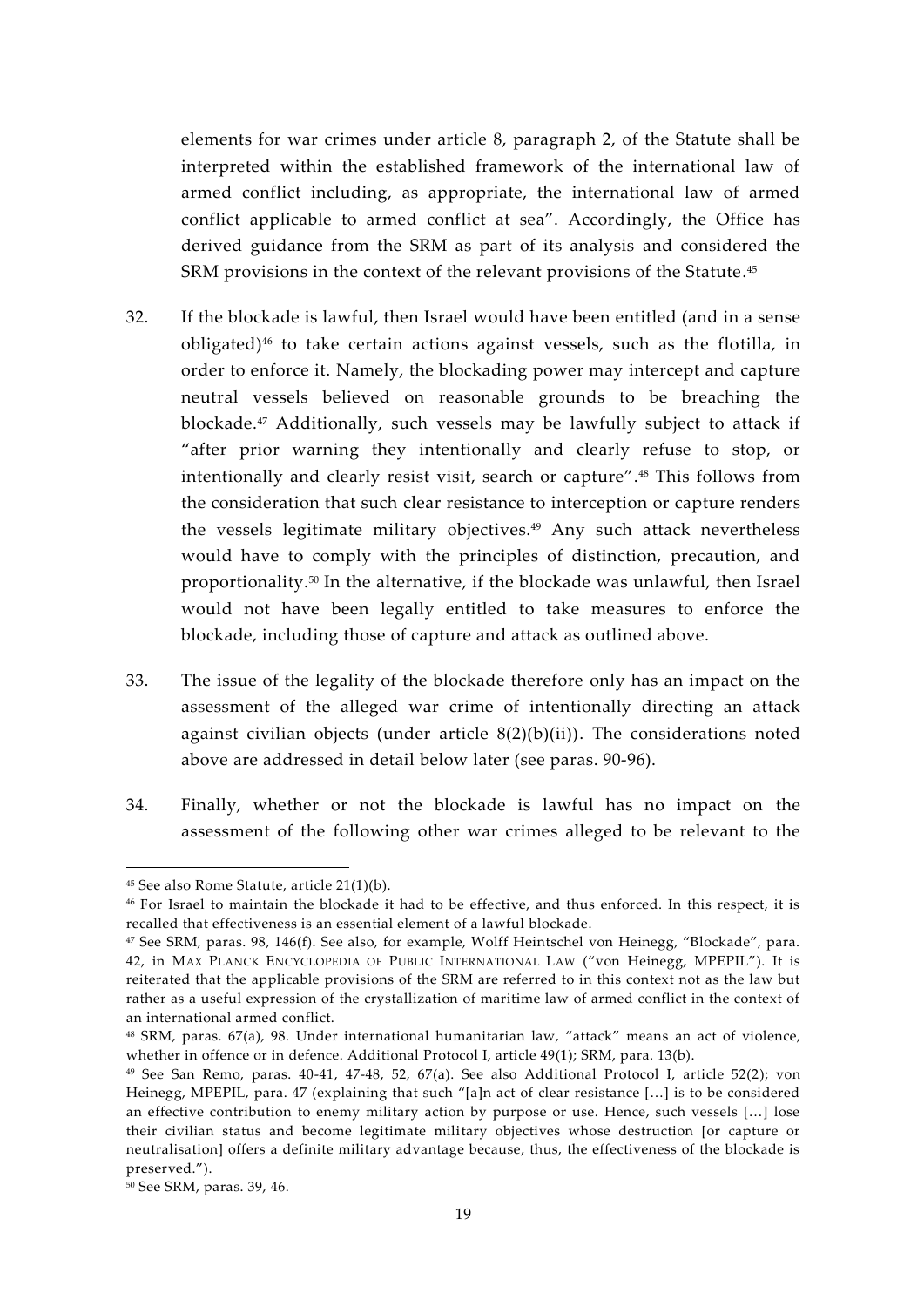flotilla incident because such conduct would in any case be prohibited: wilful killing (under article 8(2)(a)(i)); inhuman treatment (under article  $8(2)(a)$ ; wilfully causing serious injury to body and health (under article 8(2)(a)(iii)); extensive destruction and appropriation of property (under article 8(2)(a)(iv); intentionally directing an attack against civilians (under article  $8(2)(b)(i)$ ; intentionally launching an attack in the knowledge that such an attack will cause incidental loss of life or injury to civilians (under article 8(2)(b)(iv)); intentionally directing an attack against personnel or objects involved in a humanitarian assistance mission (under article  $8(2)(b)(iii)$ ; and committing outrages upon personal dignity pursuant to (under article  $8(2)(b)(xxi)$ ).

- *(c) Conclusion*
- 35. The Office's assessment below of alleged acts constituting war crimes focuses on the relevant provisions under articles 8(2)(a) and 8(2)(b) of the Statute as a result of the conclusion reached above concerning the existence of a military occupation.<sup>51</sup> The analysis conducted would also be generally relevant and applicable if it was concluded, alternatively, that the law applicable in the present context and in light of the Israel-Hamas conflict, is the law of noninternational armed conflict. Given the crimes of possible relevance to the present situation, which are substantially similar in the context both of international and non-international armed conflicts,<sup>52</sup> it is not necessary at this stage to reach a conclusive view on the classification of the conflict. Additionally, as the protection accorded by the rules on international armed conflicts is broader than those relating to internal conflicts, it seems appropriate for the limited purpose of a preliminary examination, in cases of doubt, to apply those governing international armed conflicts.<sup>53</sup>

<sup>51</sup> See Elements of Crimes, article 8(2)(a), fn. 34 (noting that the term "international armed conflict" includes military occupation and that this applies to the corresponding element in each crime under article 8(2)(a)). The Office notes its position that the application of footnote 34 (in the Elements of Crimes) should not be expanded beyond that explicitly provided for. See Prosecution's Closing Brief in Lubanga, fn. 78. However, in *Lubanga*, Trial Chamber I appears to have taken the view that this footnote is also applicable to the corresponding element in under article 8(b). See Lubanga Judgment pursuant to Article 74, para. 542. Accordingly, in the analysis below, the Office has addressed the relevant crimes provided under both article 8(2)(a) and article 8(2)(b) for the sake of completeness.

<sup>52</sup> See articles  $8(2)(c)(i)-(ii)$ ,  $8(2)(e)(i)$ ,  $8(2)(e)(iii)$  and articles  $8(2)(a)(i)-(iii)$ ,  $8(2)(b)(i)$ ,  $8(2)(b)(iii)$ ,  $8(2)(b)(xxi)$  of the Statute.

<sup>53</sup> See Andreas Zimmermann, "Classification of armed conflicts as 'international armed conflicts'or 'armed conflicts not of an international character", p. 485, in COMMENTARY ON THE ROME STATUTE OF THE INTERNATIONAL CRIMINAL (Triffterer, 2008); Antonio Cassesse, INTERNATIONAL LAW (2nd ed. 2005) p. 420.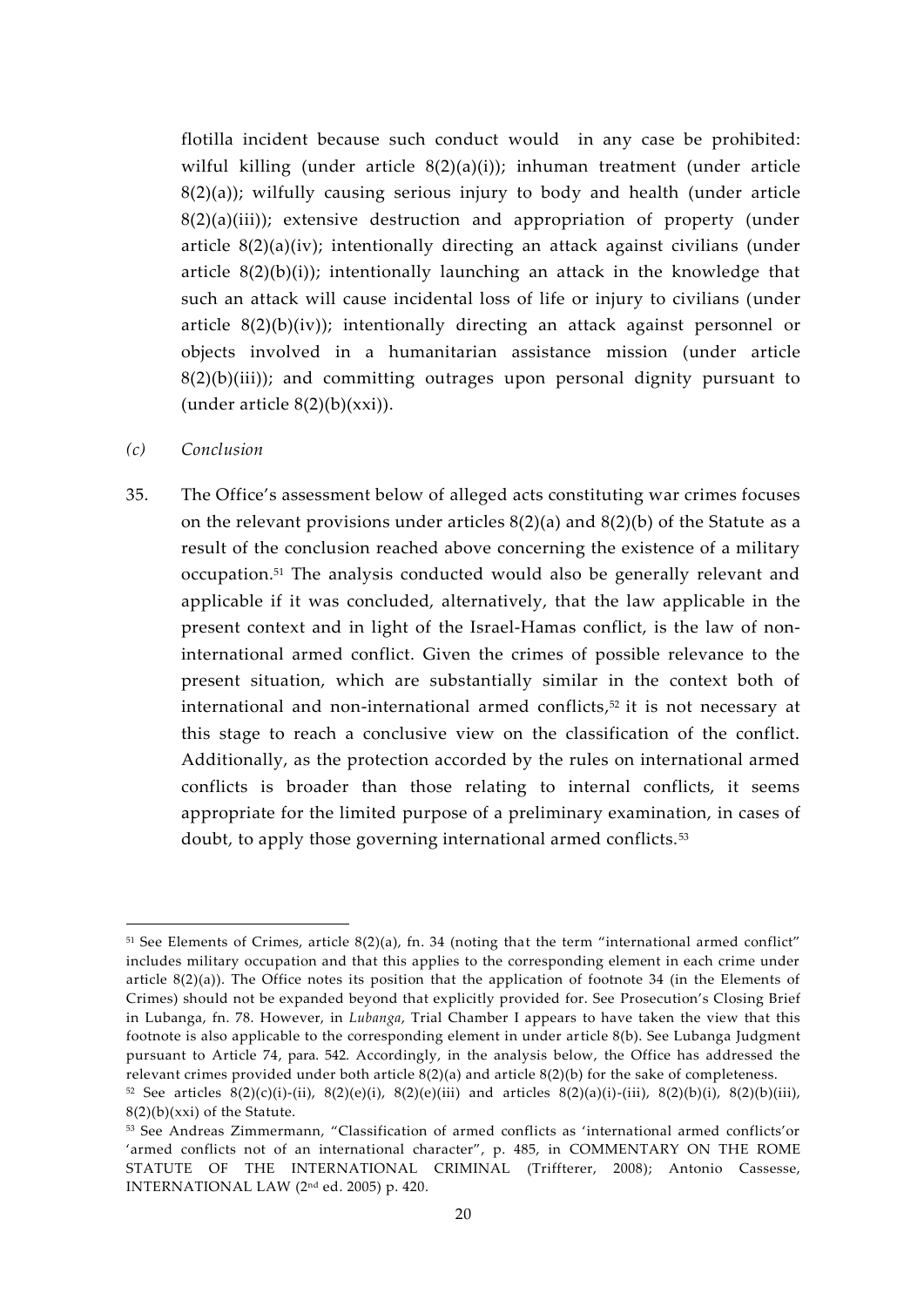### **2. Acts allegedly constituting war crimes**

- 36. The Office focused on the most relevant provisions under articles 8(2)(a) and 8(2)(b) of the Statute in light of the alleged facts and information in its possession.
- *(a) Wilful killing pursuant to Article 8(2)(a)(i)*
- 37. The war crime of "wilful killing" under article 8(2)(a)(i) of the Statute requires the following three elements: (i) the perpetrator killed one or more persons; (ii) such person or persons were protected under one or more of the 1949 Geneva Conventions; and (iii) the perpetrator was aware of the factual circumstances that established the protected status. Pursuant to article  $8(2)(a)(i)$ , the war crime of wilful killing occurs when it is committed by a person who, by act or omission, causes the death of one or more persons referred to in articles 13, 24, 25 and 26 of Geneva Convention I, articles 13, 36 and 37 of Geneva Convention II, article 4 of Geneva Convention III ("GC III") and articles 4, 13 and 20 Geneva Convention IV ("GC IV").<sup>54</sup>
- 38. During the boarding and takeover by the IDF, nine passengers<sup>55</sup> on board the *Mavi Marmara* were killed by IDF forces, as a result of gunshot wounds.<sup>56</sup> A tenth passenger later died in May 2013 as a result of the injuries he sustained during the incident, which included at least one gunshot wound to the head.<sup>57</sup>
- 39. It is uncontested that the ten passengers were killed by IDF soldiers as a result of the interception operation.<sup>58</sup> However, the precise circumstances in which these killings were committed remains subject to some uncertainty as a result of the conflicting accounts of the events that took place during the

<sup>54</sup> Situation in the Democratic Republic of the Congo, *The Prosecutor v. Germain Katanga and Mathieu Ngudjolo Chui*, "Decision on the confirmation of charges", ICC-01/04-01/07-717, 30 September 2008, paras. 286-287 ("Katanga and Ngudjolo Decision on Confirmation of Charges").

<sup>55</sup> All ten deceased were male, nine of whom were of Turkish nationality and one who was of Turkish and US dual nationality, and were aged from 19 to 61 years old. Turkish Report, pp. 18, 27-28; HRC Report, pp. 29-30; Al Jazeera, "Mavi Marmara death toll rises to 10", 25 May 2014.

<sup>56</sup> Palmer-Uribe Report, para. 56; Turkel Report, pp. 191-192; Turkish Report, pp. 18, 26-28.

<sup>57</sup> Al Jazeera, "Mavi Marmara death toll rises to 10", 25 May 2014. This individual, Uğur Suleyman Söylemez, died after being in a coma for nearly four years after the incident. See *ibid*.; See also HRC Report, p. 30; Palmer-Uribe Report, para. 130; Turkish Report, p. 29.

<sup>58</sup> See Palmer-Uribe Report, para. 127.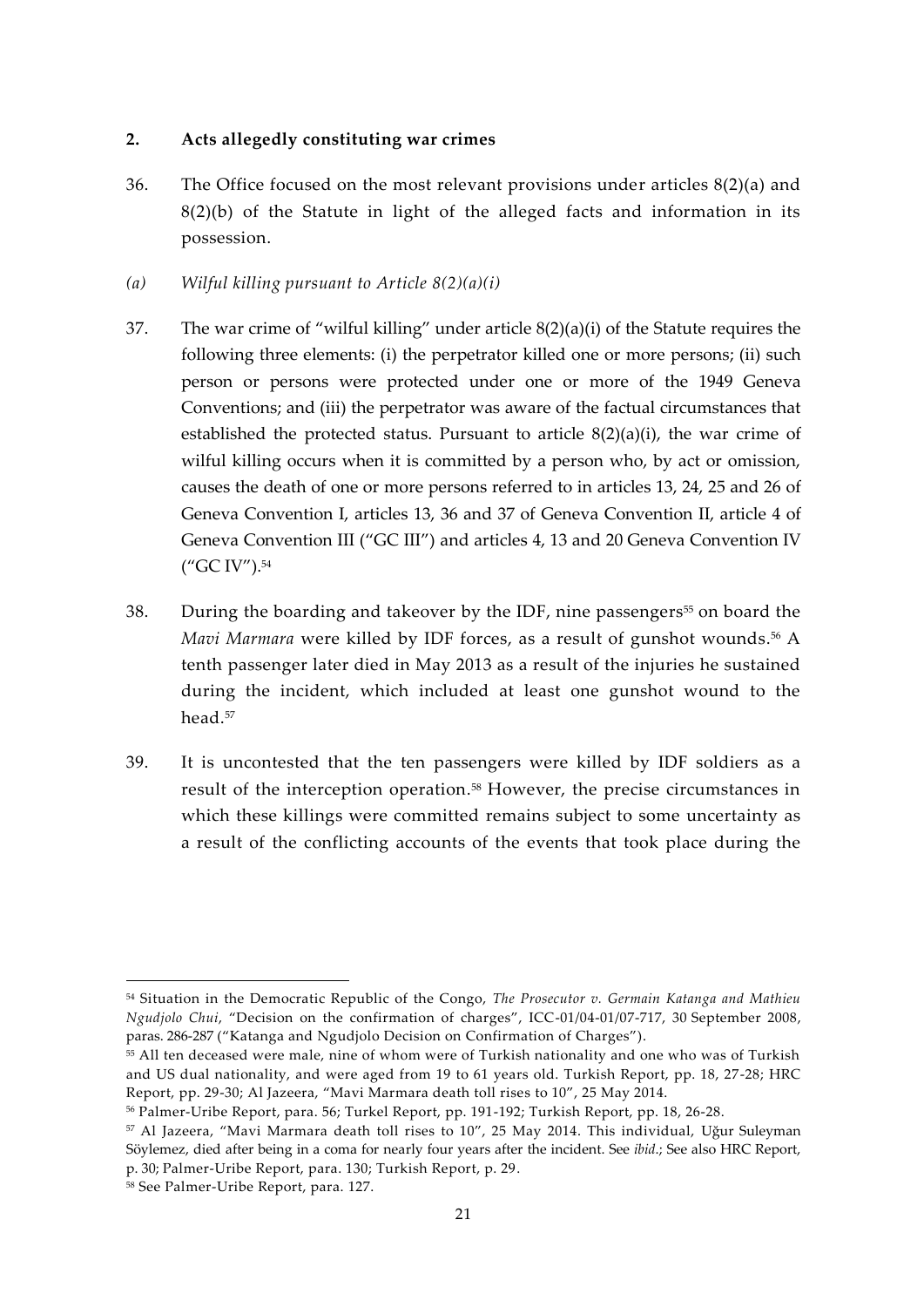boarding and takeover of the vessel and overall lack of sufficient information regarding each individual killing.<sup>59</sup>

- 40. A little before 4:30 a.m., Israeli forces made an attempt to board the *Mavi Marmara* from Morena speedboats. The information available indicates that the IDF forces' initial efforts were met with resistance from some passengers on board the vessel, who shot water at the soldiers from a hose, shone bright lights down towards the Morena speedboats, repelled the IDF's attempts to board, and threw objects from the *Mavi Marmara* at the soldiers.<sup>60</sup> After this failed attempt to board the vessel, 15 IDF soldiers fast-roped down onto the vessel from a helicopter.<sup>61</sup> It appears based on the information available that these IDF soldiers immediately encountered violent resistance from a large group of passengers who had assembled on the roof of the vessel and attacked the IDF soldiers with, *inter alia*, their fists, wooden clubs, iron rods, chains, slingshots (used with metal and glass balls), and knives.<sup>62</sup> During these initial events, it appears that three soldiers were attacked and overpowered by a group of passengers and taken to the hold of the ship.<sup>63</sup> The available information indicates that overall nine IDF soldiers were seriously wounded by passengers.<sup>64</sup>
- 41. A little more than five minutes later at 4:36 a.m., 12 more IDF soldiers descended on to the roof from a second helicopter, and at 4:46 a.m., 14 IDF soldiers landed from a third helicopter.<sup>65</sup> The information available indicates that these IDF soldiers, as well as other soldiers attempting to board the vessel from Morena speedboats during this period, continued to encounter some violent resistance from some of the passengers.<sup>66</sup> Shortly thereafter, the IDF forces secured the roof and lower decks as well as the bridge of the vessel, restrained and handcuffed passengers, and completed the takeover at

<sup>59</sup> For example, compare Turkel Report, pp. 141-168, 210-215, 247-256, 261-262, with Turkish Report, pp. 21-26. See also Palmer-Uribe Report, paras. 118 (noting that there is conflicting material on many of the key points regarding the confrontation that occurred when the IDF soldiers boarded the Mavi Marmara and expressing that it "may never be possible to fully establish precisely what occurred"), 127-128 (noting that no satisfactory explanation has been provided for how the individual deaths occurred); HRC Report, para. 115.

<sup>60</sup> See HRC Report, paras. 112-113; Turkel Report, para. 127.

<sup>61</sup> Turkel Report, pp. 142-148; Turkish Report, pp. 20-23. See also HRC Report, paras. 112-113; Palmer- Uribe Report, para. 119.

<sup>62</sup> Palmer-Uribe Report, paras. 119, 123-124; HRC Report, paras. 114-116; Turkel Report, pp. 149-163, 247-250, 255; Turkish Report, p.114.

<sup>63</sup> Palmer-Uribe Report, para. 125; Turkel Report, pp. 151-154, 158-164, 167-172; HRC Report, para. 125. See also Turkish Report, p. 115.

<sup>64</sup> See Turkel Report, pp. 192-193.

<sup>65</sup> Palmer-Uribe Report, para. 119; Turkel Report, pp. 164-165.

<sup>66</sup> Turkel Report, pp. 164-168, 251.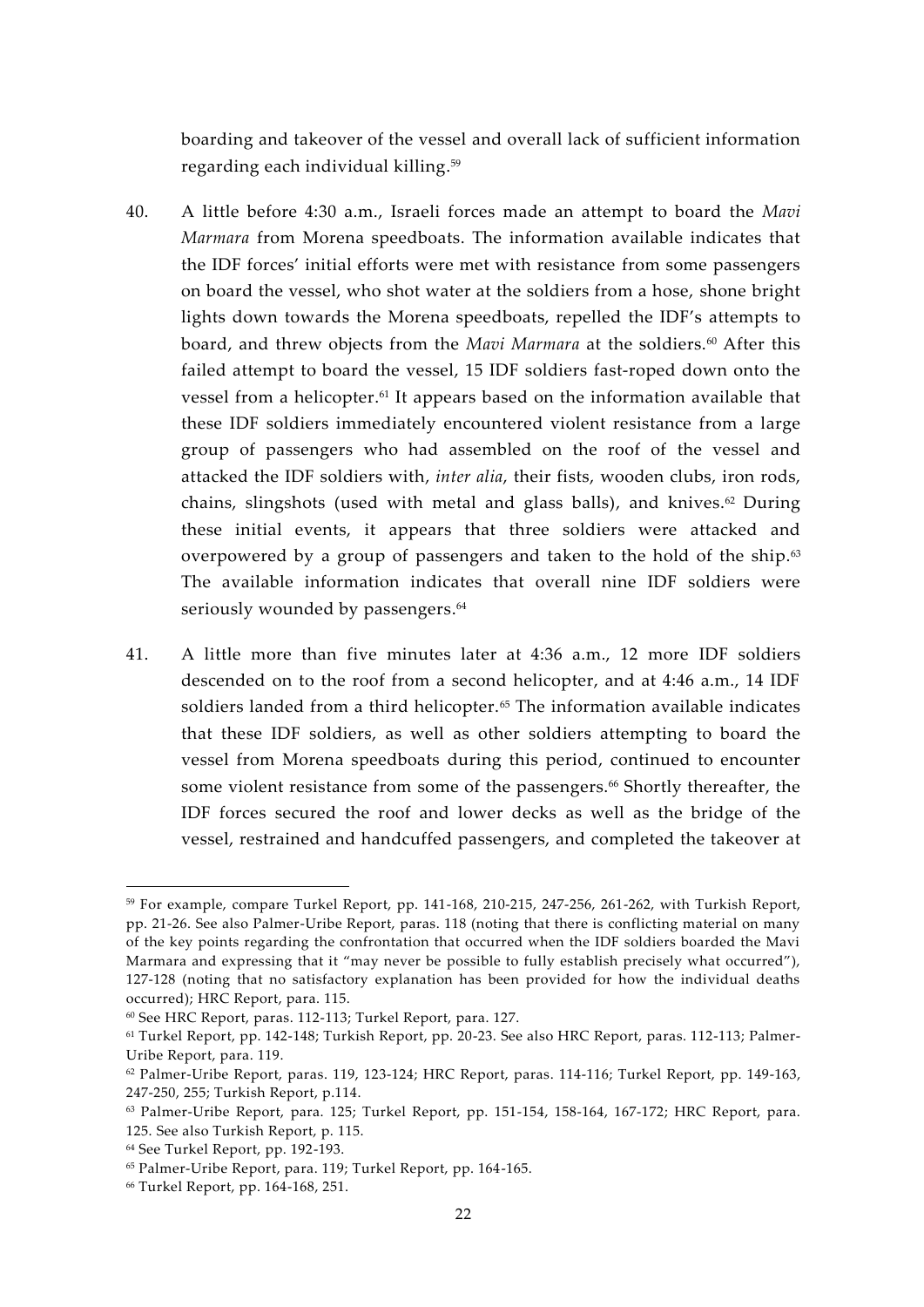approximately 5:17 a.m. $67$  It is generally uncontested that, in response to the resistance from some of the passengers during this entire period, the IDF soldiers used various types of force against the passengers of the *Mavi Marmara* including: hand-to-hand combat and use of less-lethal (such as flash bang grenades, tasers, shooting of paintballs and beanbags) and lethal means (live ammunition). $68$  It is noted that by some accounts of passengers, live ammunition was fired from both the Morena speedboats and helicopters, including possibly prior to the boarding, resulting in the killing and injuring of some individuals.<sup>69</sup> By contrast, the Turkel Commission concluded that no firing from helicopters took place and that the only force used by soldiers from the helicopters was flash bang grenades that were deployed from the first helicopter in the initial stages of the fast-roping in an attempt to stop the passengers on the deck below from interfering with the ropes.<sup>70</sup> The Turkel Commission also concluded that during the operation, the IDF soldiers alternated between non-lethal and lethal force as needed to protect themselves and other soldiers, depending on the threat posed.<sup>71</sup> Overall, the information available makes it difficult to establish the exact chain of events in light of the significantly conflicting accounts of when live ammunition was first used and from where it emanated.<sup>72</sup>

42. Ultimately, during the course of the operation to secure control of the top and lower decks of the vessel, the IDF soldiers' use of such lethal and nonlethal weapons against passengers of the *Mavi Marmara,* resulted in serious injuries to many passengers and the deaths of ultimately ten passengers. <sup>73</sup> As noted above, these ten passengers died as a result of gunshot wounds sustained during the incident.<sup>74</sup> Based on the available information, there is a reasonable basis to believe that the conduct of IDF soldiers was the cause of death of the ten victims.<sup>75</sup> It is noted that in this regard, the reports of the UN HRC Fact-Finding Mission, Palmer-Uribe Panel, and Turkish Commission

<sup>67</sup> Palmer-Uribe Report, 119; Turkel Report, pp. 164-168, 172.

<sup>68</sup> Turkel Report, p. 150; Turkish Report, pp. 20-23; Palmer-Uribe Report, para. 113; HRC Report, para. 128.

<sup>69</sup> Turkish Report, pp. 20, 22-23.

<sup>70</sup> Turkel Report, para. 230.

<sup>71</sup> See Turkel Report, paras. 229-230.

<sup>72</sup> Compare for example Turkish Report, pp. 20, 22-23 with Turkel Report, paras. 229-230. See also Palmer-Uribe Report, para. 120; HRC Report, paras. 112, 115.

<sup>73</sup> Palmer-Uribe Report, para. 56; HRC Report, paras. 117-130, pp. 29-30; Turkel Report, pp. 191-192; Turkish Report, pp. 18, 26-28; Times of Israel, "Comatose Turkish man injured on Mavi Marmara dies", 24 May 2014.

<sup>74</sup> Palmer-Uribe Report, para. 56; HRC Report, pp. 29-30; Turkel Report, pp. 191-192; Turkish Report, pp. 18, 26-28; Al Jazeera, "Mavi Marmara death toll rises to 10", 25 May 2014.

<sup>75</sup> See Katanga and Ngudjolo Decision on Confirmation of Charges, para. 296.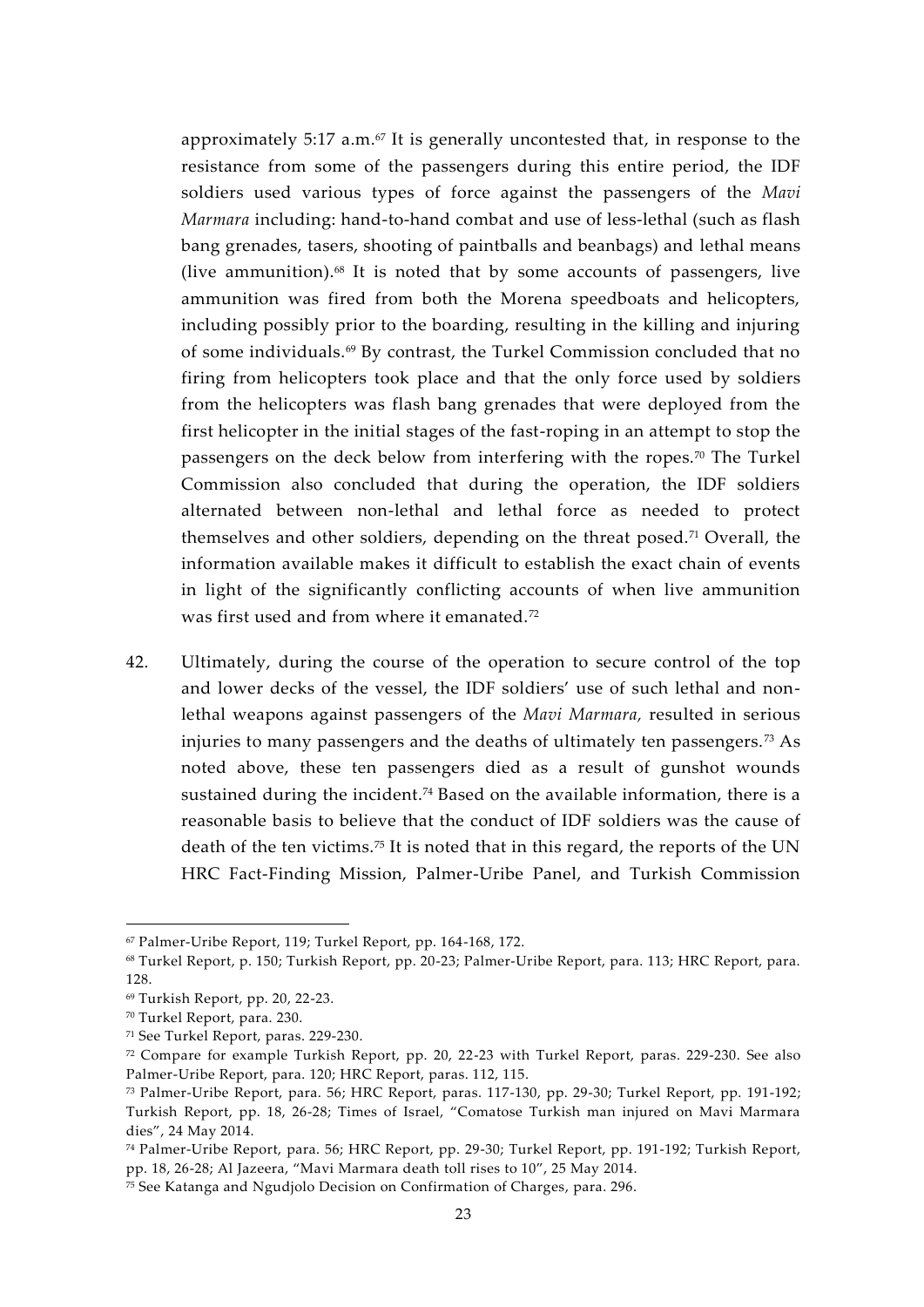are consistent in attributing the killings of the passengers to the conduct of the IDF soldiers.<sup>76</sup> The Turkel Commission acknowledged that "upon the completion of the takeover operation of the *Mavi Marmara*, there were, regrettably, nine deceased flotilla participants".<sup>77</sup> Although the Turkel Commission does not discuss the circumstances of these deaths, it never explicitly denies that these men were killed by IDF soldiers. The Israeli Point of Contact to the Palmer-Uribe Panel later explained that the chaotic circumstances of the situation made it "difficult to identify the specific incidents described by soldiers as related to specific casualty from among the nine activists who died during the takeover."<sup>78</sup>

- 43. In order for the killings to constitute wilful killing pursuant to article  $8(2)(a)(i)$ , the ten men must have qualified as protected persons under one or more of the 1949 Geneva Conventions at the relevant time. Under article 4 of the GC IV, protected persons are defined as civilians who "at a given moment and in any manner whatsoever, find themselves, in case of a conflict or occupation, in the hands of a Party to the Conflict or Occupying Power of which they are not nationals." Regarding the term "in the hands of", it is not limited to the physical capture or control, but also means that "the person is in the territory which is under the control of the Power in question."<sup>79</sup>
- 44. According to the ICRC commentary to article 4 of the GC IV, nationals of neutral States *in occupied territory* are protected persons and the Convention is applicable to them, regardless of the existence or non-existence of normal diplomatic representation.<sup>80</sup> The passengers of the *Mavi Marmara*, including the ten victims, were nationals of neutral States although they were not "in occupied territory" since they were aboard a vessel intercepted on the high seas. In this respect, it is noted that article 4 of GC IV does not specifically address or cover civilians on the high seas. However, as observed by the Palmer-Uribe Panel, the SRM does not exempt civilians of neutral States on the high seas from status as protected persons.<sup>81</sup> The Commission considered

<sup>76</sup> HRC Report, paras. 117, 128, pp. 29-30; Palmer-Uribe Report, paras. 127, 134; Turkish Report, pp. 26-28.

<sup>77</sup> Turkel Report, pp. 190-192.

<sup>78</sup> Palmer-Uribe Report, para. 127.

<sup>79</sup> Katanga and Ngudjolo Decision on Confirmation of Charges, fn. 399.

<sup>80</sup> ICRC Commentary, p. 48.

<sup>&</sup>lt;sup>81</sup> The Explanation on the SRM suggests that individuals who have fallen into the power of a belligerent "may not be ill-treated in any way and […] the authority is under the obligation to assure that officials treat the persons correctly and that they are kept in healthy conditions. Further, if any of these persons are in need of medical treatment, this should be given in accordance with the needs of the individuals concerned and without any adverse discrimination." SRM Explanation, at 224, quoted in Palmer-Uribe Report, Appendix I, para. 58.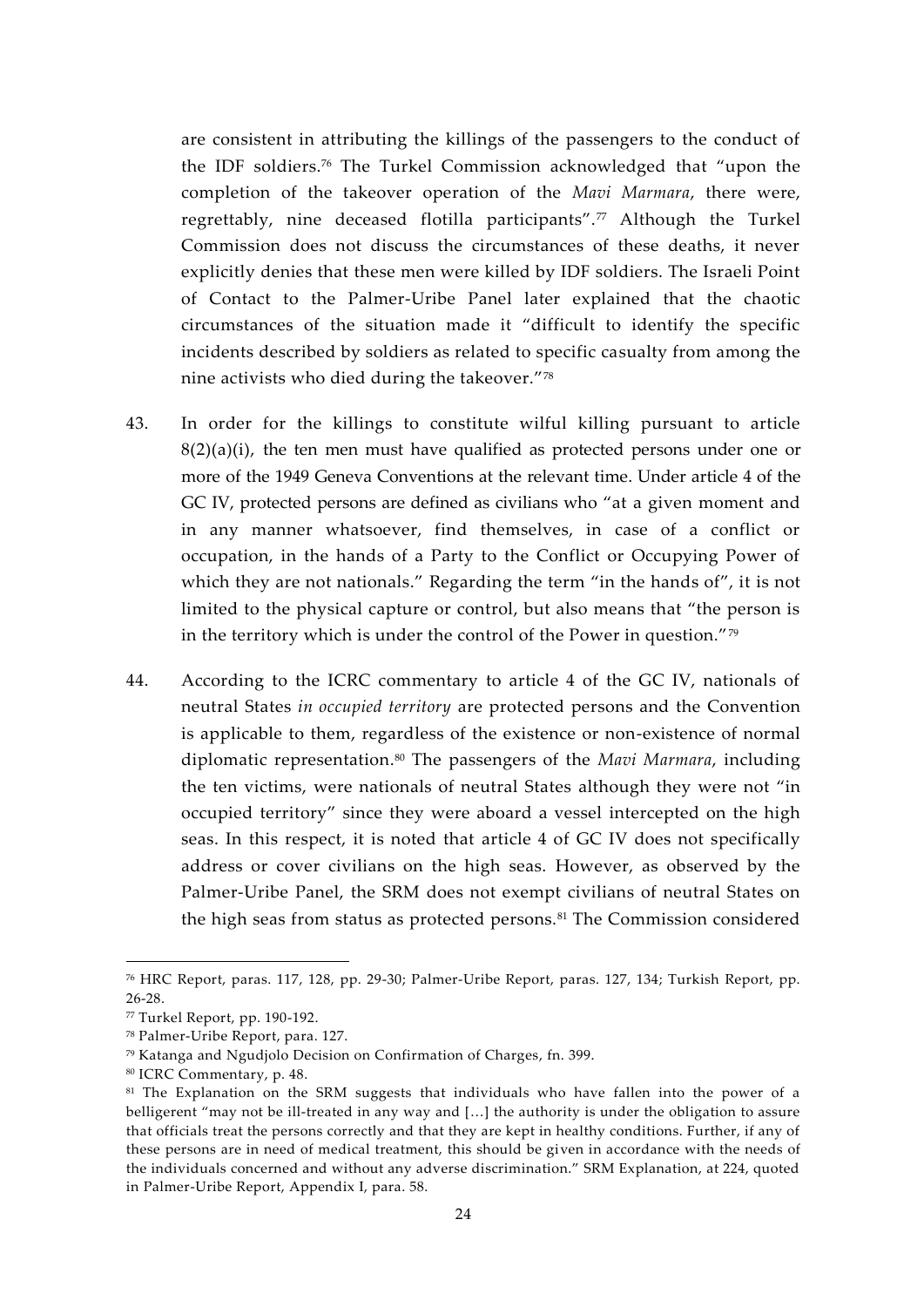that this view might be justified on the basis, for example, that persons falling into the hands of a belligerent while on the high seas are not in a practical position to appeal to the protection of their diplomatic representatives.<sup>82</sup> This logic is also consistent with the view expressed in the Commentary to GC IV, which suggests that civilians should enjoy full protection under GC IV when the protection afforded by the diplomatic relations between their state of nationality and the attacking state may not be effective, such as in occupied territory.<sup>83</sup> For this reason, although the Office notes the language of article 4 of GC IV, it will proceed on the basis that the victims are protected persons for the limited purpose of this preliminary examination. It is noted that in any event, the passengers generally could fall within the protection afforded to civilians under Common Article 3 of the Geneva Conventions. *A fortiori*, they should enjoy such protected status in situations governed by the law of international armed conflict such as the present one.<sup>84</sup>

45. The Turkel Commission acknowledged that the participants in the flotilla, including those on the *Mavi Marmara*, were predominantly civilians, consisting of activists whose primary goal appeared to be to bring publicity to the humanitarian situation in Gaza by breaching the blockade.<sup>85</sup> However, the Commission concluded that among such passengers of the *Mavi Marmara*, there was a distinguishable group of passengers, organised and controlled by, or acting on behalf of, IHH,<sup>86</sup> who appeared to have a different agenda and were the ones who assembled on the upper decks in preparation to

 $82$  Palmer-Uribe Report, Appendix I: The Applicable International Legal Principles, para. 58.

<sup>83</sup> GC IV, article 4; ICRC Commentary, pp. 48-50.

<sup>84</sup> See ICJ, *Case Concerning Military and Paramilitary Activities in and Against Nicaragua,* I.C.J. Reports 27 June 1986, para. 218 (in which the ICJ stated: "Article 3 which is common to all four Geneva Conventions of 12 August 1949 defines certain rules to be applied in the armed conflicts of a noninternational character. There is no doubt that, in the event of international armed conflicts, these rules also constitute a minimum yardstick, in addition to the more elaborate rules which are also to apply to international conflicts").

<sup>85</sup> Turkel Report, p. 233.

<sup>86</sup> IHH is a Turkish NGO based in Istanbul which was one of the primary organisers of the flotilla campaign and owned two vessels in the flotilla, the *Mavi Marmara* and the *Gazze I*. See Palmer-Uribe Report, para. 86. IHH is a humanitarian organisation established in 1992 which provides humanitarian relief on a global scale and seeks to raise public awareness about human rights violations. It has special consultative status with the UN Economic and Social Council. See IHH website. However, IHH has been accused of providing support to Islamist fighters in Bosnia, Chechnya, and Afghanistan, and more recently Syria. See for example Iason Athanasiadis (Christian Science Monitor), "Targeted by Israeli raid: Who is the IHH?", 1 June 2010; Jeffrey Fleishman (LA Times), "Turkish charity defends actions", 6 June 2010; CNN, "Police raid Islamic charity in Turkey", 14 January 2014. In 2008, Israel banned the organization on the basis of its alleged ties with Hamas and the Union of Good, an organization that is affiliated with the Muslim Brotherhood and provides financial support to Hamas. Turkel Report, para. 162.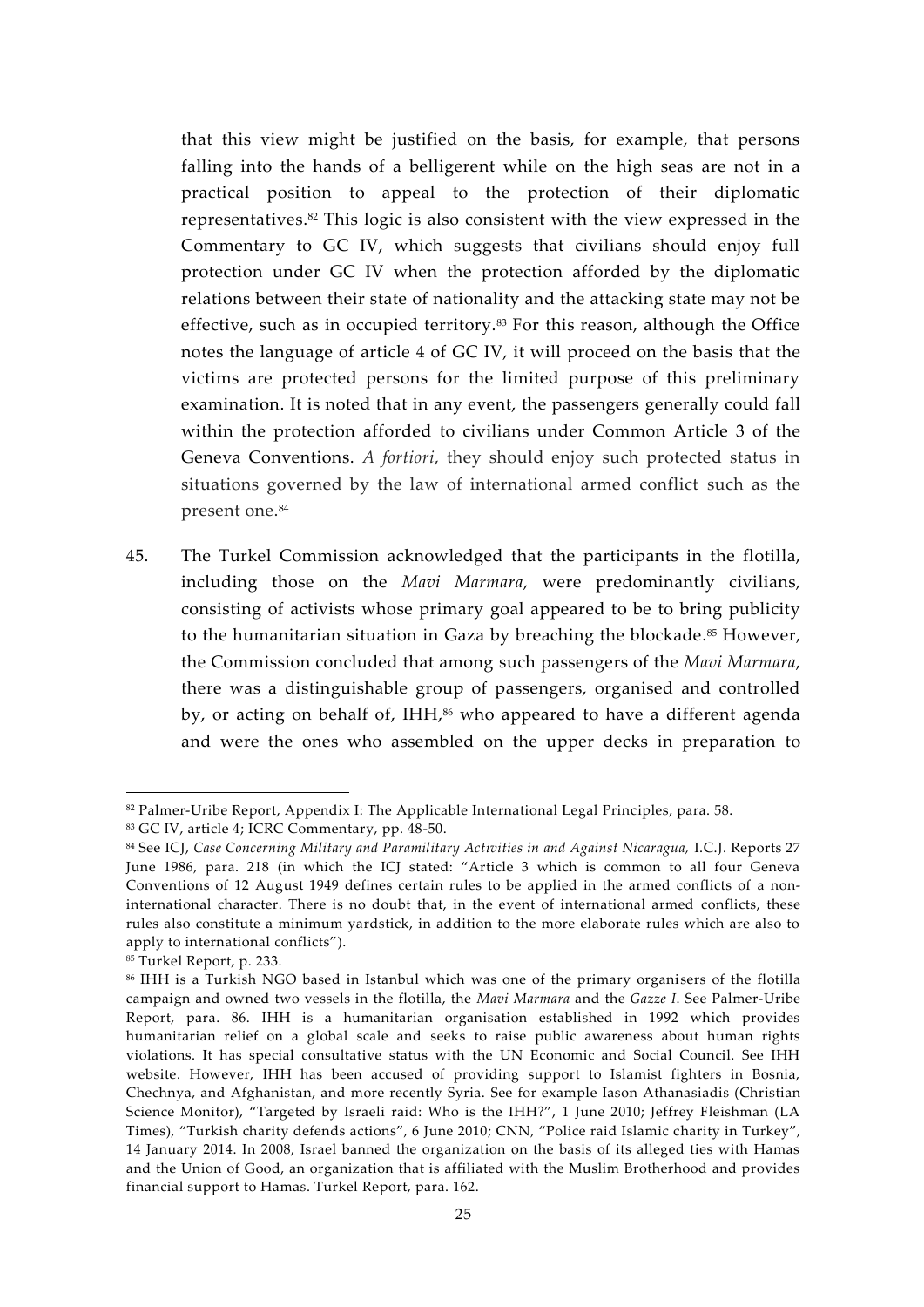confront the Israeli forces during the interception.<sup>87</sup> The Turkel Commission concluded that the Captain of the *Mavi Marmara* and this group of IHH activists who participated in the violence against the IDF soldiers boarding the vessel were civilians directly participating in hostilities and therefore subject to targeting.<sup>88</sup> The Commission considered that the IHH activists' resistance to the boarding of the *Mavi Marmara* was "planned and extremely violent" and their acts were directly connected to the international armed conflict between Israel and the Hamas as the attempt to breach the blockade can be viewed as an attempt to privilege Hamas by establishing that the blockade was not effective.<sup>89</sup>

- 46. Under international humanitarian law, a civilian taking an active or direct part in hostilities loses his civilian status and may be subject to lawful attack, until such time that he ceases said participation.<sup>90</sup> PTC I in the *Abu Garda* case, following the case law of the ICTY, considered that "any determination as to whether a person is directly participating in hostilities must be carried out on a case-by-case basis".<sup>91</sup>
- 47. In the *Katanga* case, TC II noted that the ICRC Commentary on article 13(3) of Additional Protocol II ("AP II") defines "hostilities" as "acts of war that by their nature or purpose struck at the personnel and 'matériel' of enemy armed forces".<sup>92</sup> Similarly, in the *Galić* case, the ICTY held that "[t]o take a 'direct' part in the hostilities means acts of war which by their nature or purpose are likely to cause actual harm to the personnel or matériel of the enemy armed forces."<sup>93</sup> However, the precise type or nature of activities that may constitute direct participation in hostilities is subject to some uncertainty.
- 48. The ICRC has expressed that three constitutive elements are required for an act to qualify as direct participation in hostilities: (i) the act must be likely to adversely affect the military operations or military capacity of a party to an

<sup>87</sup> Turkel Report, pp. 233-234. See also *ibid*., p. 216.

<sup>88</sup> Turkel Report, pp. 233-242, 278. See also *ibid*., p. 216 .

<sup>89</sup> Turkel Report, para. 199.

<sup>90</sup> See, *e.g*., AP I, article 51(3); AP II, article 13(3); Common Article 3(1) of the Geneva Conventions; J- M. Henckaerts and L. Doswald-Beck, CUSTOMARY INTERNATIONAL HUMANITARIAN LAW, Volume 1: Rules (2005), pp. 19-24; *Targeted Killings* Judgment, paras. 23, 29-30.

<sup>91</sup> Situation in Darfur, Sudan, *The Prosecutor v. Bahar Idriss Abu Garda*, "Decision on the Confirmation of charges", ICC-02/05-02/09-243-Red, 8 February 2010, para. 83.

 $92$  See Katanga Jugement rendu en application de l'article 74, para. 790, referring to Comité international de la Croix-Rouge (Yves Sandoz et autres [Dir. pub*.*]), *Commentaire des Protocoles additionnels du 8 juin 1977 aux Conventions de Genève du 12 août 1949* (1986), p. 1475.

<sup>93</sup> ICTY, *Prosecutor v. Galić*, Judgement, IT-98-29-T, 5 December 2003, para. 48.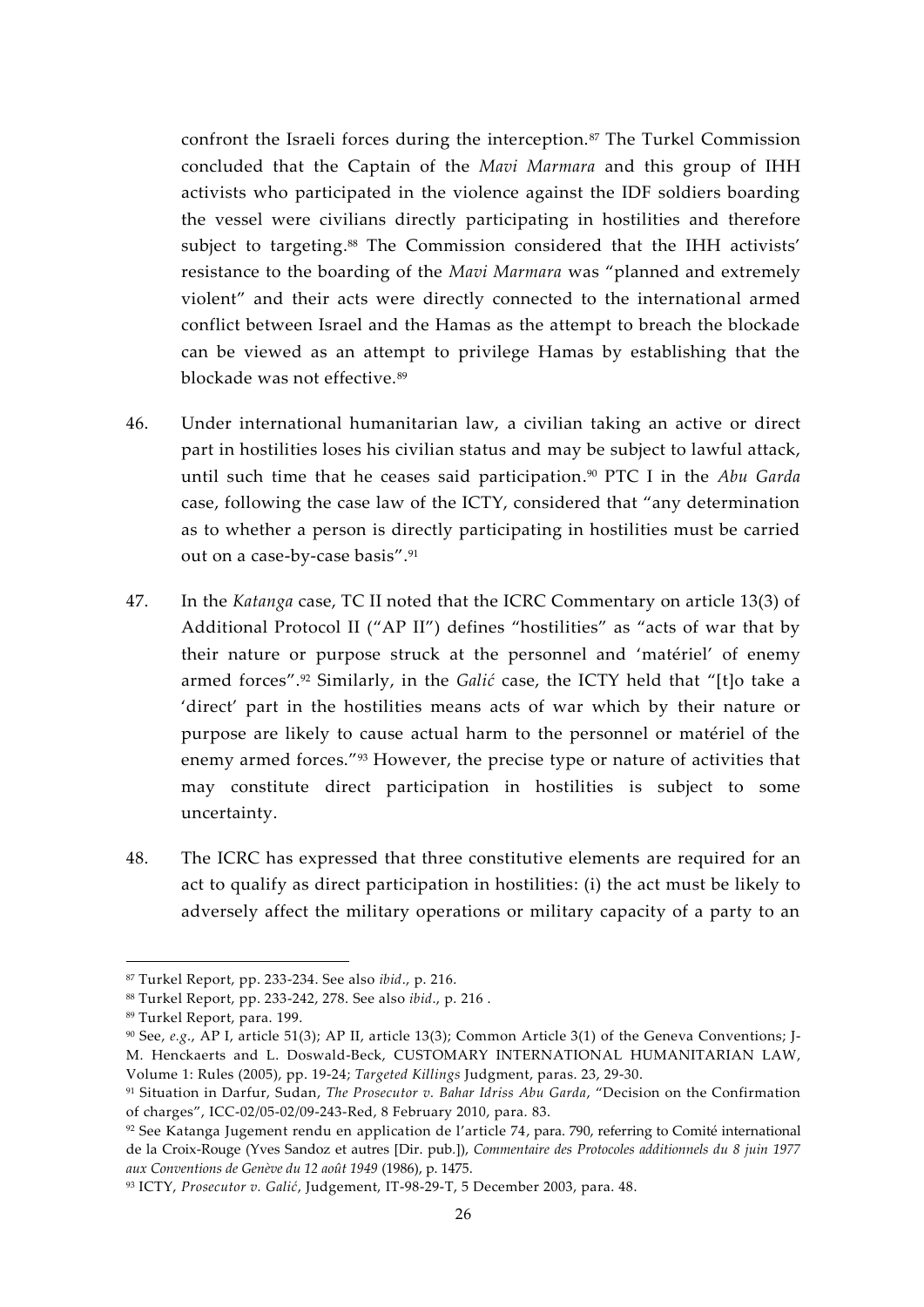armed conflict (threshold of harm); (ii) there must be a direct causal link between the act and the harm likely to result (direct causation); and (iii) the act must be specifically designed to directly cause the required threshold of harm in support of a party to the conflict and to the detriment of another (belligerent nexus).<sup>94</sup> Although the ICRC's proposed criteria in this respect are not a statement of customary international law on the subject, it nevertheless provides a useful analytical tool for assessing the type of activities that may amount to direct participation in hostilities.

- 49. Based on the information available, it does not appear that the passengers' resistance to the IDF interception and boarding of the vessel amounts to taking a direct part in hostilities so as to deprive those particular passengers of their protected civilian status.
- 50. On one hand, the passengers' efforts to breach the blockade (and thereby render it ineffective), including through violence used against IDF soldiers, may potentially have amounted to acts directly causing the required threshold of harm to Israel's military operations and/or capacity. However, as explained by the ICRC, "in order to amount to direct participation in hostilities, an act must not only be *objectively likely* to inflict harm […] but it must also be *specifically designed to do so in support of a party to an armed conflict and to the detriment of another*".<sup>95</sup> The information available does not indicate that the crew and passengers' actions were specifically designed to support Hamas by harming Israel. Rather, as participants in the Gaza Freedom Flotilla, their actions appeared to be designed to address and generate publicity about the serious humanitarian situation in Gaza and to protest the blockade, which they considered inhumane and argued violated the human rights of Palestinian civilians.<sup>96</sup> Although the participants in the flotilla sought to contribute to bringing an end to the blockade, their conduct in this respect appears not to have been designed to support Hamas (such as by making shipments of weapons more accessible to them), but instead appears to have been designed to assist the plight of the civilian population of Gaza and raise attention to their cause.
- 51. Although some passengers used violence against the IDF soldiers, injuring a number of soldiers, and thereby caused harm, the available information does

<sup>94</sup> Nils Melzer, INTERPRETIVE GUIDANCE ON THE NOTION OF DIRECT PARTICIPATION IN HOSTILITIES UNDER INTERNATIONAL HUMANITARIAN LAW (2009), p. 46 ("Melzer, ICRC Guidance"). See also *ibid*., pp. 63-64.

<sup>95</sup> Melzer, ICRC Guidance, p. 58 (emphasis in original).

<sup>96</sup> See Referral - Appendix II, p. 44; Palmer-Uribe Report, paras. 86-87. See generally Melzer, ICRC Guidance pp. 60-62.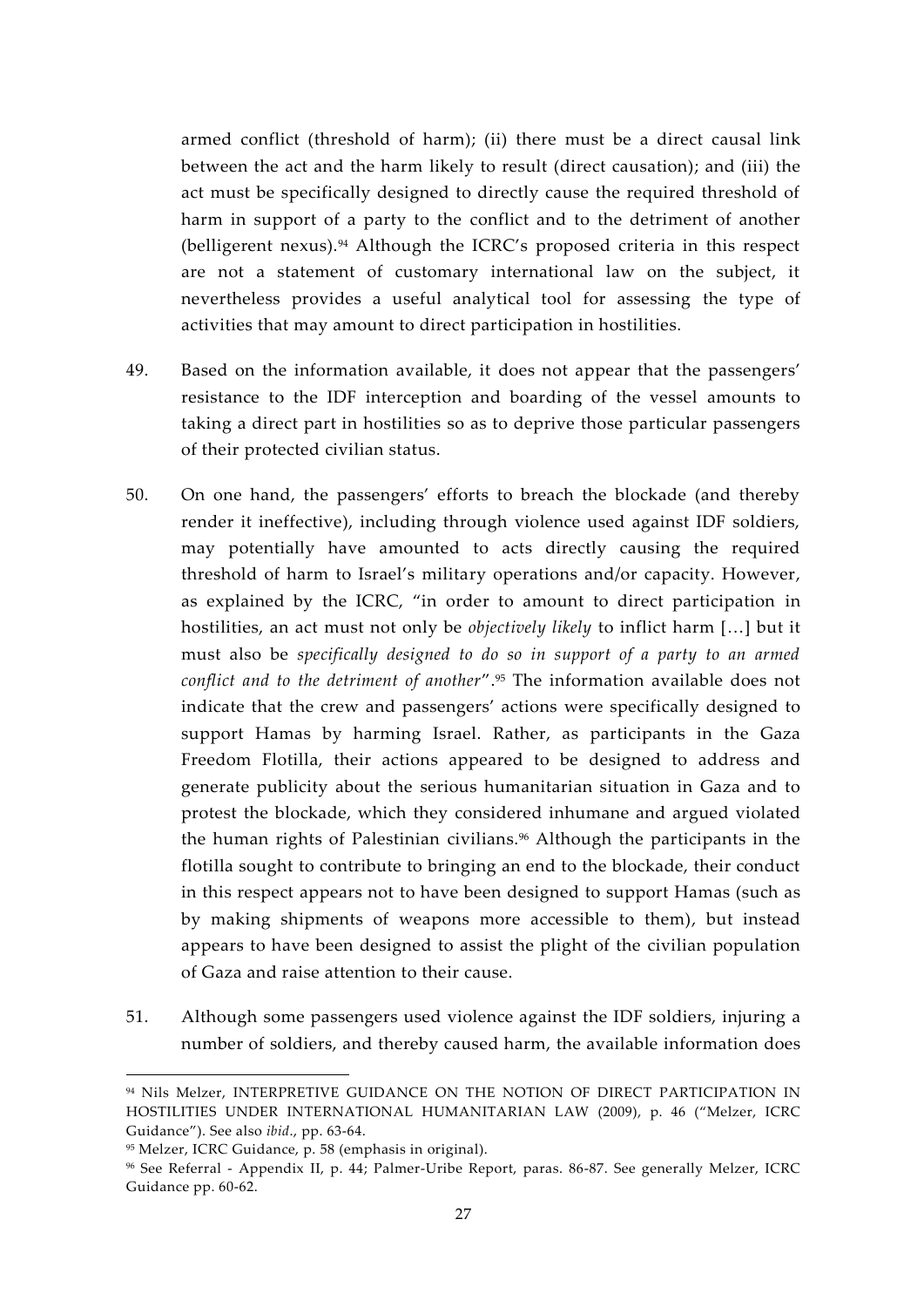not indicate that such conduct was specifically designed to support Hamas. Rather, the information available suggests that the passengers who engaged in such conduct did so in the context of resisting the IDF soldiers' efforts to board and take control of the vessel. In this respect, it appears that their acts were intended to oppose Israel's enforcement of the blockade in furtherance of the flotilla's humanitarian and politically focused objectives, as noted above, rather than specifically designed to support a party to the conflict. This conclusion is not altered by the fact that the passengers may have made advance preparations for violent resistance, that they may have resorted to violence first, or that some of them may have harbored pre-existing animosity towards Israel.<sup>97</sup>

52. Generally addressing an arguably similar factual pattern, the ICRC has explained:

> During armed conflict, political demonstrations, riots, and other forms of civil unrest are often marked by high levels of violence and are sometimes responded to with military force. In fact, civil unrest may well result in death, injury, and destruction and, ultimately, may even benefit the war effort of a party to the conflict by undermining the […] authority and control of another party through political pressure, […] destruction, and disorder. It is therefore important to distinguish direct participation in hostilities – which is specifically designed to support a party to an armed conflict against another – from violent forms of civil unrest, the primary purpose of which is to express dissatisfaction with the [...] authorities.<sup>98</sup>

53. Overall, the information available provides a reasonable basis to believe that all of the passengers of the *Mavi Marmara*, including those who resorted to violence against the IDF soldiers, qualify as protected persons under international law.<sup>99</sup> Consequently, whether or not any of the ten deceased engaged in some degree of violence against the IDF soldiers, the information available provides a reasonable basis to believe that they still qualified as protected persons at the time they were killed by the IDF during the takeover of the vessel. In this regard, the Office also recalls the presumption of civilian

<sup>97</sup> See generally Turkel Report, pp. 200-216. It is noted that the Turkel Commission alleged that IHH supports Hamas through the Union of the Good coalition. See Turkel Report, pp. 197-200. However, at this stage, there is insufficient information to substantiate this allegation. See also Palmer-Uribe Report, para. 86. In any case, this alleged connection alone is insufficient to demonstrate that the flotilla campaign, which was organised by a number of organizations in addition to IHH, and actions undertaken by participants in this campaign were designed to support Hamas in particular in its conflict against Israel.

<sup>98</sup> Melzer, ICRC Guidance, p. 63.

<sup>99</sup> This conclusion applies equally to the passengers of the other relevant vessels in the flotilla.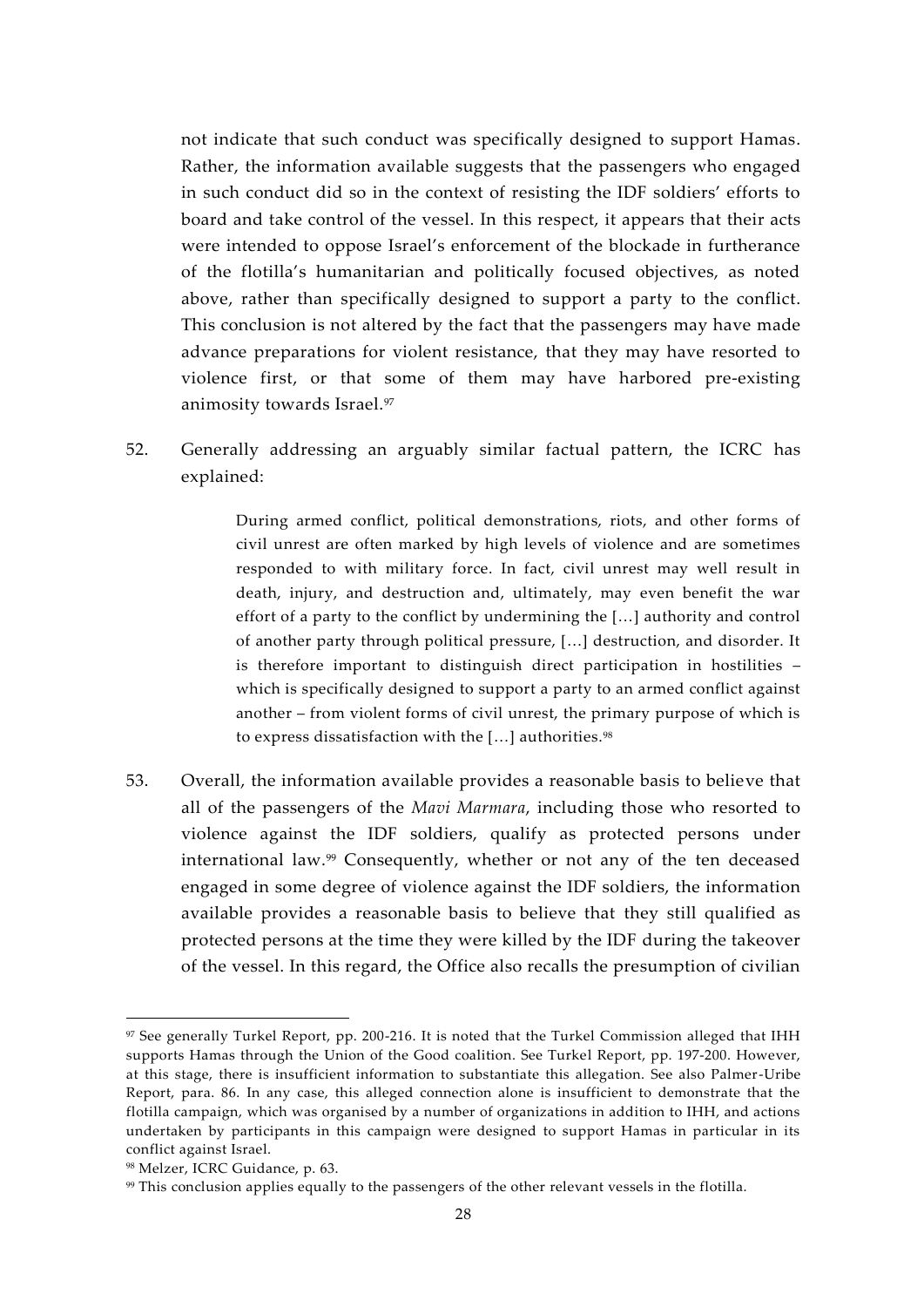status, as embodied under article 50 of Additional Protocol I ("AP I"), providing that in case of doubt, persons are to be presumed to be protected against direct attack.

- 54. The information available also indicates that the civilian status of the passengers of the flotilla was conveyed to the IDF commanders and soldiers in advance of the interception operation. In the operation's rules of engagement, which were communicated to the soldiers, the passengers were referred to as "foreign citizens who, according to the existing information, are *not* combatants".<sup>100</sup> Similarly, several IDF soldiers testified that during the preparations for the operation, they were briefed to expect to encounter "peace activists".<sup>101</sup> Recognition of the status of the passengers is also reflected in the rules of engagement's stipulation that lethal force was to be used only as a last resort in response to an immediate danger to life.<sup>102</sup> During an operational briefing on 20 May 2010, it was also reiterated that lethal force should be used only in a life threatening situation in relation the person presenting the danger, but nonetheless that where possible "the benefit of doubt should be given".<sup>103</sup> In the circumstances of this incident, it thus appears that the IDF soldiers who boarded and took over the vessel would have been aware of the factual circumstances that established such protected status of the passengers.<sup>104</sup> Even upon encountering violent resistance from some passengers during the boarding of the vessel, in case of doubt, the presumption of civilian status should have prevailed, especially taking into account the information provided to the IDF soldiers prior to the operation.
- 55. Finally, it is noted that the passengers' protected civilian status did not preclude, in certain circumstances, the possibility for the lawful use of force by IDF soldiers, in individual self-defence, against passengers who resorted to violence. As explained by the ICRC, "[t]he presumption of civilian protection does not exclude the use of armed force against civilians whose conduct poses a grave threat to public security, law and order without clearly amounting to direct participation in hostilities. In such cases, however, the use of force must be governed by the standards of law enforcement and of individual

<sup>100</sup> See Turkel Report, pp. 133-134.

<sup>101</sup> See Turkel Report, fn. 518.

<sup>102</sup> See Turkel Report, pp. 134-135. The information available indicates that this was well understood by the soldiers taking part in the operation. See Turkel Report, pp. 135-136. See also *ibid*., p. 125.

<sup>103</sup> See Turkel Report, p. 135.

<sup>104</sup> See Turkel Report, para. 206, p. 243.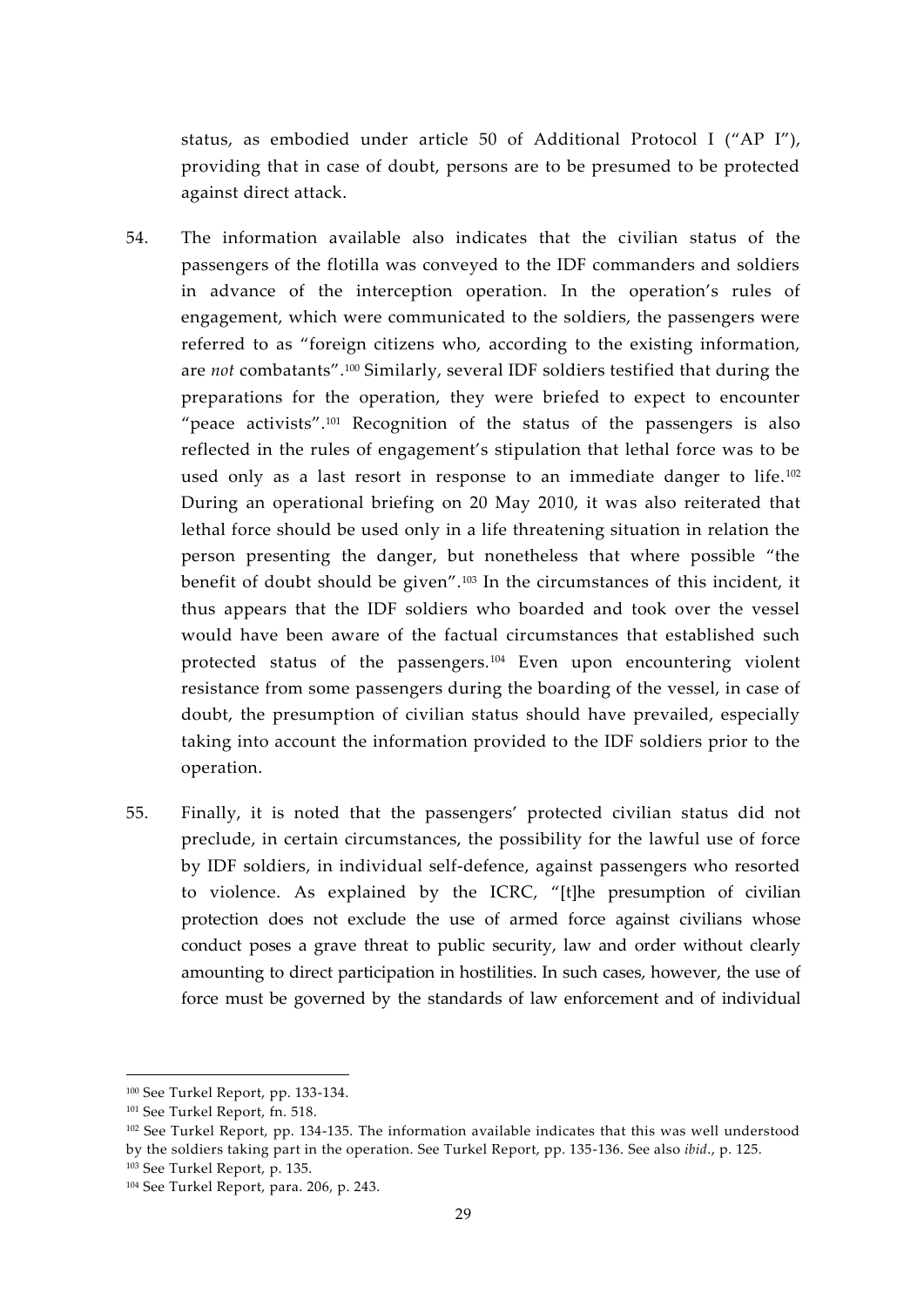self-defence, taking into account the threat to be addressed and the nature of the surrounding circumstances."<sup>105</sup>

- 56. Under the Rome Statute, self-defence is recognised as a ground for excluding criminal responsibility.<sup>106</sup> Pursuant to article  $31(1)(c)$ , a person shall not be held criminally responsible if, at the time of that person's conduct, "the person acts reasonably to defend himself or another person […] against an imminent and unlawful use of force in a manner proportionate to the degree of danger to the person or other person". This provision thus requires an assessment of: (i) the existence of danger to a person from an imminent and unlawful use of force; and (ii) whether the person acted reasonably and proportionately to avert the danger.
- 57. In this context, the Office notes, however, that the evaluation of grounds for excluding criminal responsibility is distinct from the determination made at the preliminary examination stage regarding whether there is a reasonable basis to believe that crimes within the jurisdiction of the Court have been or are being committed (*i.e*., establishing subject-matter jurisdiction). Accordingly, the issue of whether a perpetrator committed a crime in self defence and therefore may be absolved from criminal responsibility, is to be properly addressed at the investigation and trial stages, and not the preliminary examination stage.<sup>107</sup>
- 58. In any case, with respect to the flotilla incident, the information available suggests that the level of force used, in at least some instances during the incident, appears to have been excessive. In particular, there is no information that any deceased were armed with lethal weapons when they were shot by IDF soldiers.<sup>108</sup> The findings of the post-mortem medical examinations carried out by both Israeli and Turkish pathologists indicate that most of the deceased were shot

<sup>105</sup> Melzer, ICRC Guidance, p. 76.

 $106$  See Rome Statute, article 31(1)(c).

<sup>&</sup>lt;sup>107</sup> For example, see generally Kenya Article 15 Decision, paras. 29, 32 (expressing that the criminal responsibility of an individual is "something which is not at stake for the authorization of an investigation", and that the reasonable basis standard used at the preliminary examination stage was "not designed to determine whether a particular person was involved in the commission of a crime within the jurisdiction of the Court, which may justify his arrest" but instead "has a different object, a more limited scope and serves a different purpose").

<sup>108</sup> See Palmer-Uribe, para. 128. However, it is noted that video footage appears to show one of the passengers holding an open fire hose when he is shot and killed by a single shot to the head or throat fired from a nearby speedboat. See for example Palmer-Uribe Report, para. 128. In this regard, it is acknowledged that a fire hose can have significant water pressure, including that which potentially is sufficient to knock a person off his feet and cause him or her to fall overboard, and thereby, in certain circumstances, potentially pose a threat to life.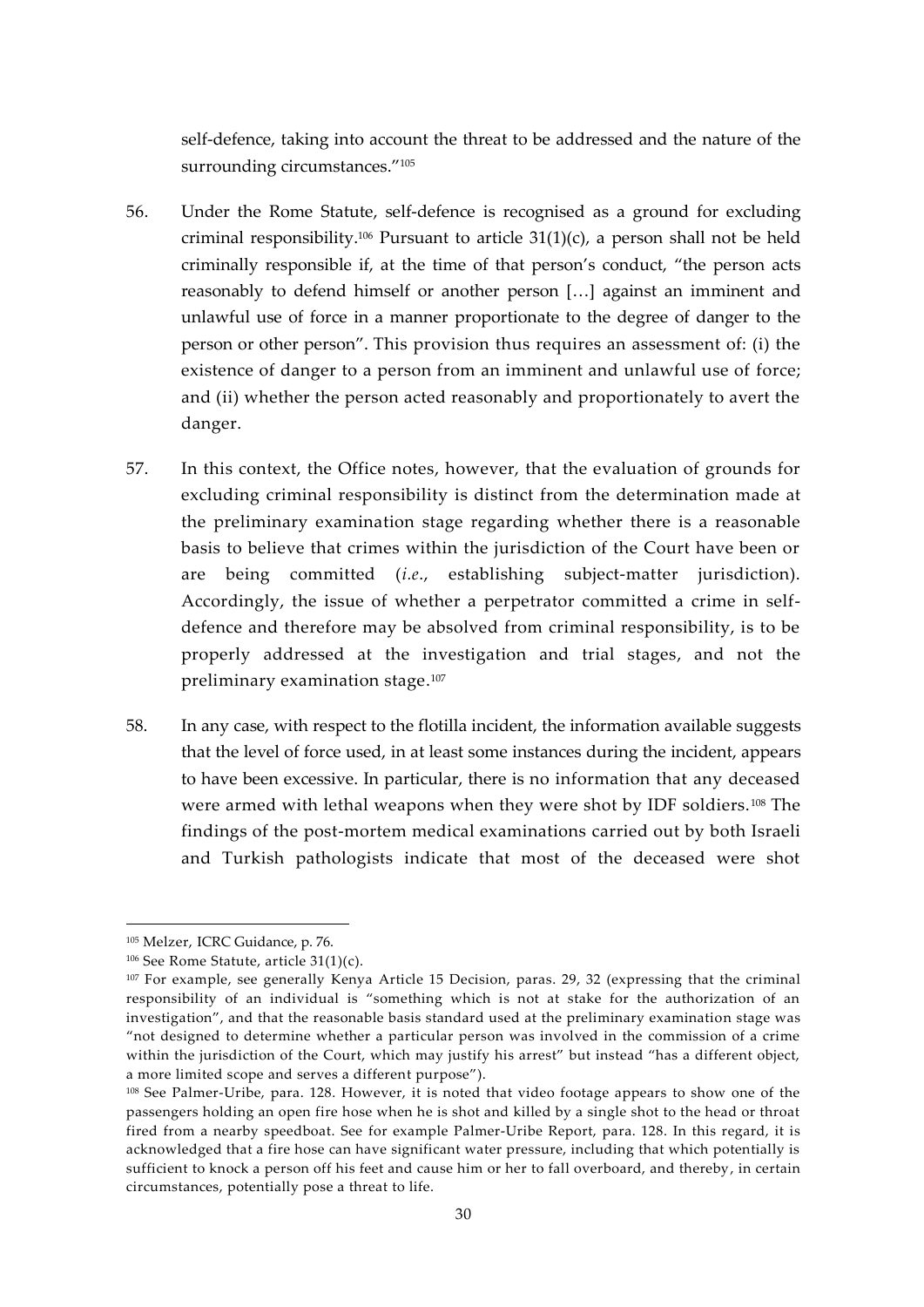multiple times (including to the head, neck, trunk, and limbs).<sup>109</sup> The Turkish autopsy reports also indicate that five of the deceased men were shot in the head at close range.<sup>110</sup>

- 59. Additionally, there is information indicating that one of the deceased was shot in the forehead while taking photos, $111$  and that another was filming with a small video camera when he was first hit with live fire.<sup>112</sup> The autopsy report and some witness accounts further suggest that this latter individual was already lying on the ground wounded when the fatal shot was delivered.<sup>113</sup> There is also information available suggesting that another man killed was engaged in helping to bring injured passengers inside the ship to be treated around the time when he was shot.<sup>114</sup> Additionally, one witness claims that even after he and others waved white flags to indicate their surrender, IDF soldiers continued shooting and subsequently at least two men were shot and killed.<sup>115</sup> Similarly, according to other witness statements, IDF soldiers kept shooting even after attempts had been made to surrender and/or individuals were already wounded.<sup>116</sup>
- 60. In summary, the information available indicates that all of the passengers of the *Mavi Marmara* qualified as protected persons under international law, that the IDF soldiers were aware of the factual circumstances that established such protected status, that the passengers' resistance to the IDF forces' interception of the vessel did not amount to direct participation in hostilities and that during the flotilla incident, IDF soldiers killed ten passengers of the *Mavi Marmara*. As indicated above (para. 9), the Office offered Israel the opportunity to provide additional information but did not receive any in return.

<sup>109</sup> Turkel Report, pp. 191-192; Turkish Report, pp. 27-28; Referral – Appendix IX (Autopsy Reports). External examinations of the deceased were carried out by Israeli pathologists prior to repatriation of the bodies to Turkey. However, no autopsies were performed by the Israeli authorities in light of a request by the Turkish government. Turkel Report, pp. 114, 190-191. Autopsies of the nine men killed on board the *Mavi Marmara* were later carried out in Turkey.

<sup>110</sup> Turkish Report, p. 26. See also Palmer-Uribe Report, para. 128.

<sup>111</sup> Referral - Appendix I, p. 49; HRC Report, para. 120.

<sup>112</sup> HRC Report, para. 117 (also indicating that he was not engaged in the fighting with the soldiers), p. 29.

<sup>113</sup> See Palmer-Uribe Report, para. 128; Turkish Report, p. 27. HRC Report, para. 118 (making a similar conclusion regarding the circumstances of this particular killing).

<sup>114</sup> HRC Report, p. 30.

<sup>115</sup> Turkish Report, p. 128.

<sup>116</sup> Palmer-Uribe Report, para. 126; HRC Report, para. 123; Turkish Report, p. 26; Referral - Appendix I, p. 22.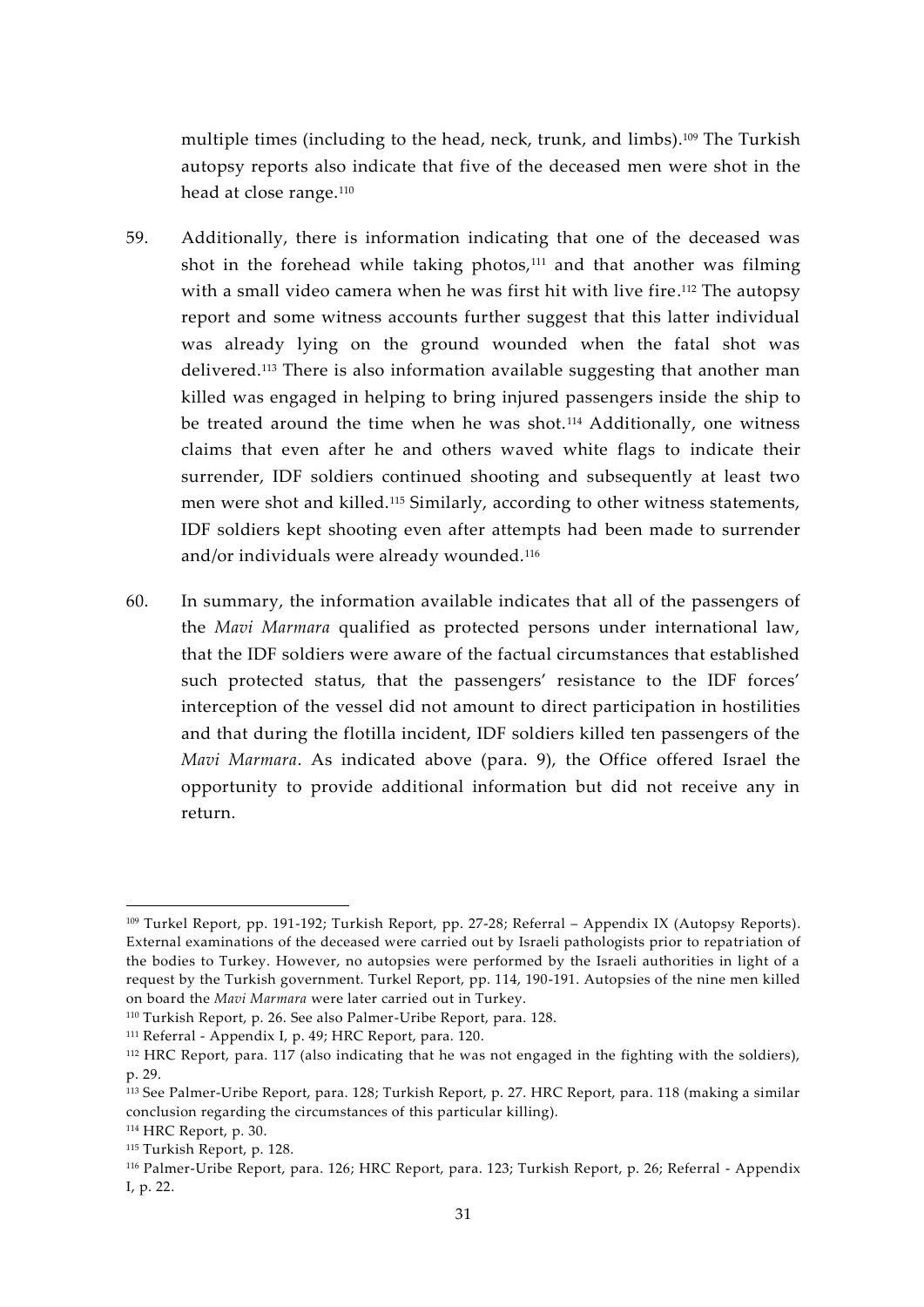- 61. Accordingly, while bearing in mind that self-defence is a possible ground for excluding criminal responsibility, the information available at this stage provides a reasonable basis to believe that the killing of passengers of the *Mavi Marmara* amounted to the war crime of wilful killing pursuant to article 8(2)(a)(i) of the Statute.
- *(b) Inhuman treatment pursuant to Article 8(2)(a)(ii)-2 and Committing outrages upon personal dignity, in particular humiliating and degrading treatment pursuant to Article 8(2)(b)(xxi)*
- 62. The war crime of "inhuman treatment" under article  $8(2)(a)(ii)$  requires the following three elements: (i) the perpetrator inflicted severe physical or mental pain or suffering upon one or more persons; (ii) such person or persons were protected under one or more of the Geneva Conventions of 1949; and (iii) the perpetrator was aware of the factual circumstances that established the protected status. $117$
- 63. The findings of the Turkish and Turkel Commissions regarding the treatment the passengers on board the *Mavi Marmara* after the takeover differ significantly.<sup>118</sup> For example, the Turkel Commission concluded that reasonable treatment was provided to the passengers throughout the journey to Ashdod.<sup>119</sup> By contrast, on the basis of statements from passengers, the Turkish Commission found that during this period, passengers "were subjected to severe physical, verbal and psychological abuses" by the IDF soldiers.<sup>120</sup>
- 64. Despite the conflicting accounts, on balance, the information available provides a reasonable basis to believe that some passengers were subjected to mistreatment by IDF soldiers after the initial takeover, while being detained aboard the *Mavi Marmara* on route to the port at Ashdod.<sup>121</sup> The statements and accounts of passengers indicate that such mistreatment included: overly tight handcuffing for extended periods (in some instances causing swelling, discoloration, and numbing in their hands and causing

<sup>117</sup> Elements of Crimes, article 8(2)(ii)-2, para. 1. See also Katanga and Ngudjolo Decision on Confirmation of Charges, para. 356.

<sup>118</sup> See also Palmer-Uribe Report, para. 136.

<sup>119</sup> Turkel Report, pp. 176-190.

<sup>120</sup> Turkish Report, p. 115. See also *ibid*., pp. 35-39.

<sup>&</sup>lt;sup>121</sup> See, for example, Palmer-Uribe Report, para. 137 (noting that "[a]lthough not all the passengers allege mistreatment, in none of the other events to which the statements of the 93 witnesses relate are the witnesses generally more consistent than upon this matter" and finding the more general explanations offered by the Turkel Report in response "do not answer all the specific allegations made in the witness statements").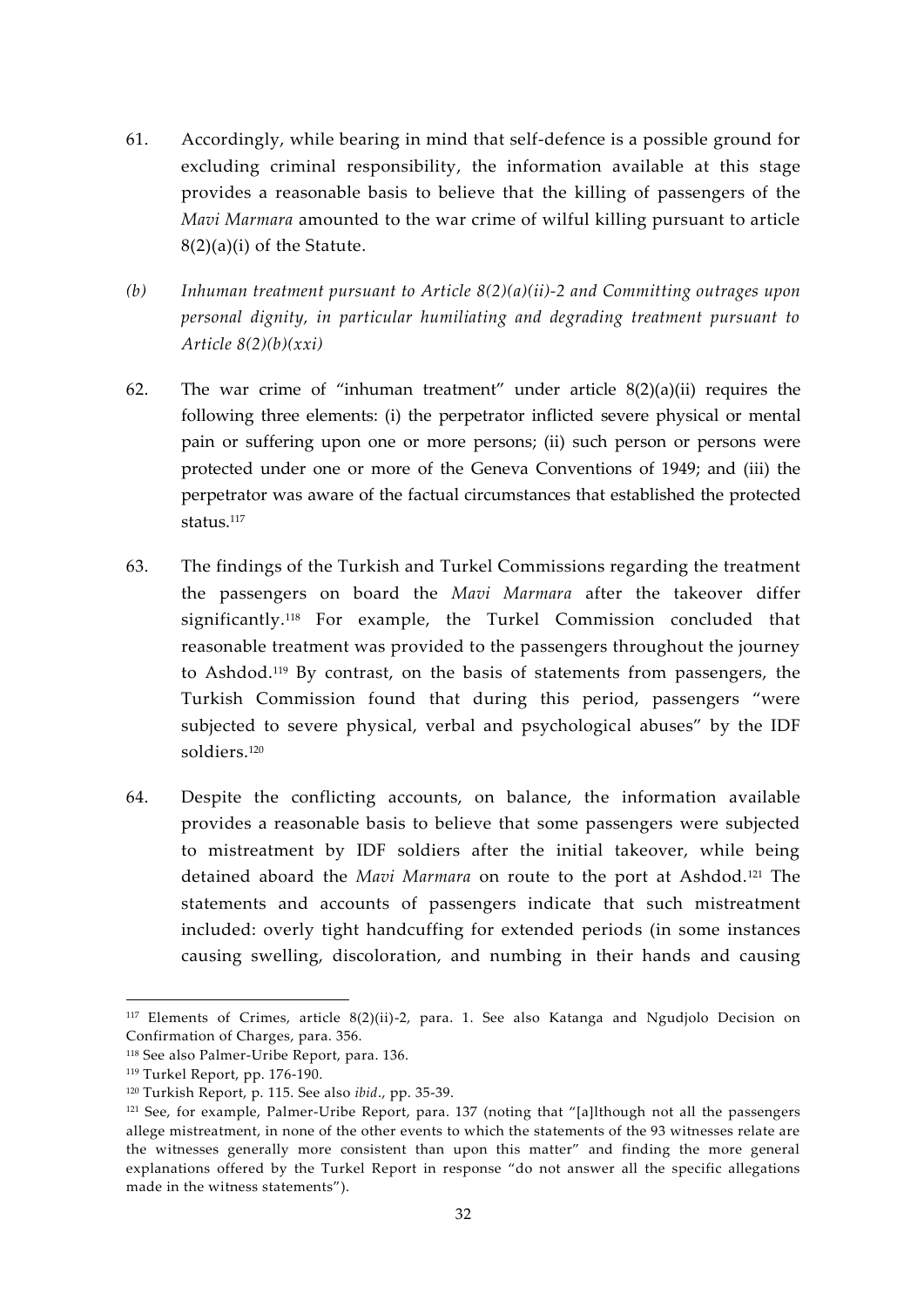lingering problems after the incident); being beaten; being denied access to toilet facilities and medication (such as for diabetes, asthma, and heart conditions); being given only limited access to food and drink; being forced to remain kneeling on the decks, exposed to the sun (reportedly resulting in 13 passengers receiving first-degree burns) as well as continuous seawater spray and wind gusts from helicopters hovering nearby, for a period of several hours; being subjected to various physical and verbal harassment such as pushing, shoving, kicking, and threats and intimidation (including from dogs which reportedly also bit a few passengers); being blindfolded or having hoods put over their heads.<sup>122</sup>

- 65. As a result of the denial of access to bathrooms, some passengers reportedly soiled themselves, and in one described case, "a kneeling passenger who tried to move away from urine coming down from his neighbour had his face pressed down into the puddle."<sup>123</sup> There is some information that those who were permitted to use toilet facilities were kept handcuffed and were watched<sup>124</sup>
- 66. According to the Turkel Report, only those passengers who posed a continuing security threat or danger to the soldiers ("mainly young men who the forces were concerned would try to attack them or to cause a disturbance"<sup>125</sup>) were handcuffed, and later some of those who had been handcuffed had their restraints loosened or removed.<sup>126</sup> The HRC Fact-Finding Mission however found that the vast majority of passengers were handcuffed, though some women and elderly were not handcuffed or were initially handcuffed and then un-cuffed after a relatively short time.<sup>127</sup> Both the HRC Fact-Finding Mission and Turkish Commission also found that many passengers who complained of pain caused by handcuffs were ignored or in some cases had their handcuffs further tightened.<sup>128</sup>
- 67. The Turkish Commission also concluded that IDF personnel also deliberately prevented passengers from providing first aid to the injured despite repeated requests and deliberately denied medical treatment or deliberately

<sup>122</sup> Palmer-Uribe Report, para. 139; Turkish Report, pp. 36-38; HRC Report, paras. 133-135; Referral - Appendix I, pp. 36-37.

<sup>123</sup> Turkish Report, p. 37.

<sup>124</sup> Turkish Report, p. 37.

<sup>125</sup> Turkel Report, p. 177.

<sup>126</sup> Turkel Report, pp. 177-179.

<sup>127</sup> HRC Report, para. 133.

<sup>128</sup> Turkish Report, p. 36.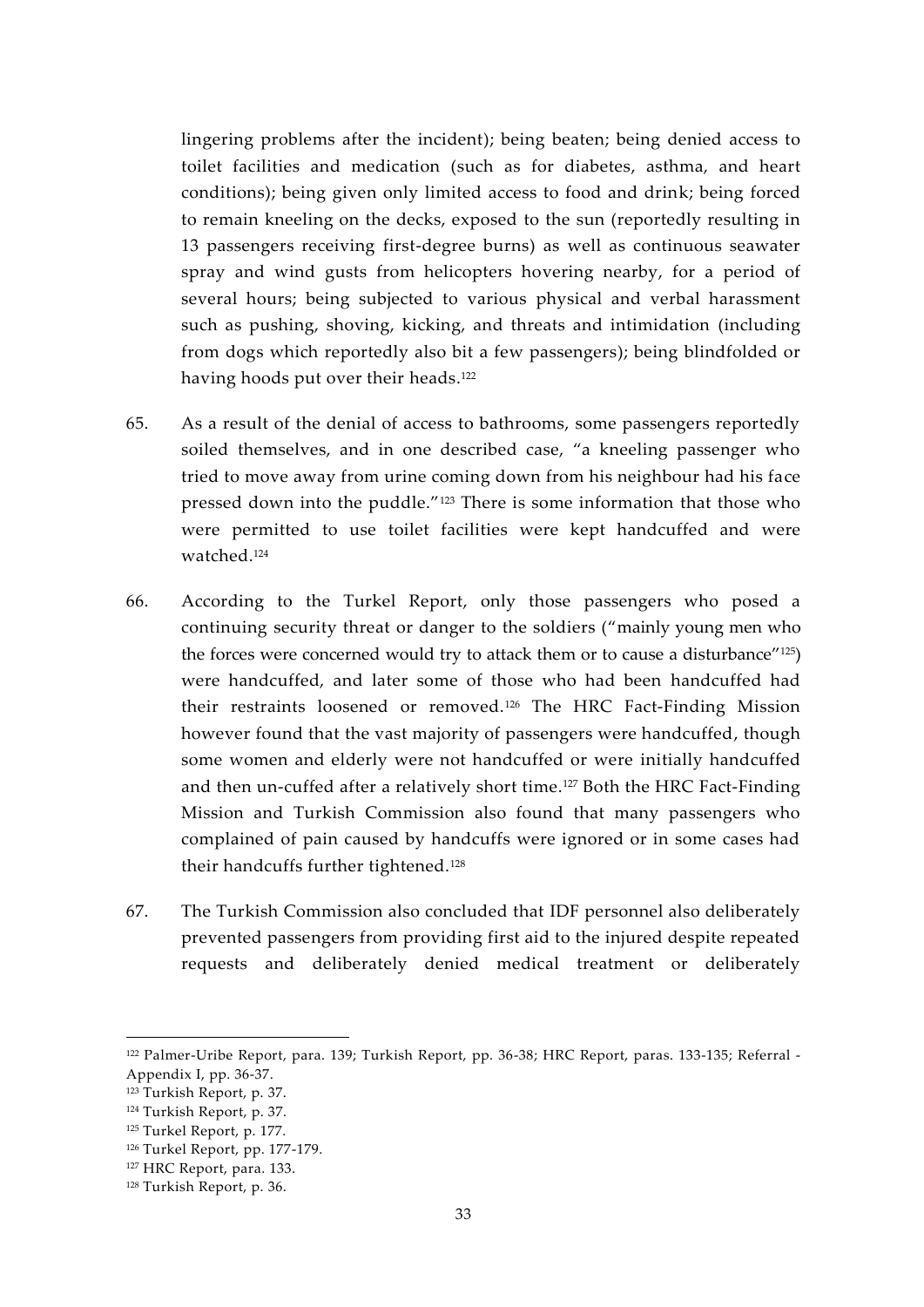mistreated wounded passengers.<sup>129</sup> The UN HRC Fact-Finding Mission found that many wounded passengers encountered difficulties receiving medical treatment and had to wait hours in some cases.<sup>130</sup> Based on statements of the medical teams, the Turkel Commission however found that following the take-over, evacuation of the wounded began and that medical attention was prioritised on the basis of objective medical criteria.<sup>131</sup> Faced with the conflicting accounts contained in the Turkish and Turkel Reports, the Palmer-Uribe Panel concluded that the Turkel Report "provides a detailed and plausible description of the steps that were taken by the Israeli forces to ensure that all wounded were treated in a timely and properly [*sic*] manner" and that "[w]hile there might have been initial delays due to the chaotic situation on board of the *Mavi Marmara*, […] appropriate medical treatment was provided as soon as circumstances allowed."<sup>132</sup>

- 68. Overall, based on the information available at this stage, it is unclear whether the difficulties that some wounded passengers encountered in receiving medical treatment was due to the deliberate acts of the IDF or alternatively was an unintended consequence of the logistical and practical difficulties faced by medical personnel in locating and treating the injured on board the vessel. Taking into account these considerations and the available information, it appears that at this stage there is not a reasonable basis to believe that the mistreatment of passengers also included deliberate denial of medical treatment.
- 69. As described above, the information available indicates that some passengers of the *Mavi Marmara* were subjected to mistreatment in other forms by the IDF forces. However, it does not appear that the mistreatment by the IDF amounts to infliction of "severe" pain or suffering so as to fall within the intended scope of inhuman treatment under article  $8(2)(a)(ii)$ .<sup>133</sup> According to the available information, it therefore does not appear that the criteria of article  $8(2)(a)(ii)$  is met in relation to the mistreatment of passengers by the IDF. Instead, considering the level of suffering and discomfort as well as humiliation caused to passengers, the mistreatment of the passengers on the *Mavi Marmara* by IDF soldiers, could rather amount to the war crime of

<sup>129</sup> Turkish Report, pp. 28, 30-31.

<sup>130</sup> HRC Report, paras. 130-132.

<sup>131</sup> Turkel Report, pp. 172-175.

<sup>132</sup> Palmer-Uribe Report, para. 144. See also Turkel Report, pp. 172-175.

<sup>&</sup>lt;sup>133</sup> For example, inhumane treatment has been held to include use of persons as human shields and imprisoning civilians with their hands tied for many hours in a classroom filled with dead bodies. See ICTY, *Prosecutor v. Kordić and Čerkez,* Judgement, Case No. IT-95-14/2-T, 26 February 2001, para. 256; Katanga and Ngudjolo Decision on Confirmation of Charges, para. 363.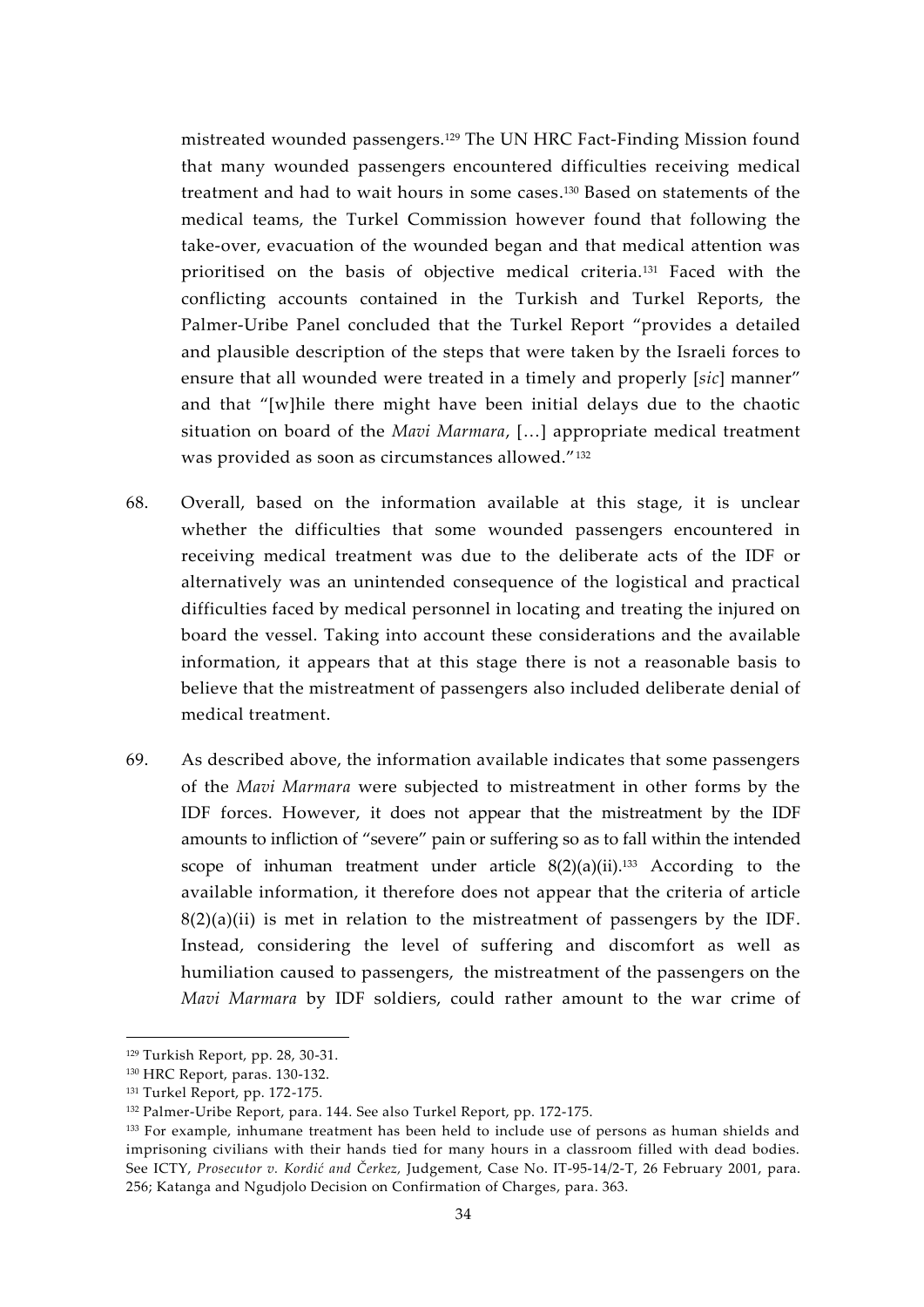outrages upon personal dignity, in particular humiliating and degrading treatment pursuant to article  $8(2)(b)(xxi)$ .

- 70. The war crime of "outrages upon personal dignity" requires the two following elements: (i) the perpetrator humiliated, degraded or otherwise violated the dignity of one or more persons; and (ii) the severity of the humiliation, degradation or other violation was of such a degree as to be generally recognized as an outrage upon personal dignity.<sup>134</sup>
- 71. Considering the form and duration of the acts described above<sup>135</sup> as well as the physical and mental suffering likely resulting from it,<sup>136</sup> there is a reasonable basis to believe that the IDF soldiers' alleged mistreatment of passengers detained aboard the *Mavi Marmara* constituted humiliating and degrading treatment. In addition, taking into account the circumstances and nature of this mistreatment, there is a reasonable basis to believe that the alleged conduct was sufficiently serious to constitute an outrage upon the personal dignity of the passengers concerned.
- 72. The information available therefore provides a reasonable basis to believe that the war crime of outrages upon personal dignity pursuant to article  $8(2)(b)(xxi)$  was committed by IDF soldiers in relation to the treatment of the affected passengers on board the *Mavi Marmara* during the journey to the port at Ashdod.
- *(c) Wilfully causing great suffering, or serious injury to body or health pursuant to Article 8(2)(a)(iii)*
- 73. The war crime of "wilfully causing great suffering, or serious injury to body or health" under article  $8(2)(a)(iii)$  requires the following elements: (i) the perpetrator caused great physical or mental pain or suffering to, or serious injury to body or health of, one or more persons; (ii) such person or persons were protected under one or more of the Geneva Conventions of 1949; and (iii) the perpetrator was aware of the factual circumstances that established that protected status.<sup>137</sup>
- 74. The grave breach of "wilfully causing great suffering, or serious injury" is a single offence whose elements are set out as alternative options. The

 $134$  See Elements of Crimes, article  $8(2)(b)(xxi)$ ; Katanga and Ngudjolo Decision on Confirmation of Charges, para. 367.

<sup>135</sup> See Palmer-Uribe Report, para. 139; Turkish Report, pp. 36-38; HRC Report, paras. 133-135.

<sup>136</sup> See generally ICTY, *Prosecutor v. Aleksovski*, Judgement, Case No. IT-95-14/1-T, 25 June 1999, paras. 56-57.

 $137$  Elements of Crimes, article  $8(2)(a)(iii)$ .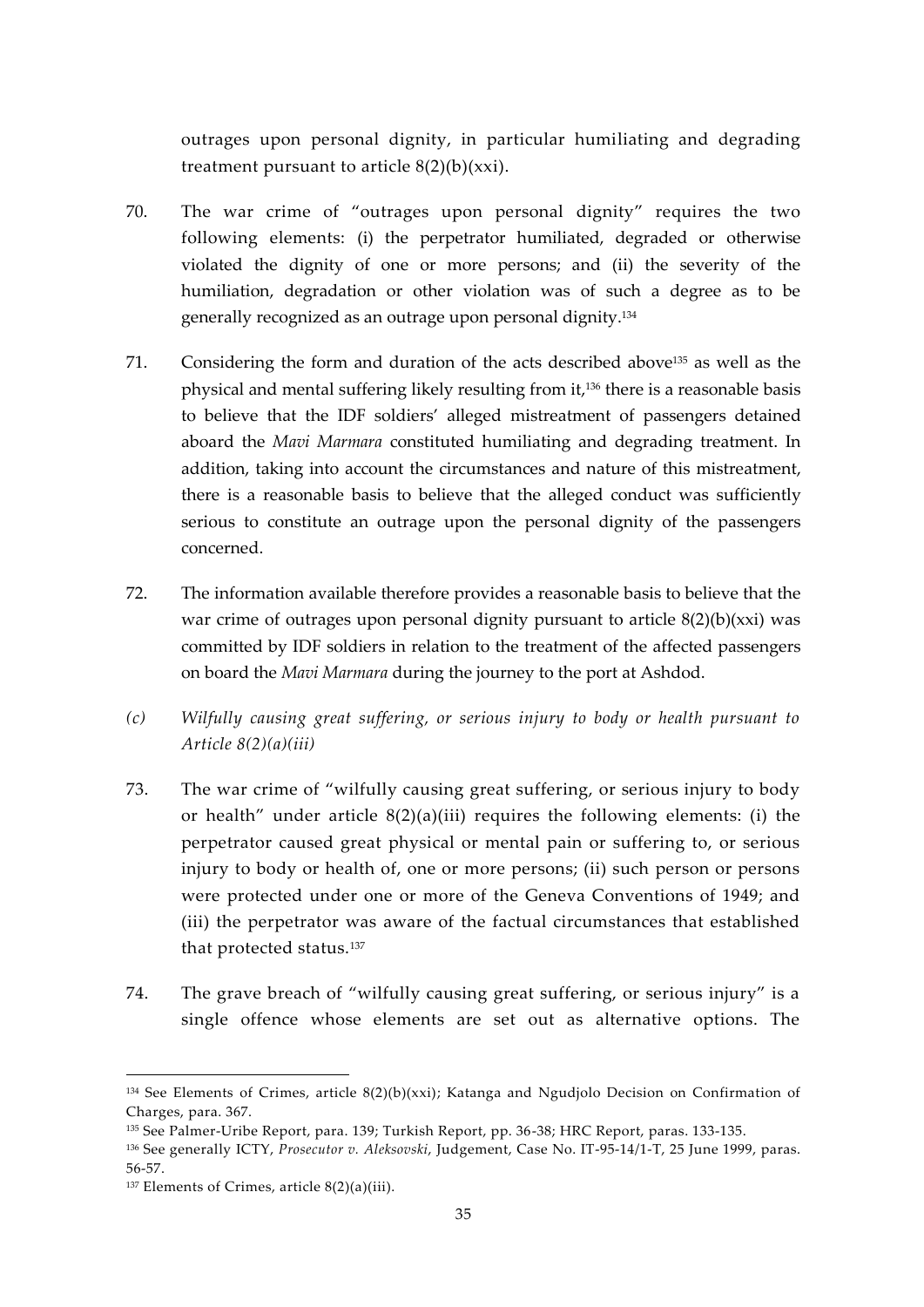Elements of the Crimes defines "great suffering" as "great physical or mental pain or suffering". With respect to the second alternative, although there must be a showing of serious mental or physical injury, such injury need not be permanent. However, acts related to a person's dignity, such as that which may only cause temporary unhappiness, embarrassment, or humiliation, are not sufficient.<sup>138</sup>

75. All four commissions found that some passengers sustained injuries during the boarding and takeover of the *Mavi Marmara* by the IDF forces, as described previously. Specifically, the information available indicates that between 50-55 passengers of the *Mavi Marmara* suffered injuries as a result of the force used, including shooting with live ammunition, by IDF soldiers during these events.<sup>139</sup> Such serious injuries included bullet wounds to critical areas of the body (including the head, chest, and abdomen), broken bones, and internal injuries requiring surgery.<sup>140</sup> The Turkish Commission found that some passengers were shot by IDF soldiers from behind and one passenger was shot four times.<sup>141</sup> The HRC Fact-Finding Mission also found that Israeli soldiers continued shooting at passengers who had already been wounded with live ammunition, soft baton charges (beanbags), and plastic bullets, and that some passengers were subjected to continued violence after being wounded such as being hit with the butt of a weapon and being kicked in the head, chest, and back.<sup>142</sup> The Palmer-Uribe Panel similarly noted that "[m]any witness statements describe indiscriminate shooting, including of injured, with some referring to shooting even after attempts had been made to surrender."<sup>143</sup>

<sup>138</sup> See ICTY, *Prosecutor v. Kordić and Čerkez,* Judgement, Case No. IT-95-14/2-T, 26 February 2001, para. 245.

<sup>139</sup> See HRC Report, p. 26 (indicating that at least a total of 50 passengers were wounded), para. 17 (concluding that during the IDF's initial operation to secure control of the top deck, 19 passengers were injured, 14 of who suffered gunshot wounds), para. 128 (finding that during the entire 45-50 minute IDF operation, more than 24 passengers received serious injuries caused by live ammunition and "a large number of other passengers" received injuries caused by plastic rounds, soft baton charges, and other means); Turkel Report, p. 192; Turkish Report, p. 29. The information collected by IHH as provided in the material appended to the Referral lists 23 individuals as having been "seriously wounded" and 31 individuals as being "wounded" as a result of the IDF conduct on board the *Mavi Marmara*. Referral, Appendix I, pp. 32-33. The Palmer-Uribe Report provides no numerical estimate of the number of passengers who were injured but stated that "the medical reports show extensive serious injuries were sustained by other passengers". Palmer-Uribe Report, para. 130.

<sup>140</sup> Palmer-Uribe Report, para. 130; HRC Report, para. 117; Turkel Report, 192; Turkish Report, pp. 29- 31.

<sup>141</sup> Turkish Report, pp. 29-30.

<sup>142</sup> HRC Report, para. 118.

<sup>143</sup> Palmer-Uribe Report, para. 126. See also Turkish Report, pp. 4, 25, 29, 115.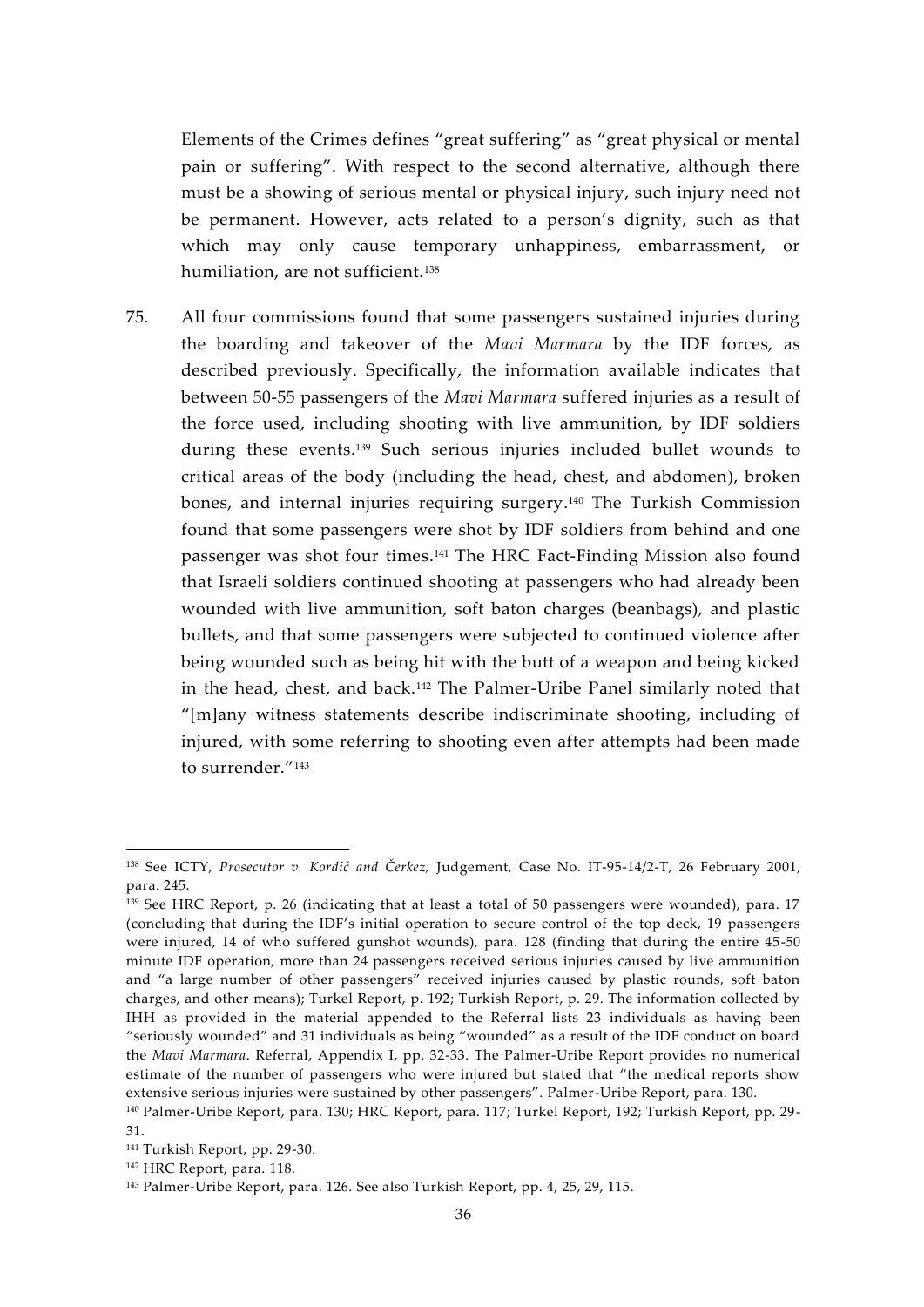- 76. As discussed previously, the passengers of the *Mavi Marmara* were protected persons under international law and the IDF soldiers would have been aware of the factual circumstances that established their protected status.
- 77. Taking into account the serious nature of the physical injuries caused by the IDF's use of force against some affected passengers, and even bearing in mind that self-defence is a possible ground for excluding criminal responsibility, the information available provides a reasonable basis to believe that IDF soldiers committed the war crime of wilfully causing serious injury to body or health pursuant to article 8(2)(a)(iii) during the takeover of the *Mavi Marmara*.
- 78. In addition to the *Mavi Marmara*, the IDF forces also took control of other vessels in the flotilla.<sup>144</sup> The boarding and takeover of these other vessels was also conducted by the use of force.<sup>145</sup> However, the information available indicates that the level of force used by IDF soldiers in the course of these takeovers was significantly lower than that used on the *Mavi Marmara*.<sup>146</sup> Passengers on these other vessels offered limited or no violent resistance in response to the takeovers by the IDF forces.<sup>147</sup> The information available indicates that although some of these passengers also sustained injuries, no significant serious injury or loss of life occurred on these other vessels in the flotilla.<sup>148</sup>
- 79. As noted above, in addition to crimes committed on board the *Mavi Marmara*, the jurisdiction of the Court also extends to any crimes committed on board the vessels registered in Cambodia (the *Rachel Corrie*) and Greece (the *Eleftheri Mesogios/Sofia*).
- 80. The HRC, Turkish, Turkel Reports provide some, albeit limited, information on the use of force by the IDF against passengers on the *Eleftheri Mesogios*/*Sofia*. This information indicates that rubber bullets, paintballs, and tasers were used against a number of passengers and at least one passenger was thrown to the floor and kicked in the ribs.<sup>149</sup> However, there is no information at this stage that any passengers as a result sustained any serious injuries.

<sup>144</sup> Turkel Report, pp. 180-184.

<sup>145</sup> Palmer-Uribe Report, para. 132.

<sup>146</sup> See Palmer-Uribe Report, para. 132; HRC Report, paras. 137-139, 143-144, 149; Turkel Report, pp. 180-184; Turkish Report, pp. 31-35.

<sup>147</sup> Palmer-Uribe Report, para. 132; HRC Report, paras. 136-159; Turkel Report, pp. 180-183.

<sup>148</sup> Turkel Report, p. 180.

<sup>149</sup> Turkish Report, pp. 34-35; HRC Report, para. 149-151; Turkel Report, pp. 183-184.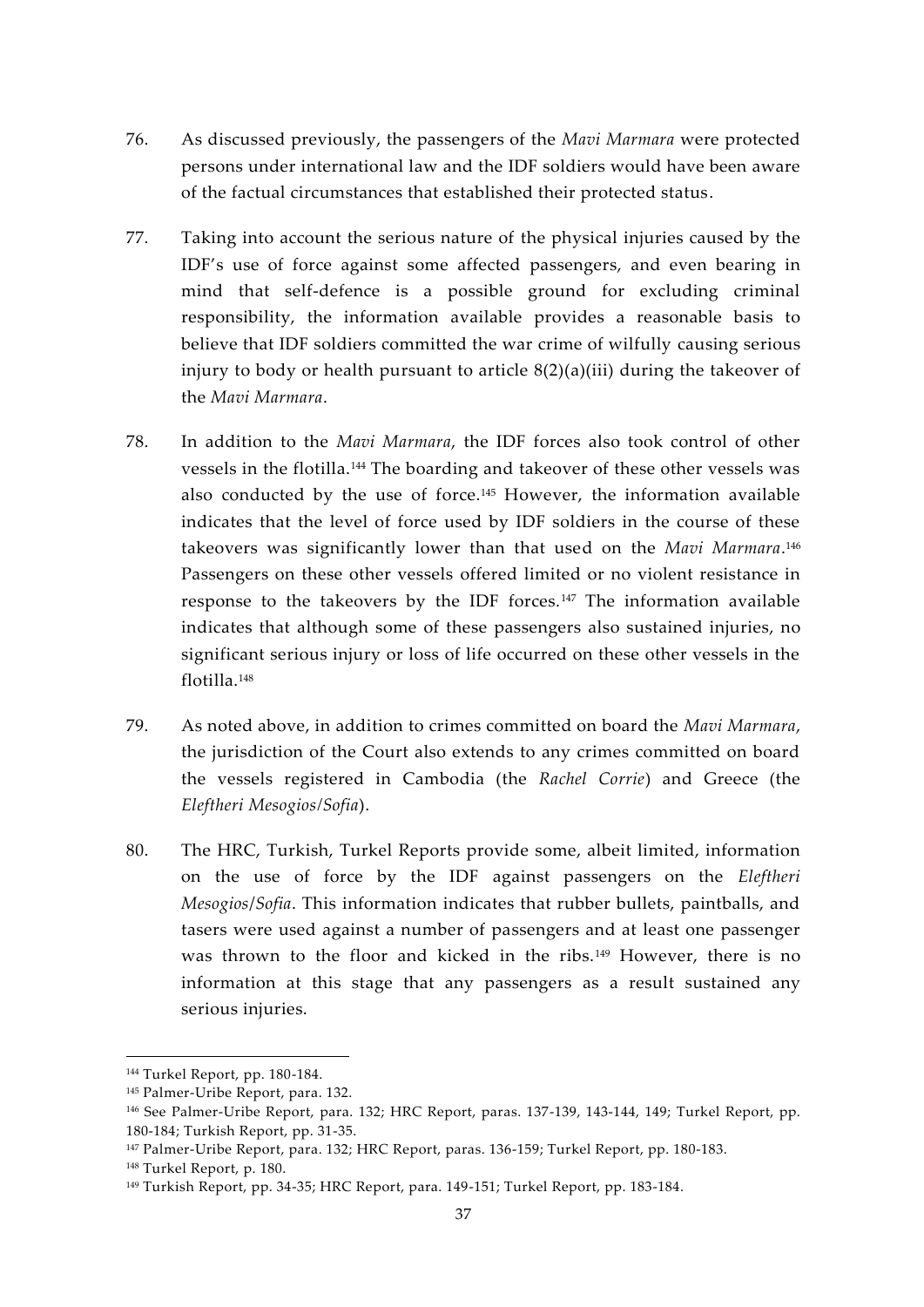- 81. There is also no information that IDF forces used any force in relation to the interception of the *Rachel Corrie,* when it tried to reach the Gaza Strip later on 5 June 2010; rather, the available information indicates that the interception occurred without incident. As previously noted, the *Rachel Corrie* was delayed in its departure and thus was unable to join as planned with the rest of the flotilla and only tried to reach the Gaza Strip several days later on 5 June 2010. After the vessel ignored repeated Israeli requests to change course (or face naval takeover), IDF forces boarded the ship from speedboats about 20-30 km from Gaza. There were no attempts at resistance by passengers and no reports of violence.<sup>150</sup>
- 82. Overall, the available information does not provide a reasonable basis to believe that IDF soldiers committed the war crime of wilfully causing great suffering, or serious injury to body or health pursuant to article  $8(2)(a)(iii)$ during the takeover of the *Eleftheri Mesogios*/*Sofia* or the *Rachel Corrie.*
- *(d) Extensive destruction and appropriation of property, not justified by military necessity and carried out unlawfully and wantonly pursuant to Article 8(2)(a)(iv)*
- 83. The war crime of "extensive destruction and appropriation of property" under article 8(2)(a)(iv) requires the following elements: (i) the perpetrator destroyed or appropriated certain property; (ii) the destruction or appropriation was not justified by military necessity; (ii) the destruction or appropriation was extensive and carried out wantonly; (iii) such property was protected under one or more of the Geneva Conventions of 1949; and (iv) the perpetrator was aware of the factual circumstances that established that protected status.<sup>151</sup>
- 84. Following the takeover of the *Mavi Marmara*, passengers' belongings were searched and personal property was seized by the IDF personnel.<sup>152</sup> Such property and items seized included cameras, cell phones, laptops, MP3 players, various recording devices, cash, credit cards, IDs, watches, jewellery and clothing.<sup>153</sup> According to the Turkel Report, magnetic media (*i.e*. laptops, cell phones, memory sticks, DVDs, and MP3 players) were confiscated and retained for further investigation but were later returned after they had been

<sup>150</sup> See HRC Report, paras. 157-160. The vessel and its passengers were then diverted towards Israel, and after inspection there, Israel separately transferred to Gaza the vessel's cargo of humanitarian supplies. Ethan Bronner (New York Times), "Israeli Military Boards Gaza Aid Ship", June 5, 2010; Ron Ben- Yishai (Ynet News), "Takeover ended in five minutes", 5 June 2010; Turkel Report, fn. 400.

 $151$  Elements of Crimes, article  $8(2)(a)(iv)$ .

<sup>152</sup> Turkel Report, pp. 184, 194; Turkish Report, p. 49. See also Palmer-Uribe Report, para. 143.

<sup>153</sup> Palmer-Uribe Report, para. 143; HRC Report, paras 235-239, 242; Turkish Report, p. 49.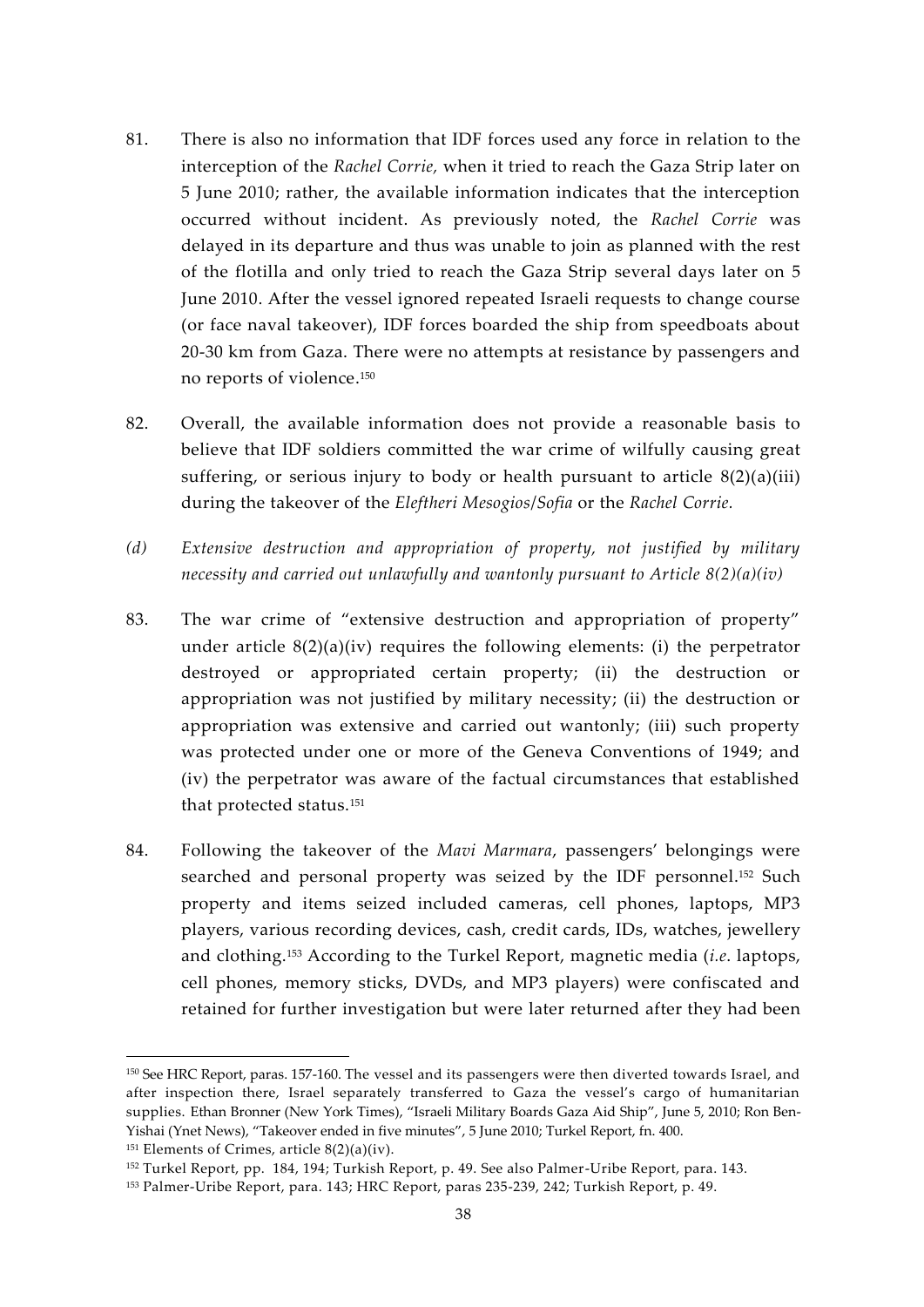examined, sealed, and documented.<sup>154</sup> However, the information available indicates that only some of the belongings taken from passengers were returned, and some of that which was returned was damaged or incomplete.<sup>155</sup>

- 85. The available information indicates that in some instances, IDF soldiers may have unlawfully and wantonly appropriated the personal property and belongings of passengers of the vessel.<sup>156</sup> The seizure of personal belongings such as cash, personal electronics, jewellery, and clothing clearly is not justified by any military necessity. Although the Israeli authorities may have had a legitimate interest in initially confiscating and examining magnetic media, even by their own account<sup>157</sup> these items were intended to be returned after completion of investigations – though it appears that this did not happen in all cases.
- 86. However, the passengers' property that was appropriated in some instances by IDF soldiers does not appear to fall within the scope of protected property envisioned under article  $8(2)(a)(iv)$ . In particular, this provision only applies to property protected under one or more of the Geneva Conventions of 1949, namely (i) property, regardless of whether or not it is in occupied territory, but that is generally protected by the Geneva Conventions; and (ii) property protected under Article 53 of GC IV.<sup>158</sup>
- 87. The personal property appropriated by IDF soldiers (such as cash, jewellery, and personal electronics) does not fall within these categories. While Article 53 of GC IV refers to real or personal property belonging individually to private persons, this specific provision only refers to such type of property in the context of destruction, but not appropriation.<sup>159</sup> Accordingly, it is not

<sup>154</sup> Turkel Report, pp. 184, 194.

<sup>155</sup> Palmer-Uribe Report, para. 143; Turkish Report, pp. 49-50.

<sup>156</sup> It is also noted in this regard that after the flotilla incident, the IDF Military Police initiated seven criminal investigations against 16 IDF soldiers for various incidents of theft of property belonging to flotilla participants.Turkel Report 195-197.

<sup>157</sup> Turkel Report, pp. 184, 194.

<sup>158</sup> See GC IV, articles 18, 21, 22; AP I, article 53, 54, 56; AP II, article 16. Under the Geneva Conventions, such property includes: (i) civilian hospitals; (ii) convoys of vehicles or hospital trains on land or specifically provided vessels on sea, conveying wounded and sick civilians; (iii) air craft exclusively employed for the removal of wounded and sick civilians, or for the transport of medical personnel and equipment; (iv) cultural objects and places of worship; (v) objects indispensable for the survival of the civilian population (such as water and energy supply systems); and (vi) works and installations containing dangerous forces (dams, dykes, nuclear power plants).

<sup>159</sup> See also ICTY, *Prosecutor v. Naletilić and Martinović*, Judgement, Case No. IT-98-34-T, 31 March 2003, paras. 574-580.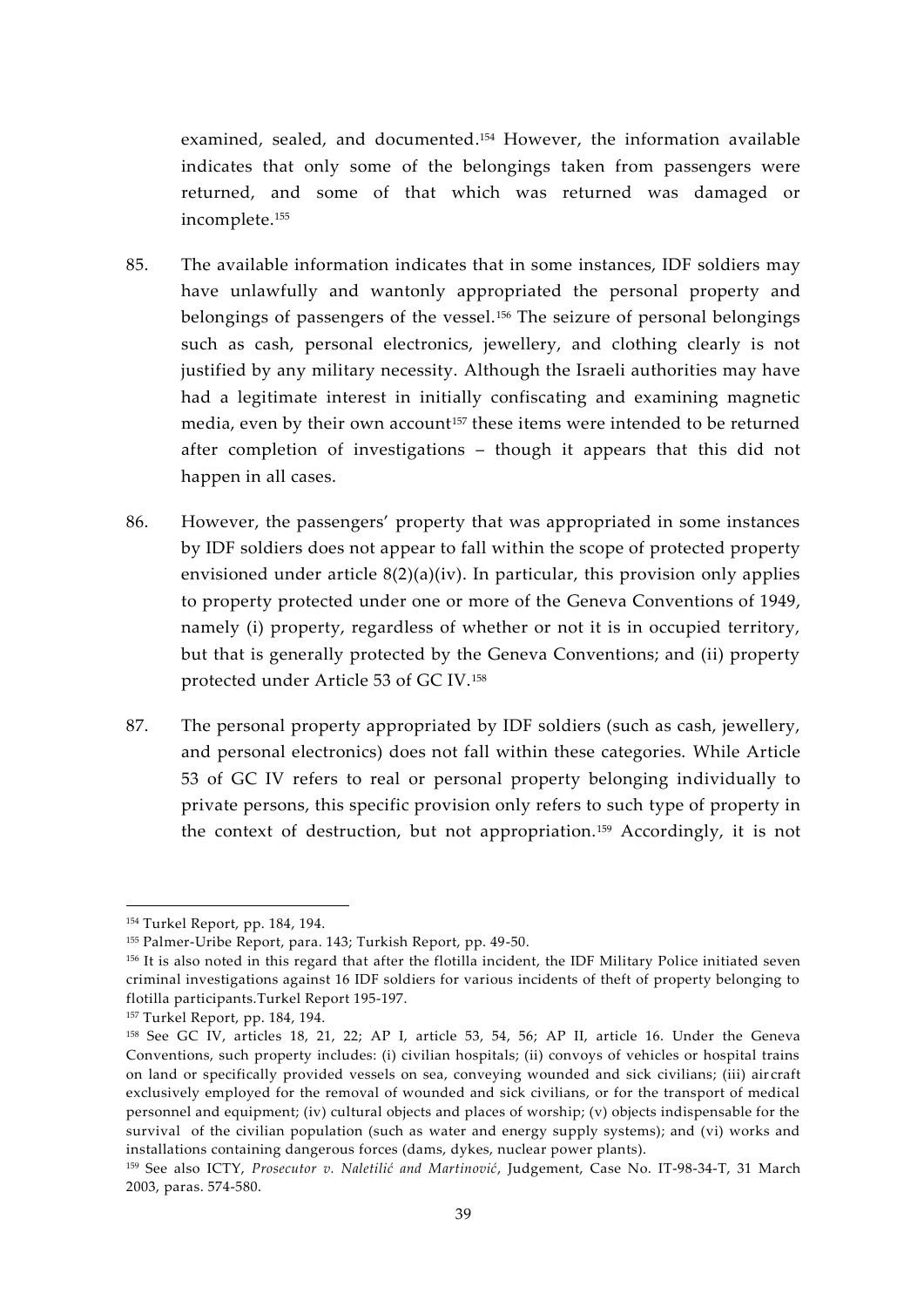evident that this grave breach was intended to encompass appropriation of personal property belonging to private individuals.

- 88. In any case, in order to amount to a war crime pursuant to article  $8(2)(a)(iv)$ , the appropriation must also be "extensive". The assessment of extensiveness must be made on a case-by-case basis, but an isolated act or incident generally would not be sufficient to constitute this crime.<sup>160</sup> Overall, there is insufficient information available at this stage to ascertain the extent of the appropriation of personal belongings as to indicate whether such appropriation occurred in limited, isolated instances or on a more extensive scale.<sup>161</sup>
- 89. In light of the foregoing, the information available does not provide a reasonable basis to believe that the alleged theft of passengers' property by IDF soldiers amounted to the war crime of extensive appropriation of property pursuant to article 8(2)(a)(iv).
- *(e) Intentionally directing attacks against civilian objects pursuant to Article 8(2)(b)(ii)*
- 90. Articles 8(2)(b)(ii) prohibits intentionally directing attacks against civilian objects, that is, objects which are not military objectives. Three specific criteria must be met to commit an offence under article  $8(2)(b)(ii)$ : (i) the perpetrator directed an "attack"; (ii) civilian objects must be "the object of the attack"; and (iii) the perpetrator must have "intended the civilian objects to be the object of the attack."<sup>162</sup>
- 91. A vessel breaching or attempting to breach a blockade is subject to attack if, having received prior warning, it intentionally and clearly refuses to stop or

<sup>160</sup> Knut Dörmann, "Extensive destruction and appropriation of property", p. 312, in COMMENTARY ON THE ROME STATUTE OF THE INTERNATIONAL CRIMINAL (Triffterer, 2008). See also ICTY, *Prosecutor v. Kordić and Čerkez,* Judgement, Case No. IT-95-14/2-T, 26 February 2001,, paras. 335-341; ICTY, *Prosecutor v. Blaškić,* Judgement, Case No. IT-95-14-T, 3 March 2000, para. 157.

<sup>&</sup>lt;sup>161</sup> Furthermore, although it is apparent that some of the confiscation and ultimate appropriation took place on board the *Mavi Marmara*, it also appears that other belongings may have been taken away from passengers only at a later stage when they were being processed at the Ashdod detention center. See for example HRC Report, para. 235; Palmer-Uribe Report, paras. 135, 143. While the former would fall within the Court's territorial jurisdiction, the latter (*i.e*. any appropriation of property stemming from items taken or confiscated at Ashdod) would not, due to a lack of territorial jurisdiction over such events. This circumstance further compounds the problem of assessing the extensiveness of the appropriation.

 $162$  Elements of Crimes, article  $8(2)(b)(ii)$ , elements 1–3. Elements 4 (existence of an armed conflict) and 5 (perpetrator was aware of the circumstances that established the armed conflict) are discussed earlier in this report.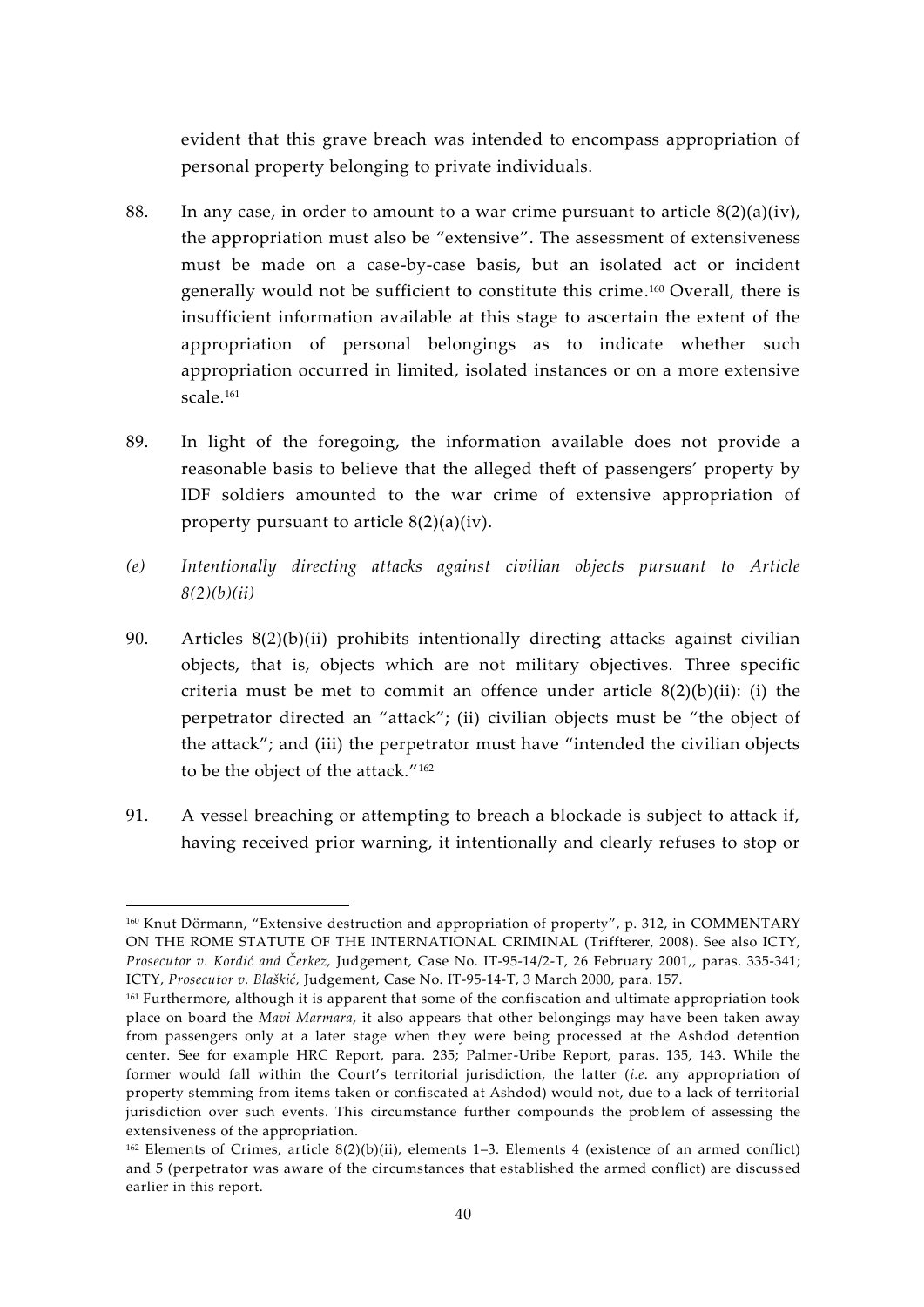resists visit, search, or capture.<sup>163</sup> Humanitarian vessels are also subject to this regime if, *inter alia*, they are not innocently employed in their normal role or fail to immediately submit to identification and inspection when required.<sup>164</sup>

- 92. Applying this law, if it is assumed that Israel's blockade of Gaza was legal, Israel was entitled to enforce the blockade by these means. Subject to the issue of prior warning, and clear and intentional failure by the vessels to stop or other forms of resistance, Israel could lawfully direct an attack against relevant vessels of the flotilla. For the relevant period, those vessels would lose the protection to which they were otherwise entitled as merchant or similar vessels. Equally, if it is assumed that Israel's blockade was unlawful, then Israel could not lawfully direct an attack against relevant vessels of the flotilla.
- 93. It is considered that an attack for the purposes of this discussion must include a forcible boarding operation, by analogy with other areas of international humanitarian law in which an attack includes all acts of violence against an adversary. In the course of such an attack, which is directed against the vessel, civilian passengers do not lose the protections to which they are entitled. Anticipated harm to civilian passengers must therefore be taken into account in determining if the attack was proportionate, in the sense that the anticipated harm to civilian passengers must not have been clearly excessive in relation to the concrete and direct military advantage gained by capture of the vessel.

<sup>163</sup> See SRM, paras. 67(a), 98, 146. It is noted that although Israel intercepted the flotilla 64 nautical miles from the coast of Gaza, *opinio juris* and relevant provisions of the SRM generally appear to permit capture of blockade-runners on "the high seas even at a distance from the area of naval operation and prior to breach of any cordon." Guilfoyle, p. 197. See SRM, paras. 14, 146(f). See also Palmer-Uribe Report, paras. 109-110. The SRM indicates that an assessment of distance should be carried out in light of "military requirements". SRM, para. 96.

 $164$  See SRM, paras.  $47(c)(ii)$ , 136-137. In this regard, it is also noted that the fact that the flotilla was transporting humanitarian supplies intended for the civilian population did affect Israel's right to intercept the vessels under the applicable law. In particular, although a blockading power is obliged to allow the transit of relief shipments destined for the civilian population, it has the right to search such inbound supplies and prescribe the mode of their delivery. SRM, paras. 103-104. See also Article 59 of GC IV (where the occupied territory is inadequately supplied, an occupying power is also obliged to accept relief consignments destined for the civilian population, though it still maintains the right to search and regulate the passage of such relief supplies); article 70 of the AP I. See also Dinstein, p. 456. This is what Israel appears to have done in proposing that the flotilla offload their supplies at another port (such as Ashdod) and that it would then arrange to have such supplies delivered by land. See Palmer-Uribe Report, paras. 80, 90, 100.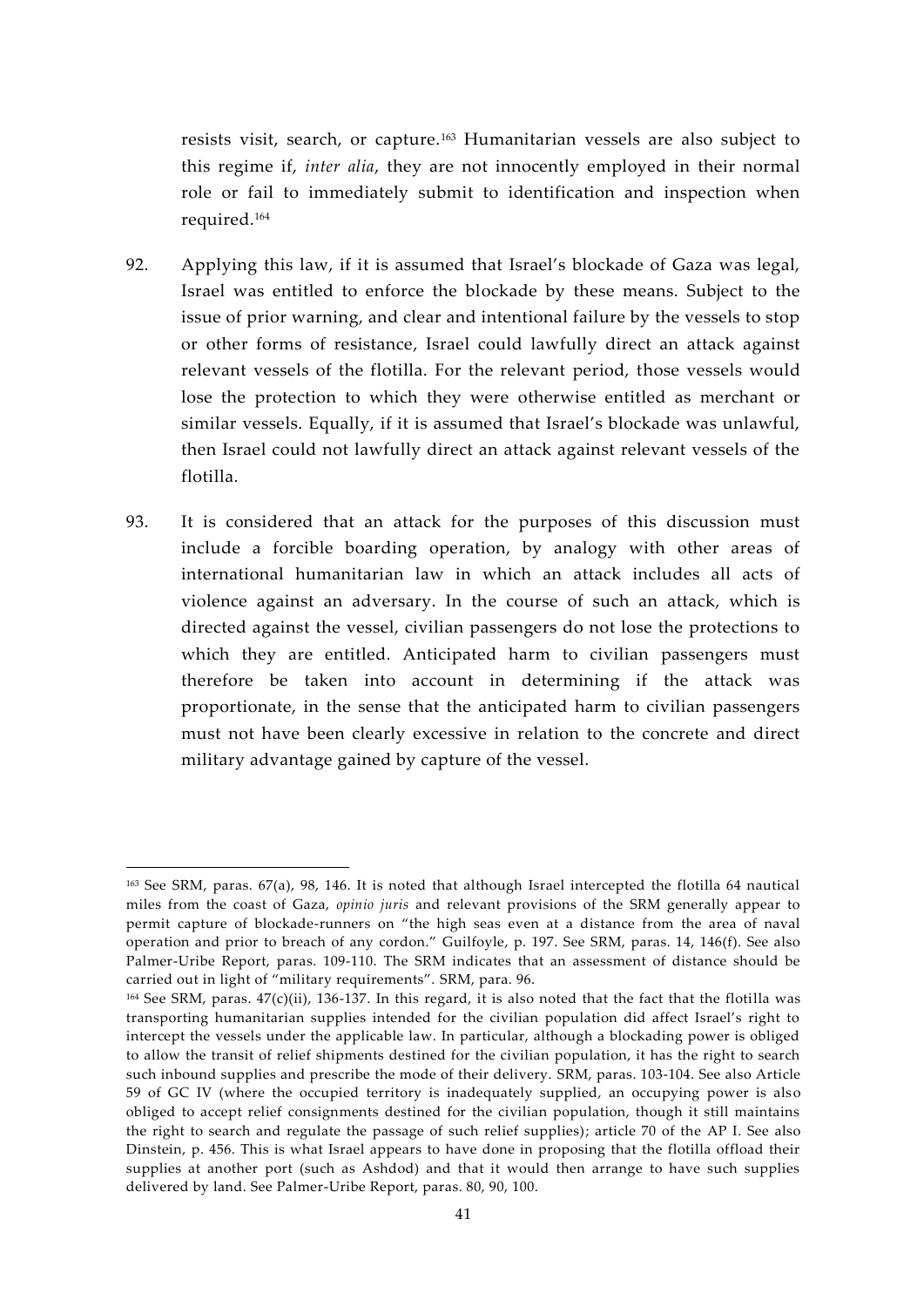- 94. On the basis of the information available, the vessels of the flotilla were headed to Gaza and intended to breach the blockade.<sup>165</sup> Vessels of the flotilla ignored repeated warnings from Israel to desist or to otherwise face measures to enforce the blockade. Some vessels, including the *Mavi Marmara*, resisted initial attempts by Israel to board them by sea.<sup>166</sup> Both the *Mavi Marmara* and the *Eleftheri Mesogios/Sofia* clearly and intentionally refused to stop. Both vessels were forcibly boarded by Israel. These two forcible boarding incidents may be characterised as an attack.
- 95. As noted previously, the *Rachel Corrie* approached the blockade at a later date than other vessels of the flotilla.<sup>167</sup> On 5 June 2010, Israel warned the *Rachel Corrie* that it was approaching a blockade and notified them of the intention to board. Although the captain of the *Rachel Corrie* informed Israel that he disputed Israel's right to board, it was stated that no resistance would be offered. The *Rachel Corrie* subsequently cut her engines, and IDF soldiers boarded and detained the vessel peacefully.<sup>168</sup> This boarding is therefore not characterised as an attack, and need not be considered further.
- 96. From these facts, if the blockade was lawful, then the conduct of the IDF with respect to the *Mavi Marmara* and the *Eleftheri Mesogios/Sofia* does not constitute the war crime of intentionally directing an attack against civilian objects, that is, objects which are not military objectives, pursuant to article  $8(2)(b)(ii)$  of the Statute. If the blockade was unlawful, however, then there is consequently a reasonable basis to believe that the war crime of intentionally directing an attack against two civilian objects pursuant to article 8(2)(b)(ii) was committed by IDF soldiers in relation to the non-consensual boarding and takeover of the *Mavi Marmara* and the *Eleftheri Mesogios/Sofia*.<sup>169</sup>

<sup>165</sup> Palmer-Uribe Report, paras. 87-88, 95, 105-109; HRC Report, para. 109; Turkel Report, pp. 139-140. See also HRC Report, paras. 99-101.

<sup>166</sup> Palmer-Uribe Report, paras. 104-109; HRC Report, paras. 108-109, 113, 148; Turkel Report, pp. 139- 140, 142-146, 180-181, 222-223.

<sup>167</sup> HRC Report, paras. 82, 154-157.

<sup>168</sup> HRC Report, paras. 157-160.

<sup>169</sup> It is noted that this preliminary conclusion does not take into account the possibility of excluding criminal responsibility on the ground of mistake of fact or law. As noted previously, the evaluation of grounds for excluding criminal responsibility is distinct from the determination made at the preliminary examination stage and instead is an issue that is to be properly addressed at the investigation and trial stage.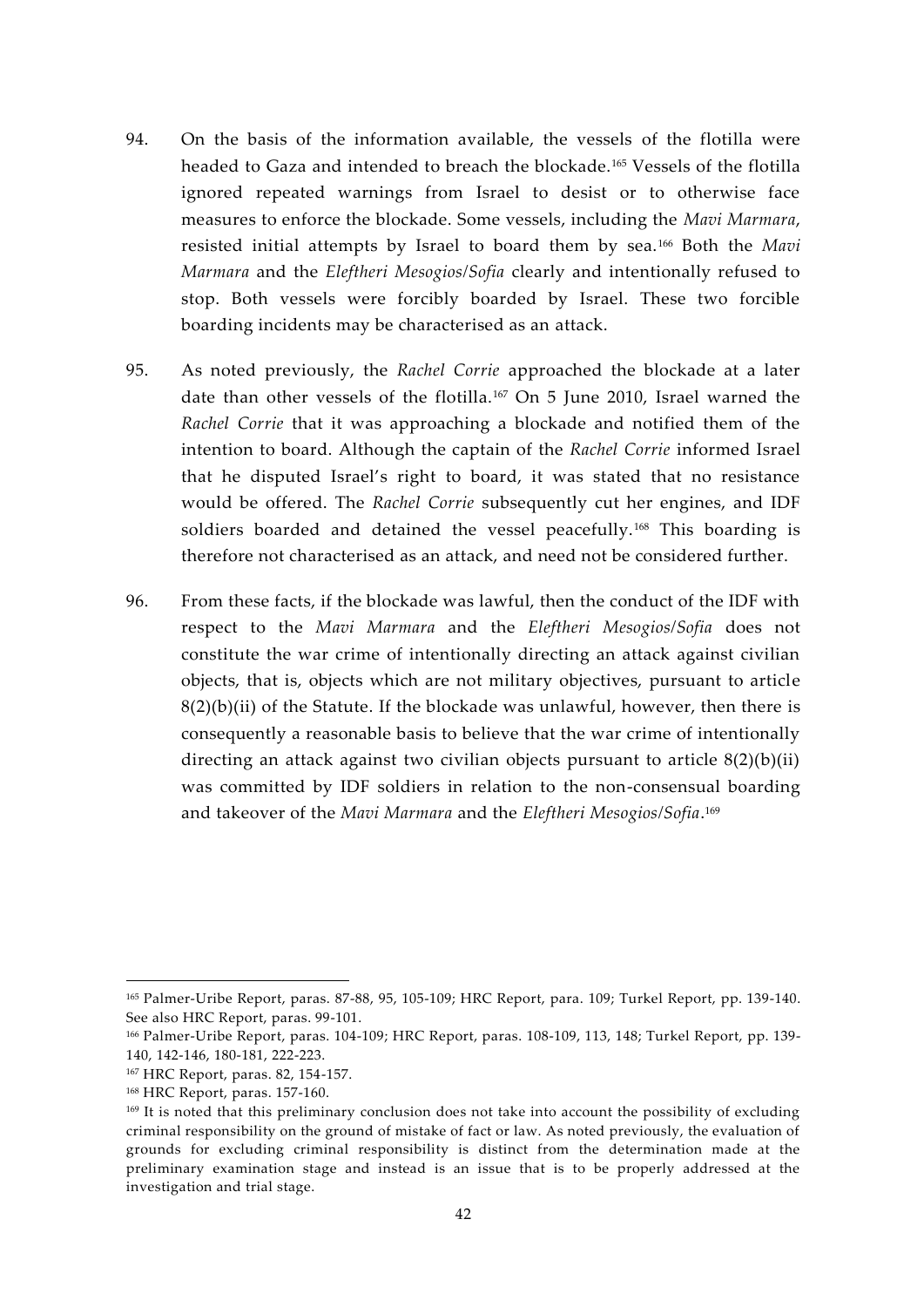- *(f) Intentionally directing attacks against civilians not taking direct part in hostilities pursuant to Article 8(2)(b)(i)*
- 97. Articles 8(2)(b)(i) prohibits intentionally directing attacks against individual civilians not taking direct part in hostilities. Three specific criteria must be met to commit an offence under article 8(2)(b)(i): (i) the perpetrator directed an "attack"; (ii) civilians not taking direct part in hostilities must be "the object of the attack"; and (iii) the perpetrator must have intended such civilians to be the object of the attack.<sup>170</sup>
- 98. As addressed previously, it does not appear that the passengers of the *Mavi Marmara* (or those of the other vessels in the flotilla) can be considered to have been taking direct part in hostilities but rather, they qualify as protected civilians. Additionally, as noted above, the forcible boarding of the vessels by the IDF soldiers appears to amount to an "attack".
- 99. However, none of the information available suggests that the intended object of the attack was the civilian passengers on board these vessels. Rather, viewed in the context of the interception operation, such an attack (*i.e*., the forcible boarding) appears to have been solely directed at the vessels. <sup>171</sup> Since the attack was directed at the vessels of the flotilla, as opposed to the civilian passengers, the Office does not consider relevant in this respect the war crime of intentionally directing an attack against civilians under article  $8(2)(b)(i).$ <sup>172</sup>
- *(g) Intentionally launching an attack in the knowledge that such attack will cause incidental loss of life or injury to civilians pursuant to Article 8(2)(b)(iv)*
- 100. Article 8(2)(b)(iv) criminalises "[i]ntentionally launching an attack in the knowledge that such attack will cause incidental loss of life or injury to civilians or damage to civilian objects or widespread, long-term and severe

 $170$  Elements of Crimes, article  $8(2)(b)(i)$ , elements 1–3. Elements 4 (existence of an armed conflict) and 5 (perpetrator was aware of the circumstances that established the armed conflict) are discussed earlier in this report.

<sup>&</sup>lt;sup>171</sup> In this context, it is also noted that the fact that civilian casualties are caused during an attack does not as such render it unlawful as incidental civilian casualties or damage, which are not expected to be excessive in relation to the concrete and direct military advantage anticipated, are legally acceptable. See for example generally Jean-François Quéguiner, "Precautions under the law governing the conduct of hostilities", International Review of the Red Cross Vol. 88, No. 864 (December 2006), p. 794.

<sup>&</sup>lt;sup>172</sup> It is noted in this regard that alleged crimes associated with particular acts or conduct by IDF soldiers against passengers during the course of securing control of the vessels have been separately addressed in the context of other applicable war crimes as discussed above previously.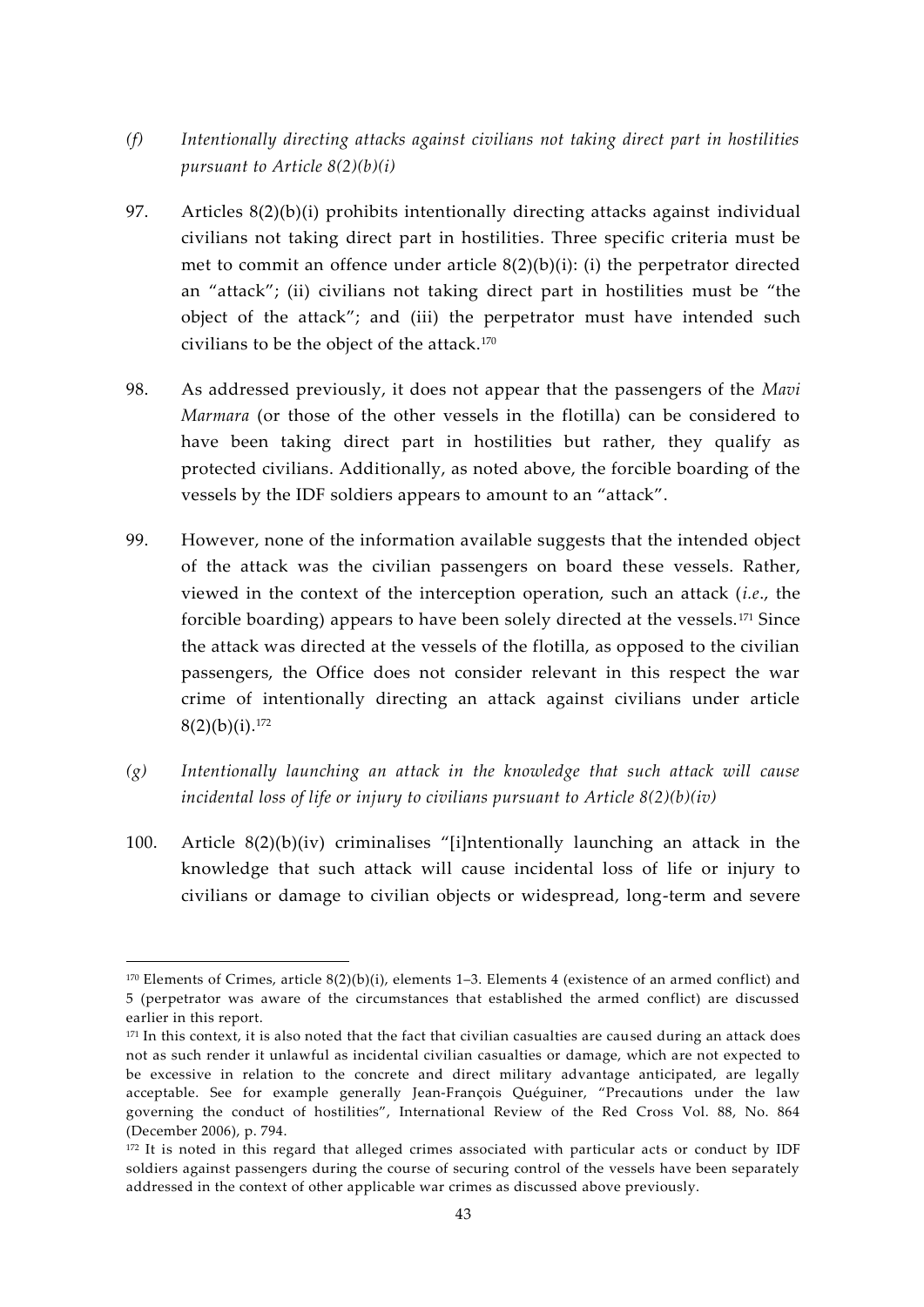damage to the natural environment which would be clearly excessive in relation to the concrete and direct overall military advantage anticipated."

- 101. Article 8(2)(b)(iv) draws on the principles in article 51(5)(b) of the 1977 AP I to the 1949 Geneva Conventions, but restricts the criminal prohibition to cases that are "*clearly*" excessive. The application of article 8(2)(b)(iv) requires, *inter alia,* an assessment of: (i) the anticipated civilian damage or injury; (ii) the anticipated military advantage; and (iii) whether the anticipated civilian damage or injury was "clearly excessive" in relation to the anticipated military advantage.
- 102. The ICC Elements of Crimes specify that "the expression 'concrete and direct overall military advantage' refers to a military advantage that is foreseeable by the perpetrator at the relevant time. Such advantage may or may not be temporally or geographically related to the object of the attack."<sup>173</sup> Thus, the relevant inquiry is as to the anticipated military advantage from the perpetrator's perspective, not the victim's.
- 103. In the *Galić* case, the ICTY Trial Chamber indicated that "in determining whether an attack was proportionate it is necessary to examine whether a reasonably well-informed person in the circumstances of the actual perpetrator, making reasonable use of the information available to him or her, could have expected excessive civilian casualties to result from the attack."<sup>174</sup> The Rome Statute, however, adopts a higher standard, restricting the criminal prohibition to only those cases that are "clearly" excessive. <sup>175</sup> As confirmed in the relevant commentaries, this reflects the drafters' intent to emphasise that a value judgement within a reasonable margin of appreciation should not be criminalised, nor second guessed by the Court from hindsight.
- 104. The interception of the flotilla occurred in the context of the Israeli forces' enforcement of the naval blockade, which it imposed for the military objective of preventing the flow of arms to Hamas and entry of "terrorists" to Gaza by sea. Irrespective of its lawfulness, Israel would have viewed its enforcement as essential to ensure that the blockade remained effective and

<sup>173</sup> Elements of Crimes, fn. 36.

<sup>174</sup> ICTY, *Prosecutor v. Galić*, Judgement, Case No. IT-98-29-T, 5 December 2003, para. 58.

 $175$  This approach represents a deliberate deviation from AP I, and reflects the consideration that the difficulties of calculating anticipated civilian losses and anticipated military advantage and the lack of a common unit of measurement with which to compare the two make this assessment difficult to apply, both in military decision making and in any *ex post facto* assessment of the legality of that action.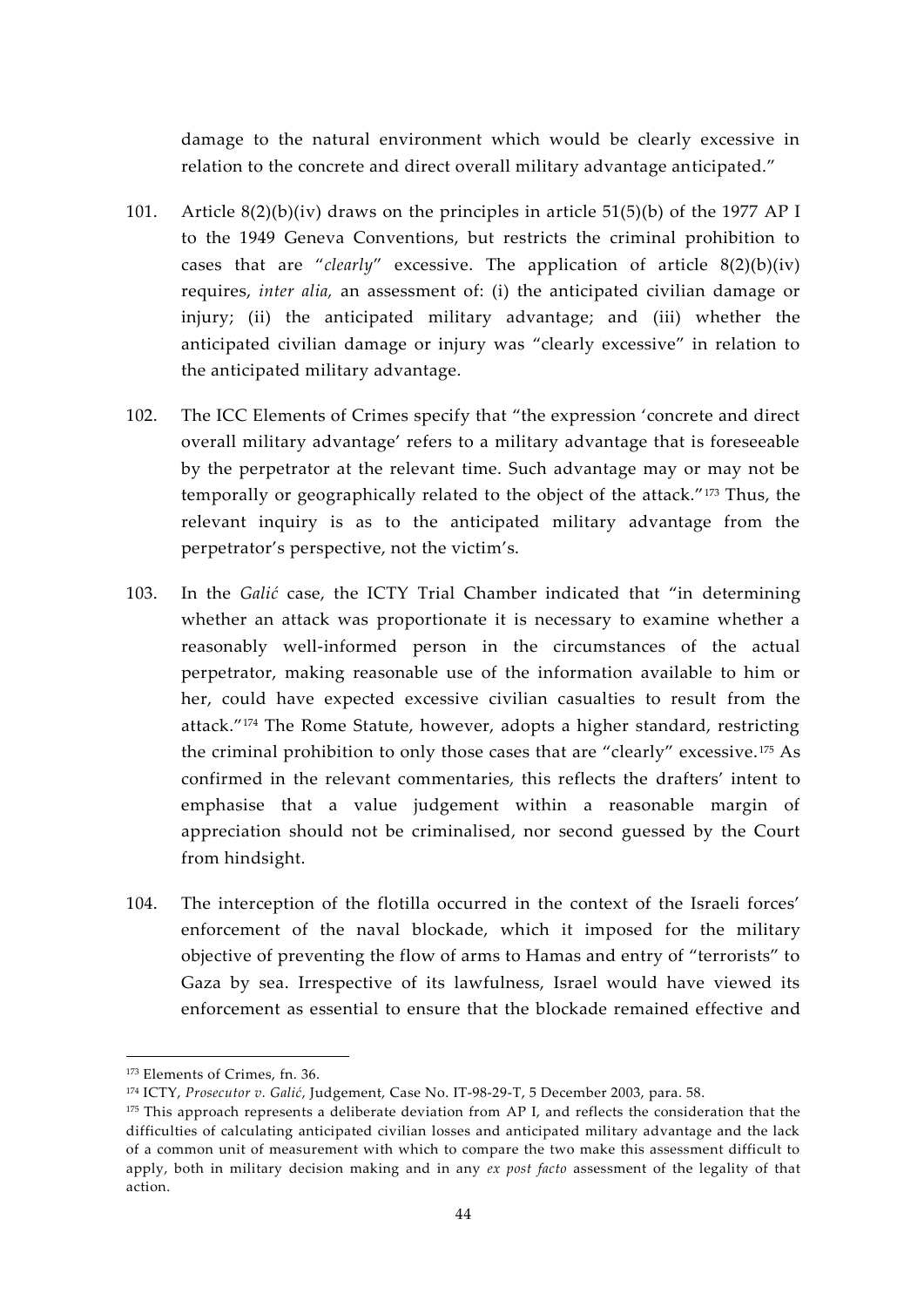thus perceived a military advantage in intercepting the flotilla. Nevertheless, the manner of such enforcement by the IDF forces would have had to comply with the principle of proportionality.<sup>176</sup>

- 105. Prior to the interception, four warnings were issued to the vessels, the last one two hours prior to the boarding. In the third warning, the vessels were notified that all legal measures would be taken in order to prevent the vessels from entering the area of the blockade, and the fourth warning included a notice that, if necessary, IDF soldiers would board the vessels.<sup>177</sup> Prior to the commencement of the boarding operation, the Israeli Navy did not issue any final warning or communication to the flotilla about the IDF's immediate intentions to board the vessels by force.<sup>178</sup> However, the Israeli radio operator explained that no additional warning was given due to the operational needs for a covert takeover of the vessels.<sup>179</sup> Such an attempt to use the element of surprise is reasonably consistent with an effort to reduce the potential for confrontation.
- 106. With respect to their conduct during the boarding and takeover of the *Mavi Marmara*, as discussed previously, the IDF forces were met with violent resistance from a group of passengers and responded with varying levels of force, both lethal and non-lethal.<sup>180</sup> Based on IDF soldiers' own accounts, they were unprepared for, did not anticipate, and were surprised by the level of resistance and violence engaged in, by the passengers of the vessel.<sup>181</sup> Their statements indicate that during the preparations, they were briefed to anticipate resistance to the boarding of the vessels from "peace activists" and thus expected at most verbal harassment (such as shouting and cursing), spitting, shoving, and punching, but not the level of physical confrontation that they ultimately encountered on board the *Mavi Marmara*.<sup>182</sup> The Turkel Commission noted that faced by unanticipated situation, the IDF soldiers made "difficult, split-second decisions regarding the use of force, under conditions of uncertainty, surprise, pressure, and in darkness, with the

 $176$  See SRM, para.  $46(c)-(d)$ .

<sup>177</sup> Turkel Report, pp. 138-139.

<sup>178</sup> Palmer-Uribe Report, para. 110. See also Turkel Report, p. 141. *Ibid*.

<sup>179</sup> Turkel Report, p. 141.

<sup>180</sup> Turkel Report, p. 260; Palmer-Uribe Report, paras. 123-124, 126, 133.

<sup>181</sup> See Turkel Report, paras. 132, 197, 213, 215, 237, 244.

<sup>&</sup>lt;sup>182</sup> See for example Turkel Report, para. 132, fn. 518. Notably, in contrast to violent resistance engaged in by some passengers of the Mavi Marmara, it appears that on other vessels (including the *Eleftheri Mesogios/Sofia*), passengers used only measures of passive resistance, which was more consistent with what the IDF soldiers had been briefed to expect. See HRC Report, paras. 137, 144, 149,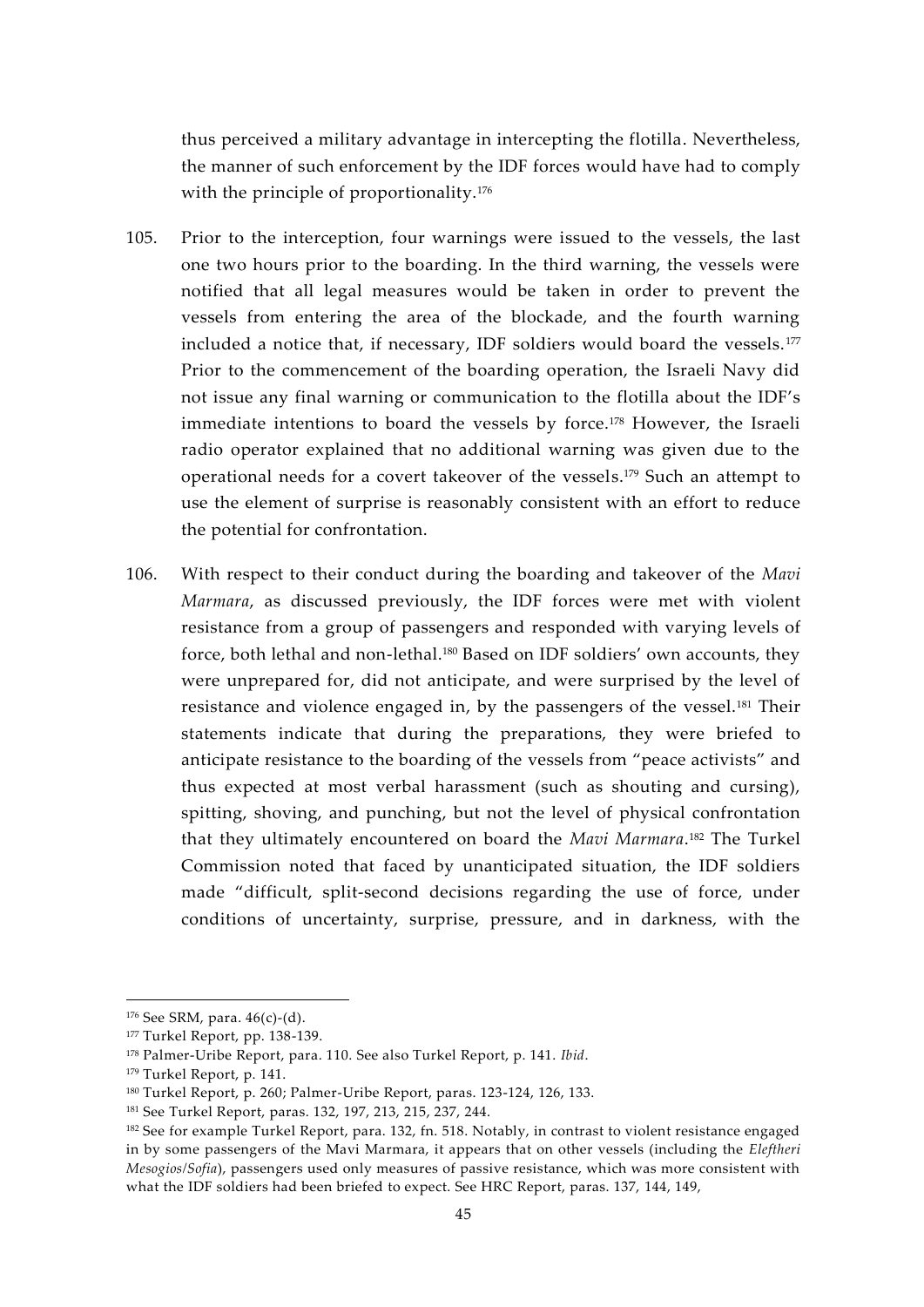perception of a real danger to their lives and with only partial information available to them."<sup>183</sup>

- 107. Consistent with the accounts of the IDF soldiers, it appears that the planners of the IDF operation to intercept the flotilla did not believe that the use of substantial force would be necessary and that they considered that any violence encountered would be at a low level at most – an assumption which then informed the operational tactics and rules of engagement developed before the operation as well as the preparation and training of the soldiers which emphasised use of non-lethal weapons.<sup>184</sup> In this respect, the available information suggests that during the planning and development of the operation, the Israeli authorities did not have information indicating that passengers intended to respond to any boarding attempt with organised, violent resistance.<sup>185</sup> The available information also indicates that the Israeli navy had previously been successful in stopping ships by taking control of them through similar means as those planned for the flotilla interception operation.<sup>186</sup>
- 108. It is noted that the UN HRC Fact-Finding Mission concluded that the level of force in the end employed by IDF personnel was "not only disproportionate to the occasion but demonstrated levels of totally unnecessary and incredible violence".<sup>187</sup> The Palmer-Uribe Panel similarly concluded that the manner in which Israel conducted its enforcement of the blockade with respect to the *Mavi Marmara* was "excessive and unreasonable" and that "the operation should have been better planned and differently executed."<sup>188</sup>
- 109. While the force ultimately used during the course of the boarding operation may have been disproportionate, as concluded by the UN commissions in their *ex post facto* evaluations, the relevant test under article  $8(2)(b)(iv)$  is whether the Israeli authorities and IDF forces could have reasonably foreseen that it would be disproportionate at the relevant time – namely, at the time the operation was launched. The available information suggests that in the lead-up to the incident, the Israeli authorities and IDF forces may have anticipated that passengers of the flotilla would react with hostility and opposition to their intervention, and therefore would have expected some degree of civilian casualties or damage to result from the non-consensual

<sup>183</sup> Turkel Report, para. 238.

<sup>184</sup> See Turkel Report, pp. 118-119, 125, 128-136, 264, 271-272.

<sup>185</sup> See Turkel Report, pp. 118-119, 271-272.

<sup>186</sup> See Turkel Report, para. 117.

<sup>187</sup> HRC Report, para. 264.

<sup>188</sup> Palmer-Uribe Report, paras. 116-117. See also *ibid*., para. 126.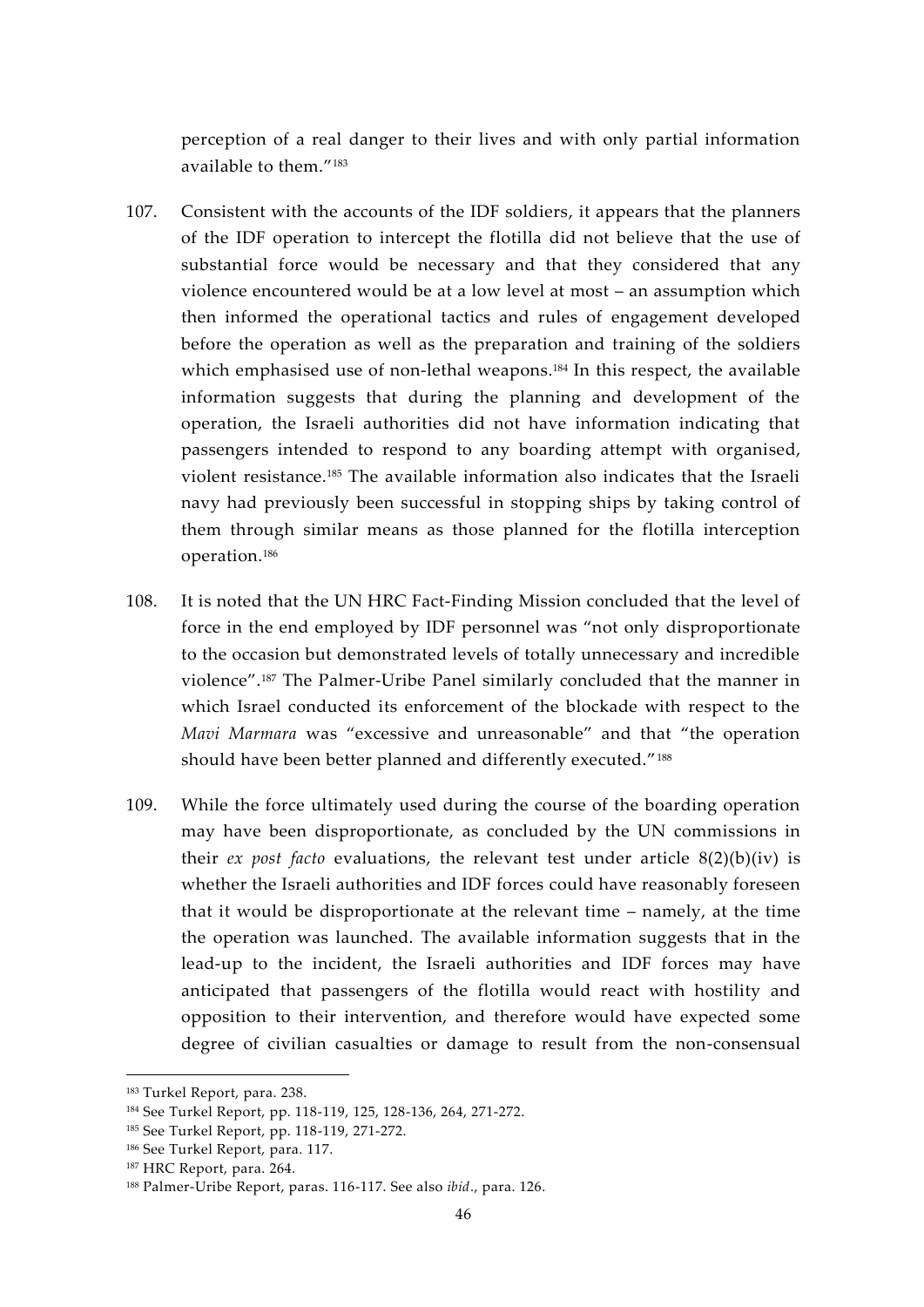interception and boarding of the vessel by force. However, the information is insufficient to conclude that they anticipated that the operation would result notably in ten civilian deaths on the *Mavi Marmara*, and therefore that the anticipated civilian impact would have been *clearly excessive* in relation to the anticipated military advantage of enforcement of the blockade (as to maintain its effectiveness).

- 110. The information available at this stage therefore does not provide a reasonable basis to believe IDF forces committed the war crime of intentionally launching an attack in the knowledge that such an attack will cause incidental loss of life or injury to civilians pursuant to article  $8(2)(b)(iv)$ in relation to the interception and forcible boarding of the *Mavi Marmara* and the *Eleftheri Mesogios/Sofia*.
- *(h) Intentionally directing attacks against personnel or objects involved in a humanitarian assistance mission in accordance with the Charter of the United Nations pursuant to Article 8(2)(b)(iii)*
- 111. Even assuming that the attack against the vessels of the flotilla was unlawful, the elements of the crime are still not met. Neither article  $8(2)(b)(iii)$  nor article  $8(2)(e)(iii)$ , which contains the identical crime for international and non-international conflicts respectively, define "humanitarian assistance mission".<sup>189</sup> Although there is no generally accepted definition of what constitutes a humanitarian assistance mission,<sup>190</sup> it must be in "accordance with the Charter of the United Nations", which prohibits "in particular any use of force or intervention in internal affairs."<sup>191</sup> The ICJ has indicated that in order to avoid amounting to an intervention in internal affairs, humanitarian assistance must be limited to the purposes embodied in the practice of the Red Cross, namely to "prevent and alleviate human

<sup>189</sup> The text reads: "Intentionally directing attacks against personnel, installations, material, units or vehicles involved in a humanitarian assistance or peacekeeping mission in accordance with the Charter of the United Nations, as long as they are entitled to the protection given to civilians or civilian objects under the international law of armed conflict". Rome Statute, article 8(2)(b)(iii).

<sup>190</sup> Humanitarian assistance refers to consignments of food, medical supplies, clothing, bedding, means of shelter and other supplies essential to the survival of the civilian population. See GC IV, article 55; AP I, article 69. See also Helen Durham and Phoebe Wynn-Pope, "Chapter 10: Protecting the 'Helpers': Humanitarians and Health Care Workers During Times of Armed Conflict", 14 YEARBOOK OF INTERNATIONAL HUMANITARIAN LAW 327, 330 (2011) ("Durham and Wynn-Pope").

<sup>&</sup>lt;sup>191</sup> Michael Cottier, "Attacks on humanitarian assistance or peacekeeping missions", p. 331, in COMMENTARY ON THE ROME STATUTE OF THE INTERNATIONAL CRIMINAL (Triffterer, 2008).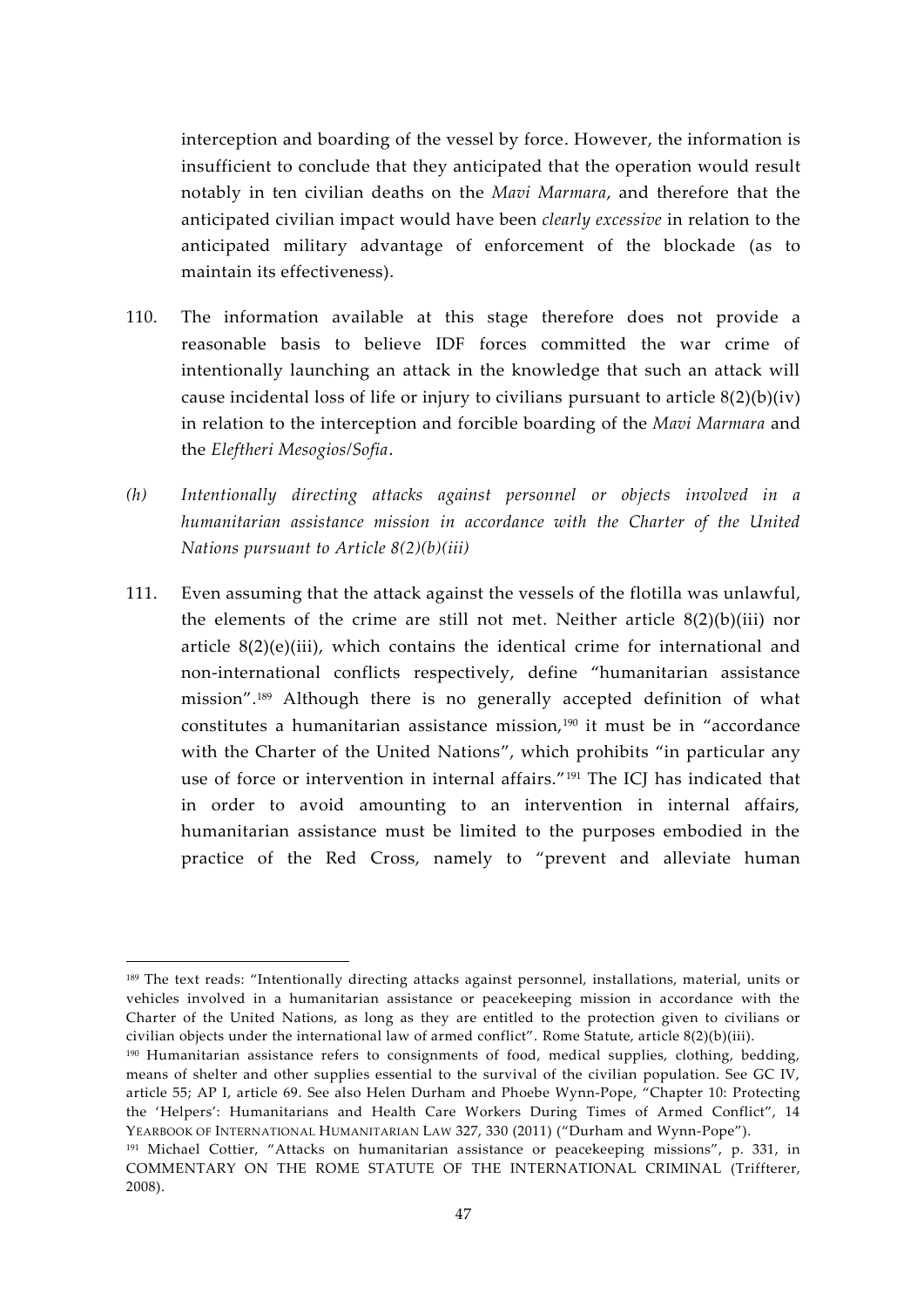suffering", "to protect life and health and to ensure respect for the human being", and "above all, be given without discrimination to all in need".<sup>192</sup>

- 112. Commentary on the Rome Statute further indicates that humanitarian assistance missions should be impartial, non-discriminatory, and should receive the consent of the parties to the conflict and that "no party to the conflict or other group should be given undue advantage".<sup>193</sup> Additionally, the Commentary indicates that "the full approval of the actual parties to the conflict must be given so that no risk of a conflict with the parties arises" and that "[u]sing force to gain access to a certain area or to certain persons would disqualify the personnel and objects from this protection."<sup>194</sup>
- 113. The ICRC has indicated that the fundamental underlying principles of its humanitarian operations are "humanity, impartiality and neutrality". <sup>195</sup> Neutrality means "not taking sides in hostilities" or "engaging at any time in controversies of a political, religious or ideological nature."<sup>196</sup> For non-ICRC related humanitarian efforts, independence is generally taken as the third criteria for humanitarian relief organisations instead of neutrality. <sup>197</sup> Impartiality has been defined as the "absence of any discrimination based on race, nationality, religion, political opinions or any other similar criterion, with priority given to those in most urgent need."<sup>198</sup> This forms the lynchpin for obtaining the requisite consent of the parties to the conflict and is an individual obligation on relief workers themselves so as not to jeopardise their operation and compromise relief for the civilian population.<sup>199</sup>
- 114. International humanitarian law provisions that govern humanitarian assistance underline that while there are obligations on parties to allow relief, they are also entitled to prescribe technical arrangements governing its

<sup>192</sup> *Case Concerning Military and Paramilitary Activities in and Against Nicaragua,* ICJ Reports 1986, para 243.

<sup>193</sup> Michael Cottier, "Attacks on humanitarian assistance or peacekeeping missions", pp. 332-333, in COMMENTARY ON THE ROME STATUTE OF THE INTERNATIONAL CRIMINAL (Triffterer, 2008).

<sup>194</sup> Michael Cottier, "Attacks on humanitarian assistance or peacekeeping missions", p. 335, in COMMENTARY ON THE ROME STATUTE OF THE INTERNATIONAL CRIMINAL (Triffterer, 2008).

<sup>195</sup> Keynote address by Dr. Cornelio Sommaruga, President of the International Committee of the Red Cross, UNITAR/IPS/NIRA Conference, Singapore (24 February 1997), quoted in M. Sassoli and A. A. Bouvier, HOW DOES LAW PROTECT IN WAR? (1999), p. 494.

<sup>196</sup> *Ibid*., p. 495.

<sup>197</sup> Durham and Wynn-Pope, p. 330.

<sup>198</sup> Durham and Wynn-Pope, p. 331.

<sup>199</sup> Durham and Wynn-Pope, p. 331.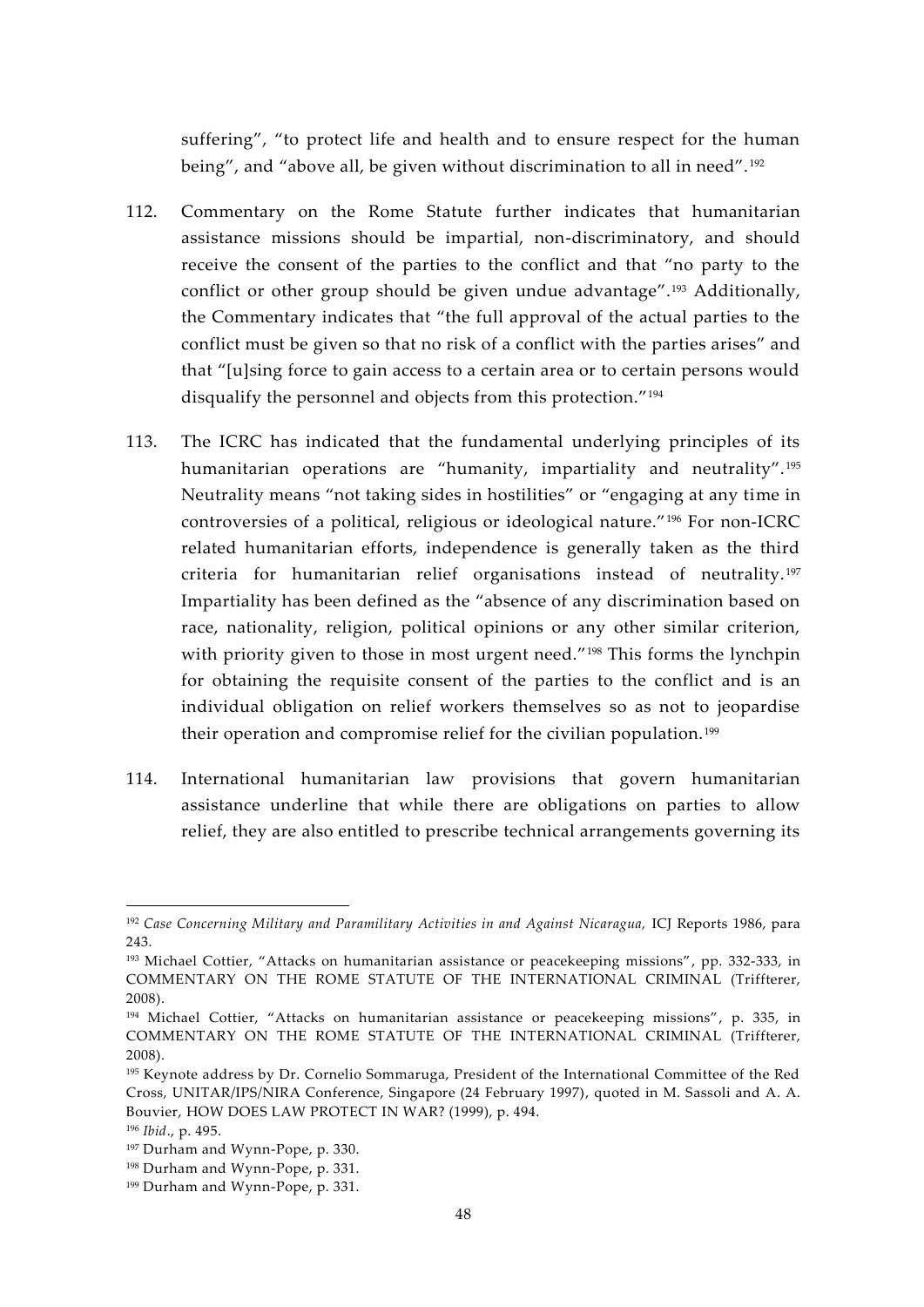distribution and that the relief must be provided with parties' consent.<sup>200</sup> Similarly, the SRM also provides that while foodstuffs, objects essential for survival, and medicines must be allowed free passage, they are subject to the technical arrangements of the blockading power.<sup>201</sup>

- 115. The Gaza Freedom Flotilla was organised by a number of NGOs, with the IHH being one of the lead organisers.<sup>202</sup> The Gaza Freedom Flotilla carried "35 MPs, numerous press members, artists, intellectuals, writers, representatives from NGOs, activists, women and children and 15,000 tons of humanitarian aid cargo."<sup>203</sup> The Gaza Flotilla Individual Participation Form<sup>204</sup> for those participating in the flotilla required a variety of information, including participants' professional background, but it does not appear that experience in humanitarian relief work was a pre-requisite for participation. The public statements noted above about the composition of the passengers also tend to confirm this conclusion.
- 116. Although the flotilla carried several tons of humanitarian and construction supplies, these materials were primarily carried by only three of the six vessels in the flotilla intercepted on 31 May 2010 – the *Gazze I*, the *Eleftheri Mesogios/Sofia*, and the *Defne-Y*.<sup>205</sup> The supplies contained on these three vessels included items such as wheelchairs, medical equipment, sanitary items, cartons of clothing, toys, beds, carpets, blankets, water tanks, playground equipment, and construction supplies (such as cement, wood, sheet metal, building materials, work tools).<sup>206</sup> Based on the information available, it appears that the *Mavi Marmara*, which was a passenger ship, was not carrying humanitarian supplies to be delivered to Gaza, other than any limited foodstuffs and toys carried in passengers' personal baggage.<sup>207</sup>

<sup>200</sup> See for instance in international armed conflicts, GC III, articles 72-75 (governing relief for POWs); GC IV, article 23 and articles 55-63 (governing occupation), especially article 59; AP I, article 70; and in non-international armed conflicts, AP II, article 18 para. 2.

<sup>201</sup> See SRM, paras. 103-104.

<sup>202</sup> See, *e.g*., HRC Report, para. 78.

<sup>203</sup> Press Release, "Palestine Our Route, Humanitarian Aid Our Load" Flotilla, 27 May 2010, in Referral - Appendix II, p. 32. See also Palmer-Uribe Report, paras. 84, 86; HRC Report, para. 85; Turkish Report, p. 15.

<sup>204</sup> Referral - Appendix II, pp. 36-42.

<sup>205</sup> Palmer-Uribe Report, para. 89; Turkel Report, pp. 179-184. See also Turkish Report, p. 15, Annex 3; Referral - Appendix I, p. 12 (listing the three vessels named above as cargo ships and the remaining three as passenger ships). The *Rachel Corrie*, which was intercepted later on 5 June 2010, also carried some humanitarian supplies. See HRC, para. 156; Turkel Report, fn. 400.

<sup>206</sup> Turkel Report, pp. 182-184, Annex E, pp. 289-291; Referral - Appendix I, p. 14.

<sup>207</sup> Turkel Report, p. 179; Palmer-Uribe Report, para. 89, referring to the Turkish Point of Contact Response of 11 April 2011. Medical supplies were also on board the *Mavi Marmara*, but these appear to have been intended only for use during the voyage itself. See *ibid*.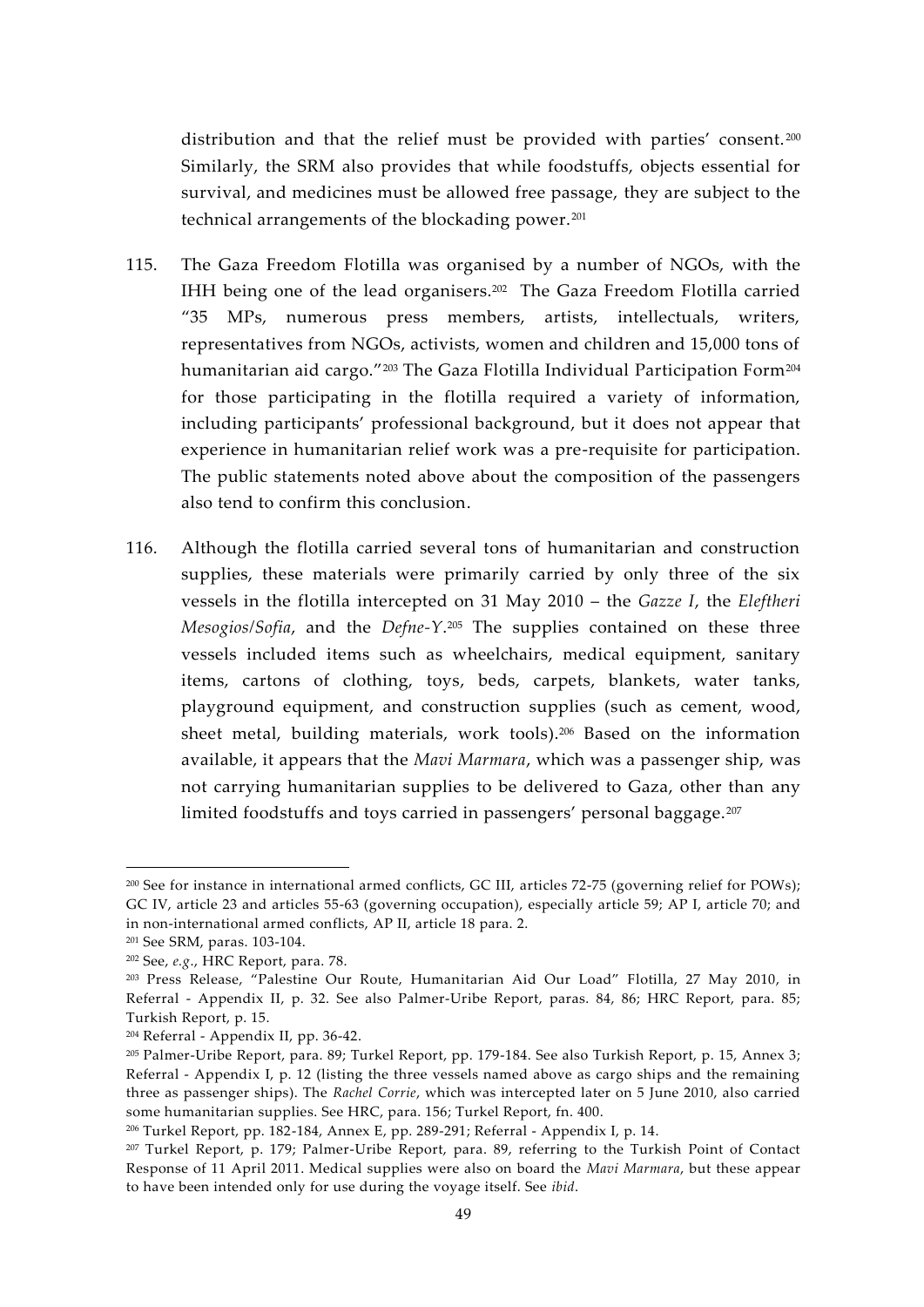117. The "Contract" that each participant had to sign declared that the journey's purpose was "to create an awareness amongst world public and international organizations on the inhumane and unjust embargo on Palestine and to contribute to end this embargo which clearly violates human rights and delivering humanitarian relief to the Palestinians."<sup>208</sup> It also contained a statement that:

> Given that the embargo on Palestine is inhumane and illegal … I will not obey by the decisions, warnings or demands of the governments of countries in the region regarding this ship, in the direction of continuation of the embargo, I will, if necessary, join in civil protests and I accept all the legal and punitive consequences of this.<sup>209</sup>

- 118. Appendix II of the Referral contains a letter, dated 1 January 2009, from the flotilla organisers addressed to the Israel Embassy of Istanbul requesting permission to "deliver 100 trucks and 700 tons of food and medicine via ship".<sup>210</sup> In its Press Release upon departure, members of the flotilla claimed that it had never received a response to this request.<sup>211</sup>
- 119. The information available, however, indicates that by March 2010, Israel began engaging in diplomatic efforts with various countries from which the vessels of the flotilla were to depart, including Turkey, Greece, the UK, Ireland, Egypt, and the US, in order to reach a solution to the problem posed by the flotilla.<sup>212</sup> These efforts included offers by Israel, as conveyed to the flotilla organisers through Turkish officials, to facilitate the delivery of the humanitarian supplies from the flotilla to Gaza as to make unnecessary the need to challenge the blockade.<sup>213</sup> Such offers for alternative arrangements for the delivery of the supplies were reportedly not accepted by the flotilla organisers.<sup>214</sup> Additionally, in the warnings radioed to each of the flotilla vessels in the hours prior to the interception, Israeli authorities reiterated that the humanitarian supplies could be delivered to Gaza via the land crossing and invited the vessels to divert their course and go to Ashdod port

<sup>208</sup> Referral - Appendix II, p. 43. See also HRC Report, para. 79; Palmer-Uribe Report, para. 87.

<sup>209</sup> Referral - Appendix II, p. 45.

<sup>210</sup> Referral - Appendix II, p. 11.

<sup>211</sup> Press Release, "Palestine Our Route, Humanitarian Aid Our Load" Flotilla (27 May 2010), in Referral - Appendix II, p. 32.

<sup>212</sup> Palmer-Uribe Report, paras. 98-102; HRC Report, para. 94; Turkish Report, pp. 16-17; Turkel Report, pp. 121-124.

<sup>213</sup> Palmer-Uribe Report, paras. 100, 102-103; Turkel Report, pp. 123-124. See also Turkish Report, pp. 16-17.

<sup>214</sup> Palmer-Uribe Report, paras. 101-103; Turkel Report, pp. 123-124.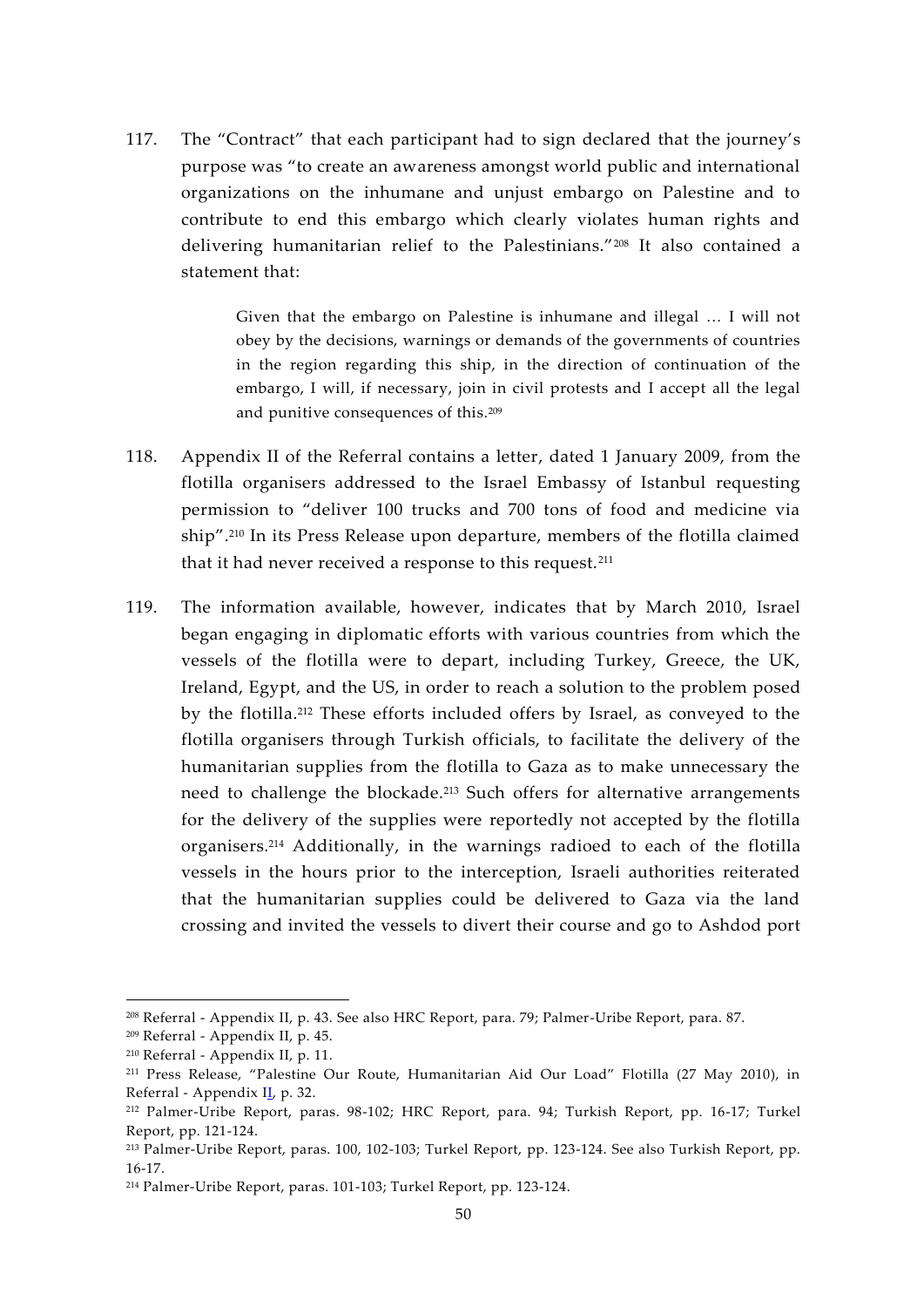in Israel for this purpose.<sup>215</sup> However, the vessels in the flotilla responded by reasserting their intention to break the blockade and reach Gaza.<sup>216</sup>

- 120. The Turkish Commission cited the SRM to support its finding that "vessels carrying humanitarian aid are exempt from seizure" and that the passengers on board the *Mavi Marmara* were entitled to "resist the Israeli attempts to stop, seize and search the ship."<sup>217</sup> However, the Commission did not mention, in this regard, the refusal of the vessels to cooperate with Israeli authorities' proposed alternative arrangements for the delivery of the humanitarian assistance, despite this requirement in the SRM<sup>218</sup> or the implications of the flotilla organisers' stated intention to breach the blockade.
- 121. The UN HRC Fact-Finding Mission made the following statement about the flotilla's primary objective:

The Mission notes a certain tension between the political objectives of the flotilla and its humanitarian objectives. This comes to light the moment that the Government of Israel made offers to allow the humanitarian aid to be delivered via Israeli ports but under the supervision of a neutral organization. The Mission also notes that the Gaza Strip does not possess a deep sea port designed to receive the kind of cargo vessels included in the flotilla, raising practical logistical questions about the plan to deliver large quantities of aid by the route chosen. Whilst the Mission is satisfied that the flotilla constituted a serious attempt to bring essential humanitarian supplies into Gaza, it seems clear that the primary objective was political, as indeed demonstrated by the decision of those on board the *Rachel Corrie* to reject a Government of Ireland-sponsored proposal that the cargo in that ship to be allowed through Ashdod intact.<sup>219</sup>

122. It is clear from its report that the Turkel Commission did not consider the flotilla vessels to be subject to the provisions on relief assistance in the SRM. The Turkel Commission treated the vessels as merchant vessels.<sup>220</sup> It considered the IHH organisation to be "a humanitarian organization with a radical-Islamic orientation".<sup>221</sup> In this respect, the Turkel Commission stated that "alongside its humanitarian activities, the IHH organization provides support to radical-Islamic and anti-Western terrorist organizations",

<sup>215</sup> Turkel Report, pp. 130-131, 138-140; HRC, para. 108; Palmer-Uribe Report, para. 106.

<sup>216</sup> Turkel Report, pp. 139-140; HRC, para. 109.

<sup>217</sup> Turkish report, p. 83.

<sup>218</sup> SRM, paras. 48, 103.

<sup>219</sup> HRC Report, para. 80.

<sup>220</sup> Turkel Report, paras. 176-177.

<sup>221</sup> Turkel Report, para. 162.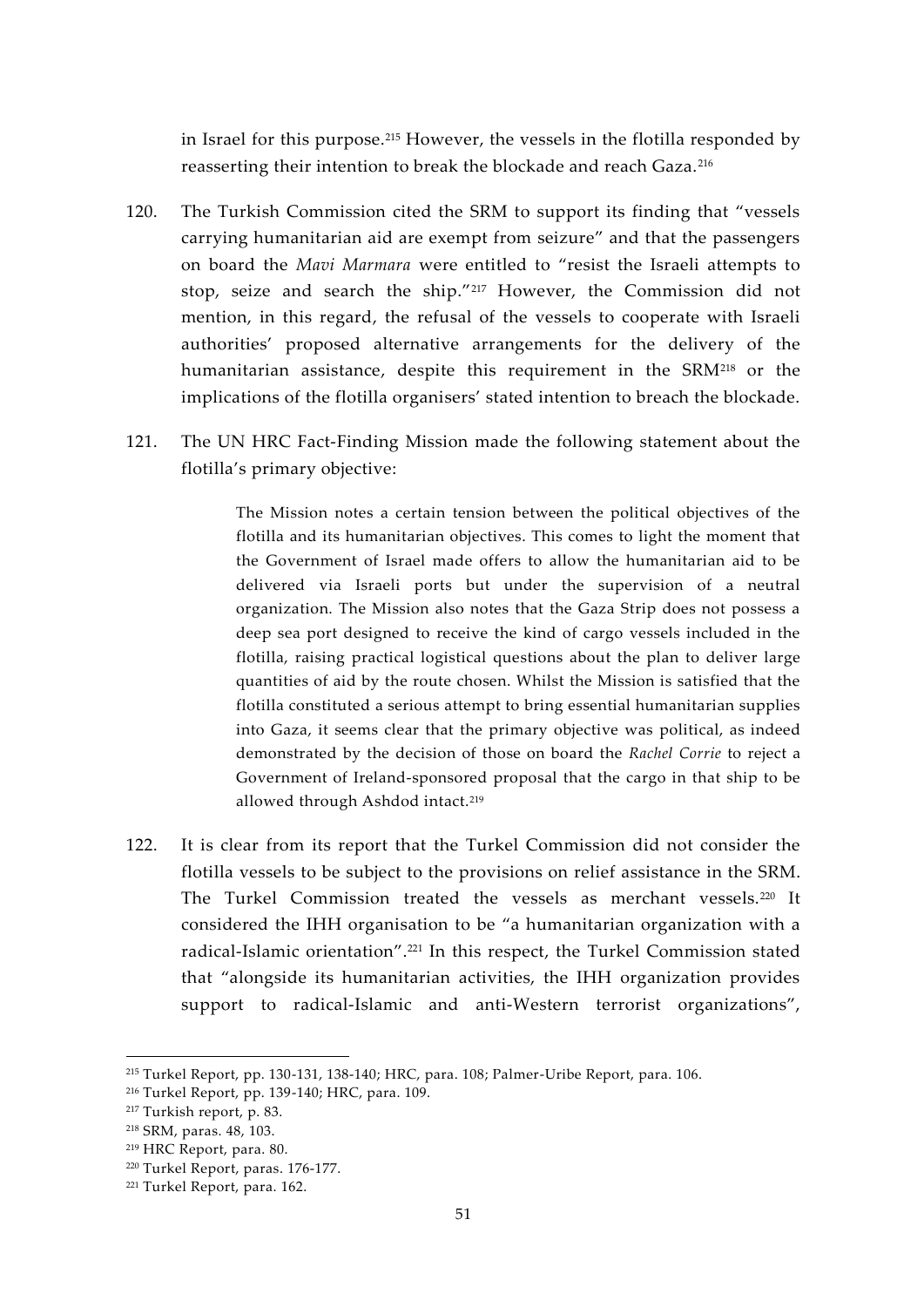supports Hamas through the "Union of the Good" coalition, and in the past "maintained contacts with global Jihad elements, through which it assisted terrorist cells in Bosnia, Syria, Iraq, Afghanistan, and Chechnya, mainly by giving logistical support for transferring weapons and funding."<sup>222</sup> The IHH is a "prohibited association" in Israel owing to its activities in the Union of the Good coalition.<sup>223</sup>

- 123. The Palmer-Uribe Panel stated that it seriously questioned the "true nature and objectives of the flotilla organizers", though it indicated it did not have sufficient information to assess allegations that IHH had provided support to Hamas.<sup>224</sup> The Panel noted that the flotilla's own statements indicated that "one of the primary objectives […] was to generate publicity about the situation in Gaza by attempting to breach Israel's naval blockade."<sup>225</sup> The Panel also questioned the number of passengers on board, the quality and value of the humanitarian goods on board, the necessity of using so many ships if the supplies themselves were largely carried on only three of them, and the organisers' refusal to offload the supplies at other ports or have them delivered by land. Based on these considerations, the Panel thus concluded that "the primary objective of the flotilla organizers was to generate publicity by attempting to breach the blockade".<sup>226</sup>
- 124. It is also noted that in a press release issued after the events on 31 May 2010, the ICRC referred to those on board the flotilla as "civilians" and "activists" but did not mention humanitarian assistance or relief work.<sup>227</sup>
- 125. Based on the available information and taking into account the foregoing, the flotilla does not appear to reasonably fall within the humanitarian assistance paradigm envisioned under article  $8(2)(b)(iii)$ , due to its apparent lack of neutrality and impartiality as evidenced in the flotilla's explicit and primary political objectives (as opposed to a purpose limited to delivery of humanitarian aid), failure to obtain Israeli consent, and refusal to cooperate

<sup>222</sup> Turkel Report, para. 162.

<sup>223</sup> Turkel Report, para. 162.

<sup>224</sup> Palmer-Uribe Report, para. 86.

<sup>225</sup> Palmer-Uribe Report, para. 87, fn. 301 (referring in this respect to the flotilla organisers' internal documentation as well as their pubic the statements, such as "If Israel prevented the delivery of this aid, we would then attract attention to this illegal blockade and make live broadcasting for a while through media correspondents aboard and then we would return back.").

<sup>226</sup> Palmer-Uribe Report, paras. 89-90. The Panel also noted in this context that "[t]he number of journalists embarked on the ships gives further power to the conclusion that the flotilla's primary purpose was to generate publicity." *Ibid*., para. 89.

<sup>&</sup>lt;sup>227</sup> ICRC, "Israel: ICRC visits detained activists", 1 June 2010.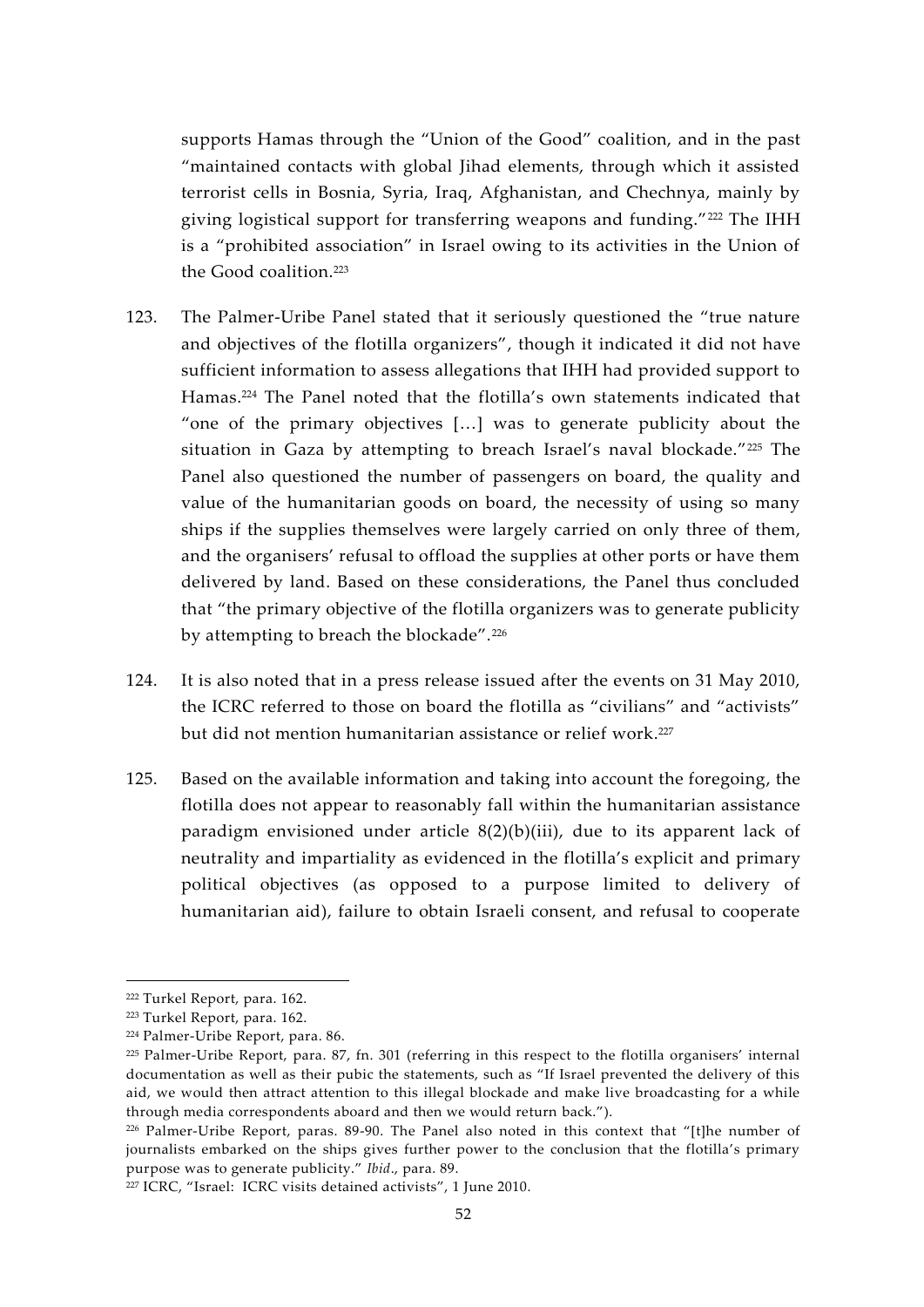with the Israeli authorities in their proposals for alternative methods of distributing the relief supplies.

## **3. Nexus between the alleged acts and the armed conflict**

- 126. There needs to be a nexus between the conduct (the interception of the flotilla and the crimes alleged to have occurred aboard the relevant vessels), and the specific armed conflict. The acts must be closely related to the hostilities, meaning that the armed conflict must play a substantial role in the perpetrator's decision and his ability to commit the crime, and the manner in which the crime was committed.<sup>228</sup> Nonetheless, "the armed conflict need not be considered the ultimate reason for the conduct and the conduct need not have taken place in the midst of the battle."<sup>229</sup>
- 127. Factors which PTC I considered relevant to the determination of sufficiency of the relationship between the act(s) and armed conflict, in line with jurisprudence from the ICTY, include: "the fact that the perpetrator is a combatant; the fact that the victim is a non-combatant; the fact that the victim is a member of the opposing party; the fact that the act may be said to serve the ultimate goal of a military campaign; and the fact that the crime is committed as part of or in the context of the perpetrator's official duties."<sup>230</sup>
- 128. The information available indicates that the alleged conduct of the IDF soldiers on board the *Mavi Marmara* took place in the context of Israel's occupation of the Gaza Strip and the naval blockade pertaining to it. Accordingly, the requisite nexus can be established between this context and the alleged conduct.

## **B. Crimes Against Humanity**

129. The contextual elements of crimes against humanity include the following: (i) an attack against any civilian population; (ii) a State or organisational policy; (iii) an attack of a widespread or systematic nature; (iv) a nexus

<sup>228</sup> Katanga Jugement rendu en application de l'article 74, para. 1176; Situation in the Republic of Côte d'Ivoire, "Corrigendum to 'Decision Pursuant to Article 15 of the Rome Statute on the Authorisation of an Investigation into the Situation in the Republic of Côte d'Ivoire'", ICC-02/11-14-Corr, 15 November 2011, para. 150 ("Côte D'Ivoire Article 15 Decision").

<sup>229</sup> Côte D'Ivoire Article 15 Decision, para. 150. See also Lubanga Confirmation of Charges Decision, paras. 287-288; Katanga and Ngudjolo Decision on Confirmation of Charges, para. 380.

<sup>230</sup> Katanga and Ngudjolo Decision on Confirmation of Charges, para. 382, citing *Prosecutor v. Kunarac*, Appeal Judgement, Case No. IT-96-23&23/1, 12 June 2002, para. 59.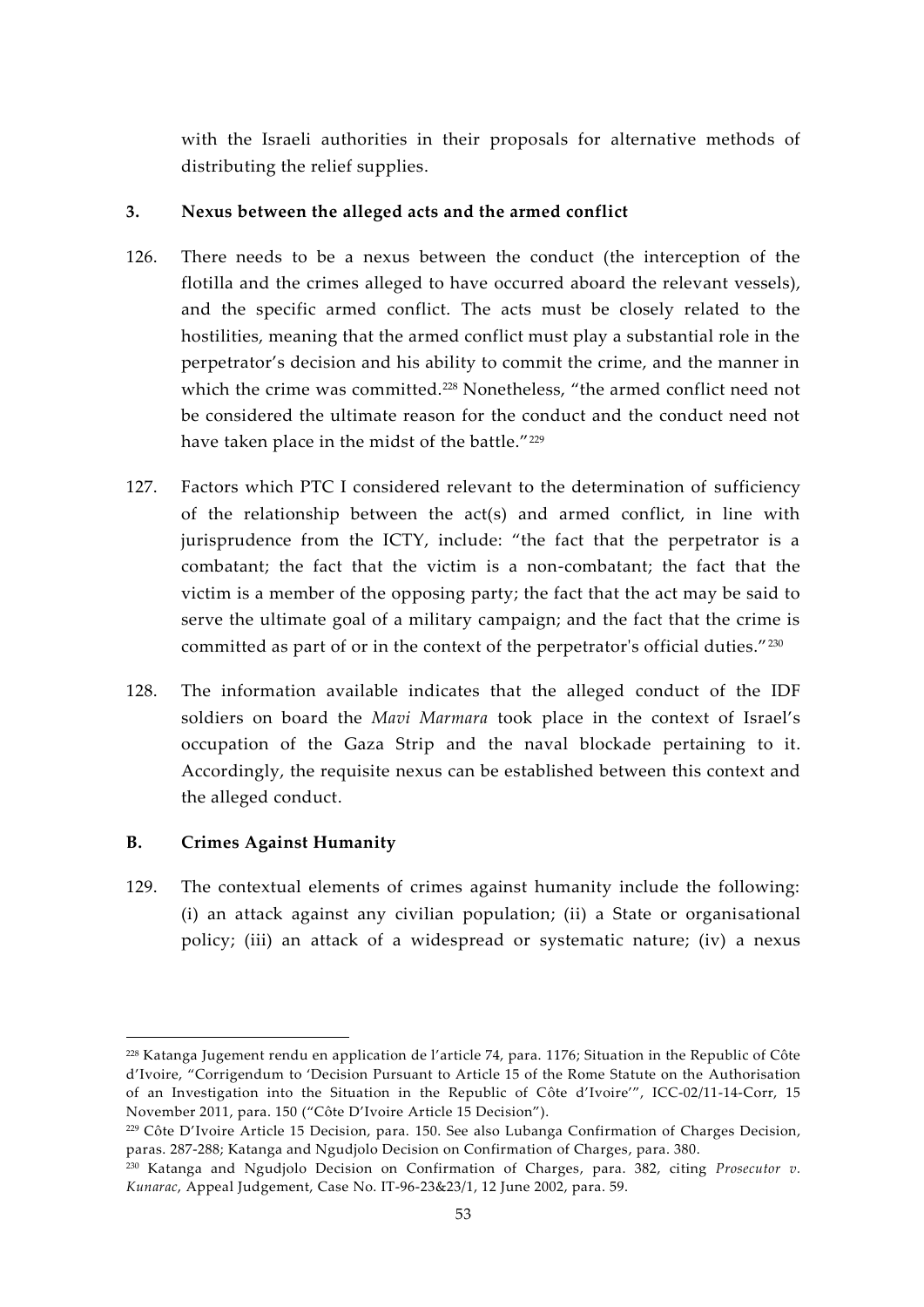between the individual act and the attack; and (v) the accused's knowledge of the attack.<sup>231</sup>

- 130. On the basis of the information available, it does not appear that the conduct of the IDF during the flotilla incident was committed as part of widespread or systematic attack, or constituted in itself a widespread or systematic attack, directed against a civilian population.
- 131. In the absence of the required contextual elements, there is no reasonable basis to believe that crimes against humanity under article 7 of the Statute were committed during the flotilla incident.

## **C. Conclusion**

132. The information available indicates that there is a reasonable basis to believe that war crimes have been committed in the context of the interception of the *Mavi Marmara* by IDF soldiers on 31 May 2010, including namely: (1) wilful killing pursuant to article  $8(2)(a)(i)$ ; (2) wilfully causing serious injury to body and health pursuant to article  $8(2)(a)(iii)$ ; and (3) committing outrages upon personal dignity pursuant to article  $8(2)(b)(xxi)$ . If the blockade was unlawful, an issue on which the Office has not taken a position, there is consequently also a reasonable basis to believe that the IDF committed the crime of intentionally directing an attack against two civilian objects pursuant to article  $8(2)(b)(ii)$ .

## **VI. ADMISSIBILITY**

- 133. As set out in article 17(1) of the Statute, admissibility requires an assessment of complementarity (subparagraphs (a)-(c)) and gravity (subparagraph (d)). Pursuant to its prosecutorial strategy, the Office assesses complementarity and gravity in relation to the most serious crimes alleged and as a rule, to those who appear to bear the greatest responsibility for those crimes within the context of potential cases that are likely to arise from an investigation of the situation.<sup>232</sup>
- 134. Although any crime falling within the jurisdiction of the Court is serious, <sup>233</sup> article  $17(1)(d)$  requires the Court to assess as an admissibility threshold whether a case is of sufficient gravity to justify further action by the Court. In this respect, PTC I has stated that "the fact that a case addresses one of the

<sup>231</sup> Côte D'Ivoire Article 15 Decision, para. 29.

<sup>232</sup> Kenya Article 15 Decision, para. 50.

<sup>233</sup> See ICC Statute, Preamble para. 4, articles 1 and 5.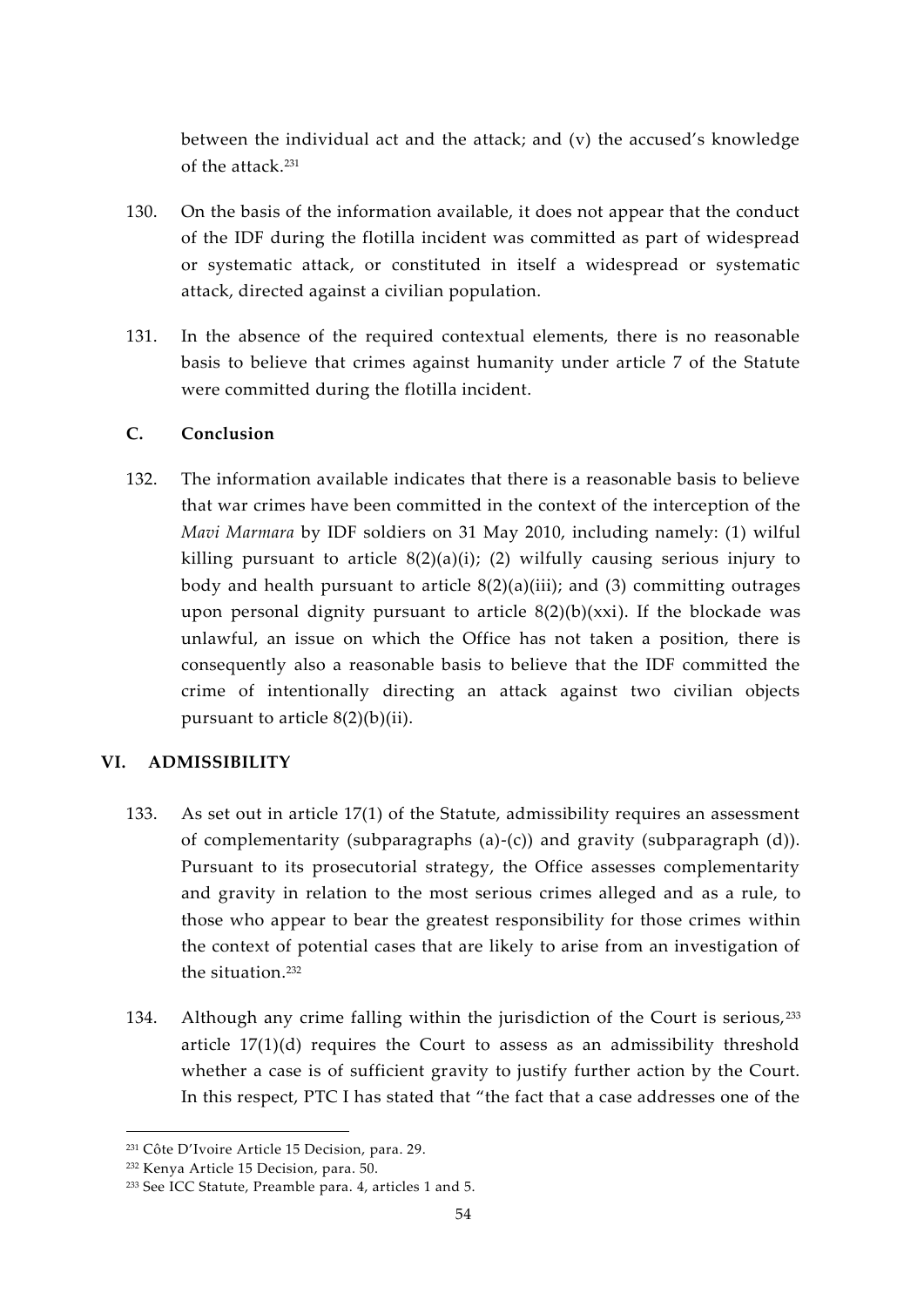most serious crimes for the international community as a whole is not sufficient for it to be admissible before the Court".<sup>234</sup> At the preliminary examination stage, gravity is examined against the backdrop of the likely set of potential cases that would arise from investigating the situation. <sup>235</sup>

- 135. An evaluation of gravity includes: (i) whether the individuals or groups of persons that are likely to be the object of an investigation, include those who may bear the greatest responsibility for the alleged crimes committed; and (ii) the gravity of the crimes committed within the incidents which are likely to be the focus of an investigation.<sup>236</sup>
- 136. The assessment of gravity of crimes includes both quantitative and qualitative considerations based on the prevailing facts and circumstances. As stipulated in regulation 29(2) of the Regulations of the Office, the non exhaustive factors that guide the Office's assessment include the scale, nature, manner of commission of the crimes, and their impact.<sup>237</sup>
- 137. Additionally, it is worth recalling that for war crimes, a specific gravity threshold is set down in article 8(1) of the Statute, which stipulates that "the Court shall have jurisdiction in respect of war crimes in particular when committed as part of a plan or policy or as part of a large-scale commission of such crimes". Although this threshold is not an element of the crime, it does, however, provide statutory guidance indicating that the Court should focus on war crimes cases meeting these requirements. With respect to the flotilla incident, according to the available information, it does not appear that the criteria of article  $8(1)$  are satisfied, especially considering that the Court's jurisdiction does not extend to other alleged crimes committed in the context of the conflict between Israel and Hamas nor in the broader context of any conflict between Israel and Palestine. Therefore, the Office is not entitled to assess the gravity of the alleged crimes committed by the IDF on the *Mavi Marmara* in reference to other alleged crimes falling outside the scope of the referral and the jurisdiction of the ICC.

<sup>234</sup> Situation in Darfur, Sudan, *The Prosecutor v. Abu Garda,* "Decision on the Confirmation of Charges", ICC-02/05-02/09-243-Red, 8 February 2010, para. 30 ("Abu Garda Confirmation of Charges Decision"); Situation in the Democratic Republic of the Congo, The Prosecutor v. Thomas Lubanga Dyilo, "Decision on Prosescutor's Application for a warrant of arrest, Article 58", ICC-01/04-01/06-8- US-Corr, 17 March 2006, para. 41.

<sup>235</sup> See Côte D'Ivoire Article 15 Decision, paras. 202-204; Kenya Article 15 Decision, paras. 48, 50;.

<sup>236</sup> Côte D'Ivoire Article 15 Decision, para. 204; Kenya Article 15 Decision, paras. 188-189.

<sup>&</sup>lt;sup>237</sup> See, in concurrence with the Prosecution's submissions, Abu Garda Confirmation of Charges Decision, paras. 31; Kenya Article 15 Decision, para. 188.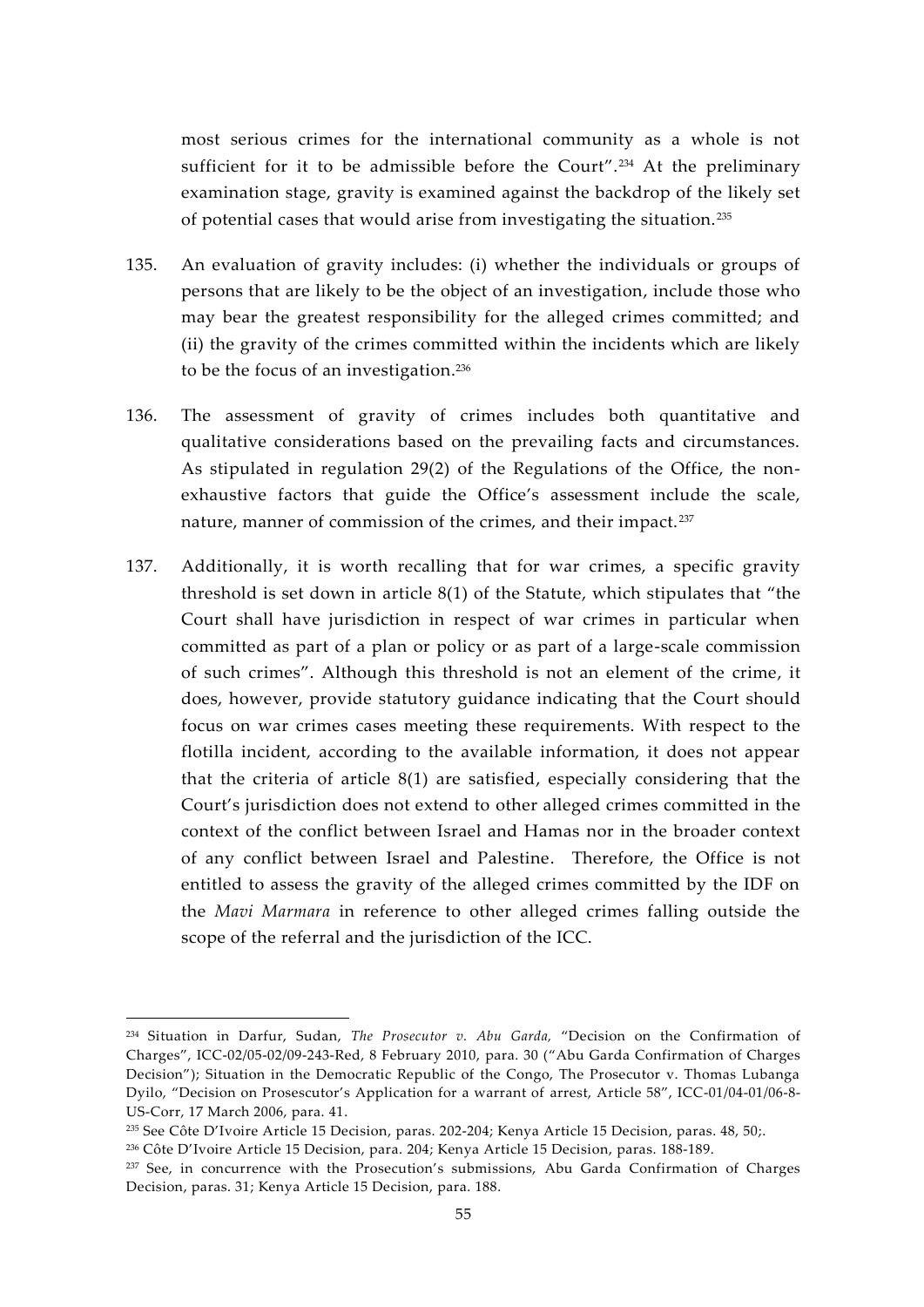- 138. Scale: The *Mavi Marmara* which was intercepted by IDF forces was carrying over 500 civilian passengers in total.<sup>238</sup> Nine passengers of the *Mavi Marmara* were killed by IDF forces during the interception operation, and another passenger later died of the serious injuries he sustained during the 31 May 2010 incident. The available information also indicates that around 50-55 other passengers were injured, some seriously, during these events on the *Mavi Marmara*. Based on the available information, at this stage, the precise or even approximate number of passengers who were victims of outrages upon personal dignity is unclear.<sup>239</sup> In addition to the *Mavi Marmara*, seven other vessels in the flotilla were intercepted by the IDF forces, however no serious injuries occurred during the course of these interceptions. Overall, while the Office regrets and deplores the loss of life and injury, it has to be acknowledged that the total number of victims of the flotilla incident reached relatively limited proportions as compared, generally, to other cases investigated by the Office.
- 139. Nature: There is a reasonable basis to believe that the following war crimes have been committed: wilful killing and wilfully causing serious injury to body and health under article  $8(2)(a)(i)$  and article  $8(2)(a)(iii)$  – both of which are grave breaches of the Geneva Conventions – as well as the war crime of committing outrages upon personal dignity under article 8(2)(b)(xxi). With respect to this latter crime, the available information suggests that following the takeover of the *Mavi Marmara*, there was mistreatment and harassment of passengers by the IDF forces and that such humiliating or degrading treatment lacked justification or explanation. It is noted, however, that the information available does not indicate that the treatment inflicted on the affected passengers amounted to torture or inhuman treatment.
- 140. Manner of commission: The deaths and injuries to passengers occurred during the course of the IDF's efforts to board and take control of the *Mavi Marmara* in enforcement of the naval blockade. Overall, the means and extent of force used by the IDF forces against the passengers on board the vessel appears to have been excessive in a number of instances. As noted by the Palmer-Uribe Panel, "no adequate explanation has been provided for the nine deaths or why force was used to the extent that it produced such high

<sup>238</sup> The Palmer-Uribe Report and Turkish Report referred to the *Mavi Marmara* as carrying 546 passengers; while, IHH indicated there were 577 passengers on board and the Turkel Report noted that there were approximately 591 passengers on the vessel. See Palmer-Uribe Report, para. 84; Turkish Report, p. 15; Referral – Appendix I (IHH Summary Report), p. 12; Turkel Report, p. 113.

<sup>&</sup>lt;sup>239</sup> In characterising these events, the Palmer-Uribe Panel characterised the mistreatment of passengers as "significant" and referred to "many" passengers as having been subjected to various forms of mistreatment. Palmer-Uribe Report, paras. 137, 139.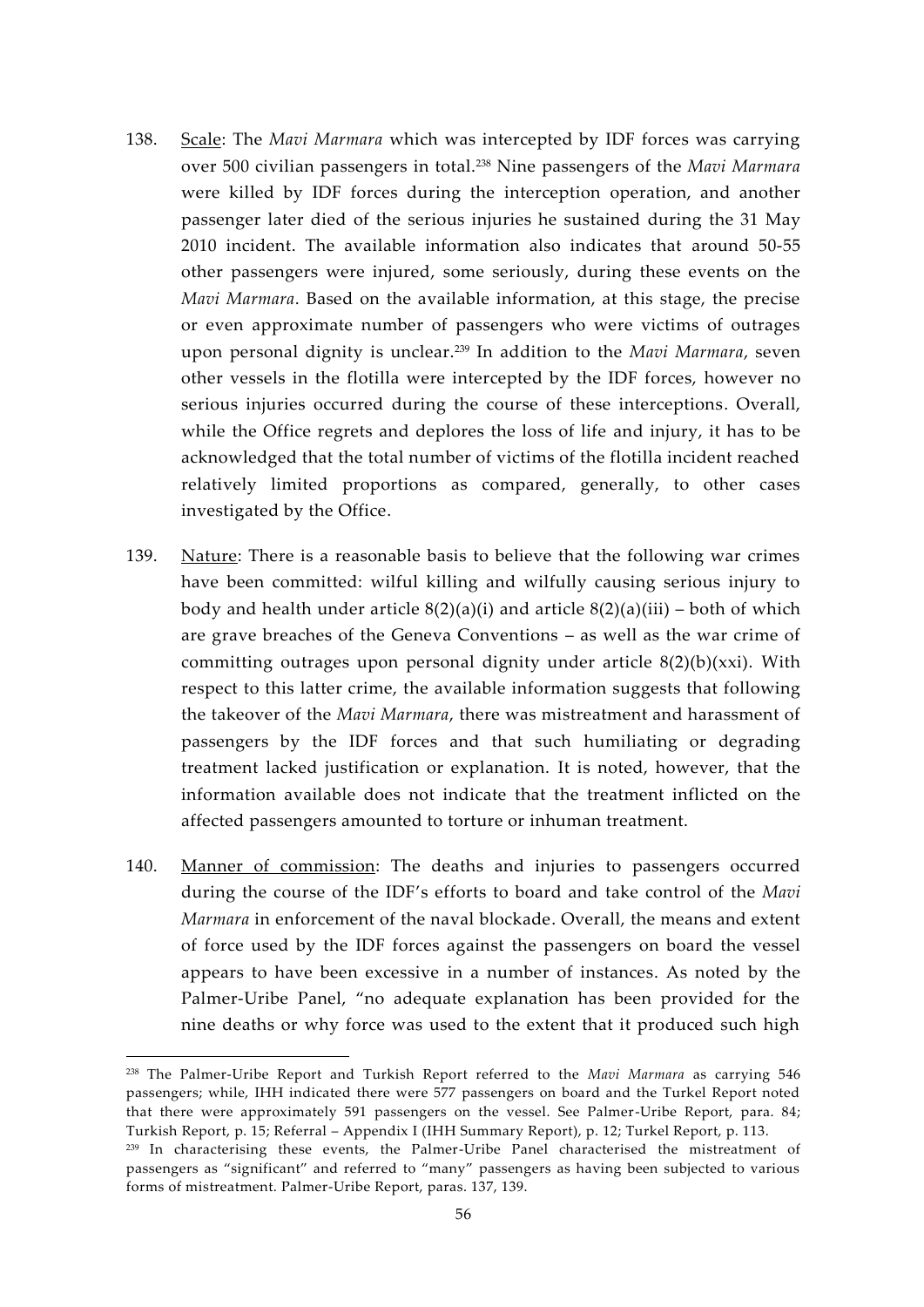levels of injury."<sup>240</sup> However, the information available does not suggest that the alleged crimes were systematic or resulted from a deliberate plan or policy to attack, kill or injure civilians or with particular cruelty. Even in the context of the overall interception of the flotilla, the information available indicates that the commission of serious crimes was confined to one vessel, out of seven, of the flotilla.

- 141. Impact: The alleged crimes clearly had a significant impact on victims and their families and other passengers involved, who suffered physical and/or psychological or emotional harm as a result of the alleged crimes. However, while the flotilla campaign involved aspects of humanitarian assistance for the civilian population, it does not appear that the conduct of the IDF during the incident can be considered to have had a significant impact on the civilian population in Gaza. While the Israeli forces intercepted the flotilla and prevented it from reaching Gaza, the information indicates that Israel made offers and proposals to the flotilla participants to permit the humanitarian supplies to be delivered through an alternative route. Additionally, the supplies carried by the vessels in the flotilla were ultimately later distributed in Gaza.<sup>241</sup> In these circumstances, the interception of the flotilla cannot be considered to have resulted in blocking the access of Gazan civilians to any essential humanitarian supplies on board the vessels in the flotilla.
- 142. Ultimately, considering the scale, impact and manner of the alleged crimes committed, the Office is of the view that the flotilla incident does not fall within the intended and envisioned scope of the Court's mandate. It should be noted that even when considering that the IDF might have also committed the war crime of intentionally directing an attack against the *Mavi Marmara* and the *Eleftheri Mesogios/Sofia*, in the case of an unlawful blockade, such a finding would not significantly affect the gravity assessment of the potential case.

<sup>240</sup> Palmer-Uribe Report, para. 131.

<sup>&</sup>lt;sup>241</sup> In particular, after the vessels were taken to Ashdod and their cargo was unloaded and inspected, Israel announced that it would deliver the humanitarian supplies confiscated from the vessels, except for certain banned items such as cement. Hamas initially refused to allow the aid to be transferred to Gaza until certain conditions were met. However, after diplomatic negotiations, it was announced in mid-June 2010 that the cargo would be delivered to Gaza under UN supervision and coordination. See Carol Migdalovitz, "Israel's Blockade of Gaza, the *Mavi Marmara* Incident and its Aftermath", 23 June 2010, Congressional Research Service, p. 3; IRIN, "Flotilla aid to enter Gaza under UN supervision", 17 June 2010. The cargo of the Rachel Corrie, intercepted separately on 5 June 2010, was also transferred by Israel to Gaza. Turkel Report, fn. 400.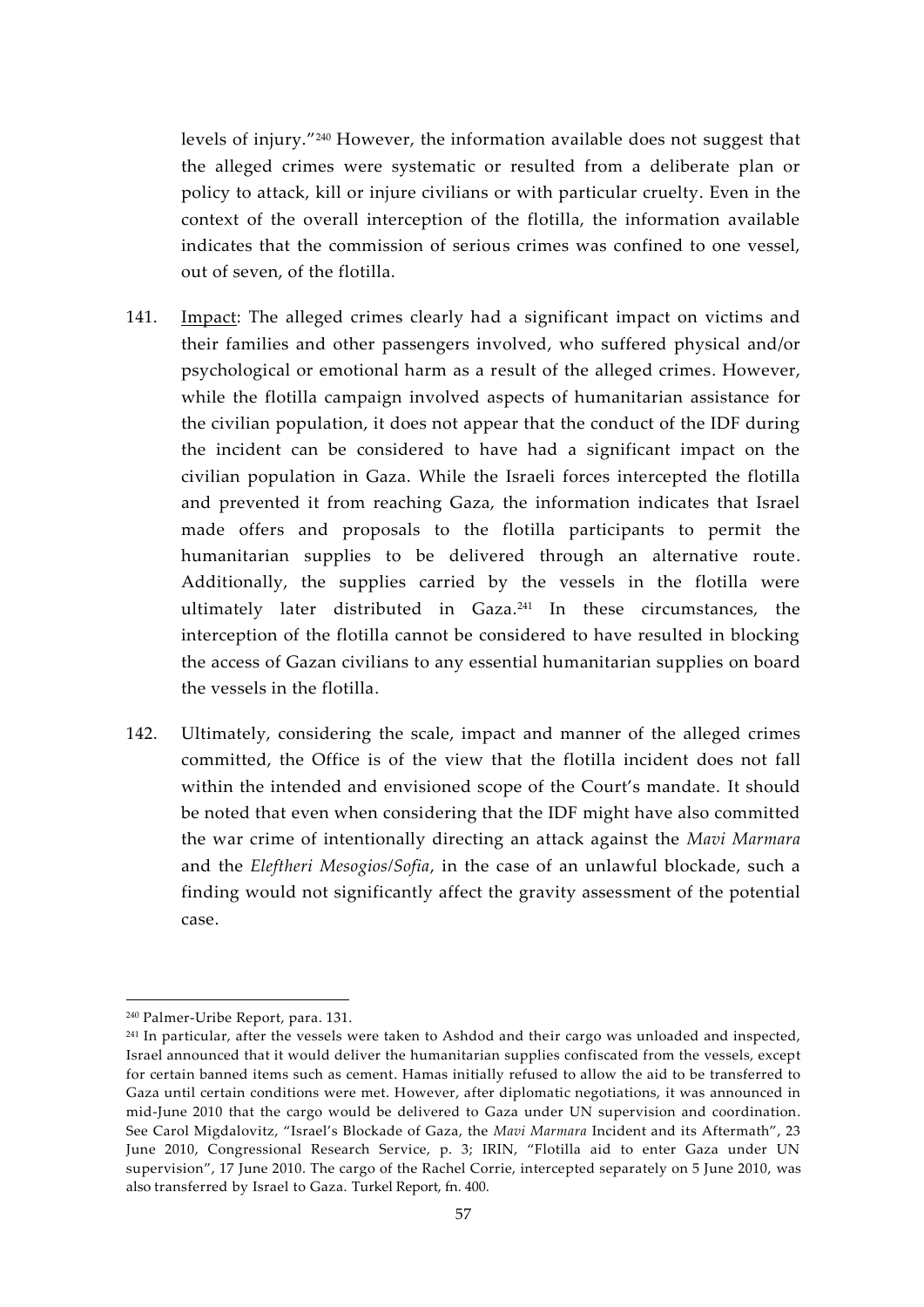- 143. The limited nature of the referred situation affects the gravity of the potential case(s) that could arise from it. The referral concerns a confined series of events and alleged crimes concerning primarily the interception of the flotilla by IDF forces on 31 May 2010. The scope of the situation is further narrowed by the following considerations: (i) the Court's territorial jurisdiction is limited to events occurring on only three of the seven vessels in the flotilla; (ii) the information available provides a reasonable basis to believe that a limited number of crimes within the material jurisdiction of the Court were committed on only one of these three vessels; and (iii) the Court's territorial jurisdiction does not extend to any events that, while related to the events on board these vessels, occurred after individuals were taken off those vessels.
- 144. In certain circumstances, a single event of sufficient gravity could warrant investigation by the Office. However, in the context of the current referral, it is clear that the potential case(s) that could be pursued as a result of an investigation into this situation is limited to an event encompassing a limited number of victims of the alleged ICC crimes, with limited countervailing qualitative considerations.
- 145. In this regard, it is noted that the case brought against *Abu Garda et al* similarly concerned a single attack involving a relatively low number of victims. With respect to gravity, the *Abu Garda* case, however, is distinguishable in relation to both the nature and impact of the alleged crimes. Specifically, the nature of the alleged crimes included intentionally directing attacks against peacekeeping personnel, the killing of twelve (and attempt to kill a further eight) African Union Mission in Sudan ("AMIS") peacekeeping personnel, and destruction and the pillaging of AMIS property.<sup>242</sup> Moreover, in addressing the impact of attacking peacekeepers, the Office recalled the commentary of the International Law Commission on the Draft Code of Crimes against the Peace and Security of Mankind, which stated that attacks against peacekeepers are "directed against the international community and strike at the very heart of the international legal system established for the purpose of maintaining international peace and security by means of collective security measures taken to prevent and remove threats to the peace" and accordingly constitute "violent crimes of exceptionally serious gravity which have serious consequences not only for the victims, but also for the international community. These crimes are of concern to the international community as a whole because they are committed against persons who represent the international community and

<sup>242</sup> Abu Garda Confirmation of Charges Decision, para. 21.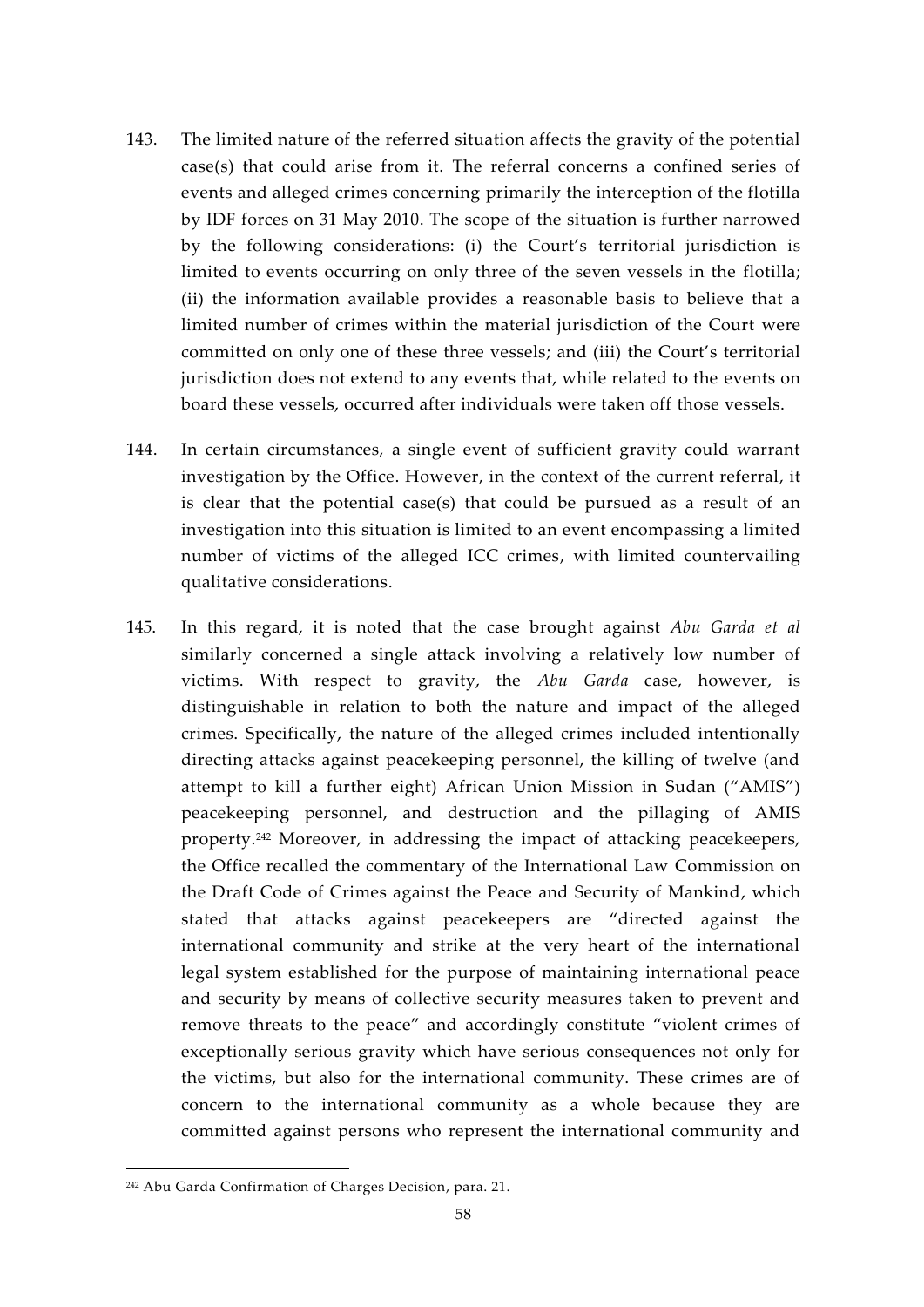risk their lives to protect its fundamental interest in maintaining the international peace and security of mankind".<sup>243</sup> In direct consequence of the attack against African Union peacekeepers stationed at Haskanita, the Office further observed that "AMIS operations were severely disrupted, thus affecting its mandated protective roles with respect to millions of Darfurian civilians in need of humanitarian aid and security" and that ultimately the AMIS "reduced its activities in the area, and this left a large number of civilians without AMIS protection".<sup>244</sup> The PTC concluded that the case was of sufficient gravity because not only were the consequences of the attack grave for the direct victims of the attack (the AMIS personnel) and their families, but additionally the initial suspension and ultimate reduction of AMIS activities in the area as a result of the attack had "a grave impact on the local population."<sup>245</sup>

146. By contrast, the alleged crimes committed during the flotilla incident are of a different nature and do not have a corresponding qualitative impact. In particular, the alleged crimes committed do not involve similar aggravating factors.<sup>246</sup> In this respect, it is noted that similar to peacekeeping missions, attacking personnel involved in a humanitarian mission is also as a war crime under the Statute and that such a crime would similarly involve a substantial impact since it could directly affect a civilian population. However, as concluded above, the flotilla does not appear to constitute a humanitarian mission within the scope of article 8(2)(b)(iii) of the Statute due to its apparent lack of neutrality and impartiality as evidenced in the flotilla's explicit political objectives and apparent primary purpose of challenging the blockade and raising publicity for this cause, failure to obtain Israeli consent, and refusal to cooperate with the Israeli authorities in their proposals for alternative methods of distributing relief supplies. Accordingly, although the flotilla campaign involved aspects of humanitarian assistance, this consideration does not significantly impact the

<sup>243</sup> ICC-02/05-02/09-24-Conf-Exp-AnxA, para. 128, citing International Law Commission, Draft Code of Crimes against the Peace and Security of Mankind (1996), Commentary to Article 19, Yearbook of The International Law Commission, 1996, Volume II, Part Two, A/CN.4/SER.A/1996/Add.l (Part 2), p. 51.

<sup>244</sup> Abu Garda Confirmation of Charges Decision, para. 33.

<sup>245</sup> *Ibid*., paras. 33-34. See also Situation in Darfur, Sudan, *The Prosecutor v. Abdallah Banda Abakaer Nourrain and Saleh Mohammed Jerbo Jamus*, "Corrigendum of the 'Decision on the Confirmation of Charges'", ICC-02/05-03/09-121-Corr-Red, 7 March 2011, paras. 27-28 ("Banda and Jerbo Confirmation of Charges Decision").

<sup>246</sup> See Abu Garda Confirmation of Charges Decision, para. 31; Kenya Article 15 Decision, para. 62. See Banda and Jerbo Confirmation of Charges Decision, paras. 27-28.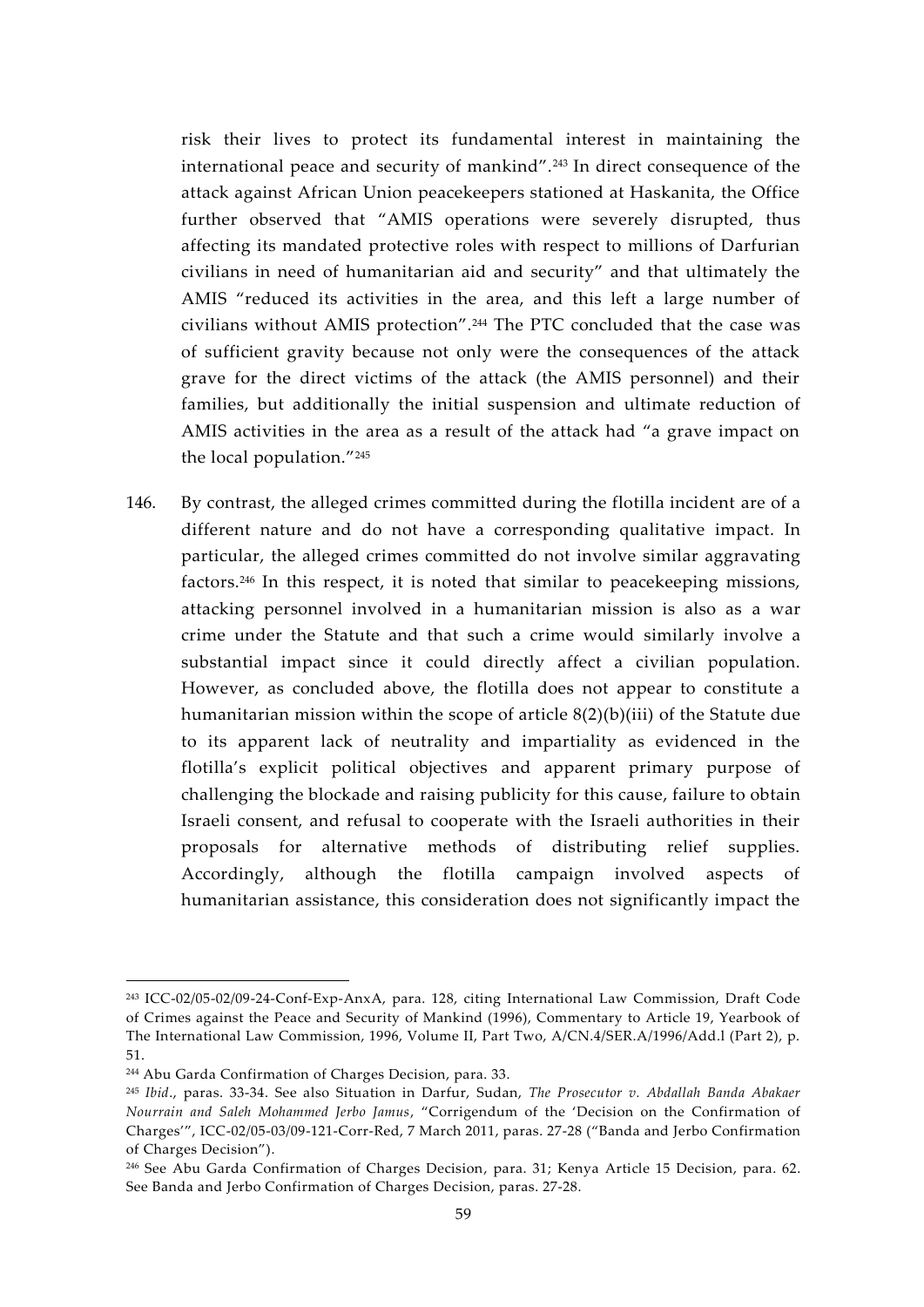overall assessment of gravity pursuant to article 17(1)(d) in light of the particular circumstances of this situation.

- 147. The Office notes that the flotilla campaign in a broader sense was related to the humanitarian crisis faced by the civilian population of Gaza resulting from the overall restrictions and blockade imposed by Israel, insofar as the campaign sought to bring attention to this situation. While the situation with regard to the civilian population in Gaza is a matter of international concern, this issue must be distinguished from the Office's assessment which was limited to evaluating the gravity of the alleged crimes committed by Israeli forces on board the vessels during the interception of the flotilla.
- 148. Accordingly, based on the foregoing considerations, the Office has determined that the potential cases that would likely arise from an investigation of the situation concerning the flotilla incident would not meet the required gravity threshold, pursuant to article 17(1)(d) of the Statute. In light of the conclusion reached on gravity, it is unnecessary to reach a conclusion on complementarity.

#### **VII. CONCLUSION**

- 149. The information available provides a reasonable basis to believe that war crimes under the Court's jurisdiction have been committed in the context of interception and takeover of the *Mavi Marmara* by IDF soldiers on 31 May 2010, including namely: (1) wilful killing pursuant to article  $8(2)(a)(i)$ ; (2) wilfully causing serious injury to body and health pursuant to article  $8(2)(a)(iii)$ ; and (3) committing outrages upon personal dignity pursuant to article  $8(2)(b)(xxi)$ . If the blockade was unlawful, an issue on which the Office has not taken a position, there is consequently also a reasonable basis to believe that the IDF committed the crime of intentionally directing an attack against two civilian objects pursuant to article 8(2)(b)(ii) in relation of the forcible boarding of the *Mavi Marmara* and the *Eleftheri Mesogios/Sofia*. The Office emphasises that these conclusions are solely based on the assessment of the information available at this stage and in accordance with the 'reasonable basis' standard. Not having collected evidence itself, the Office's analysis in this report must therefore not be considered to be the result of an investigation.
- 150. However, on the basis of information available, the Office considers that the potential case(s) that would likely arise from an investigation into the situation would not be of sufficient gravity to justify further action by the